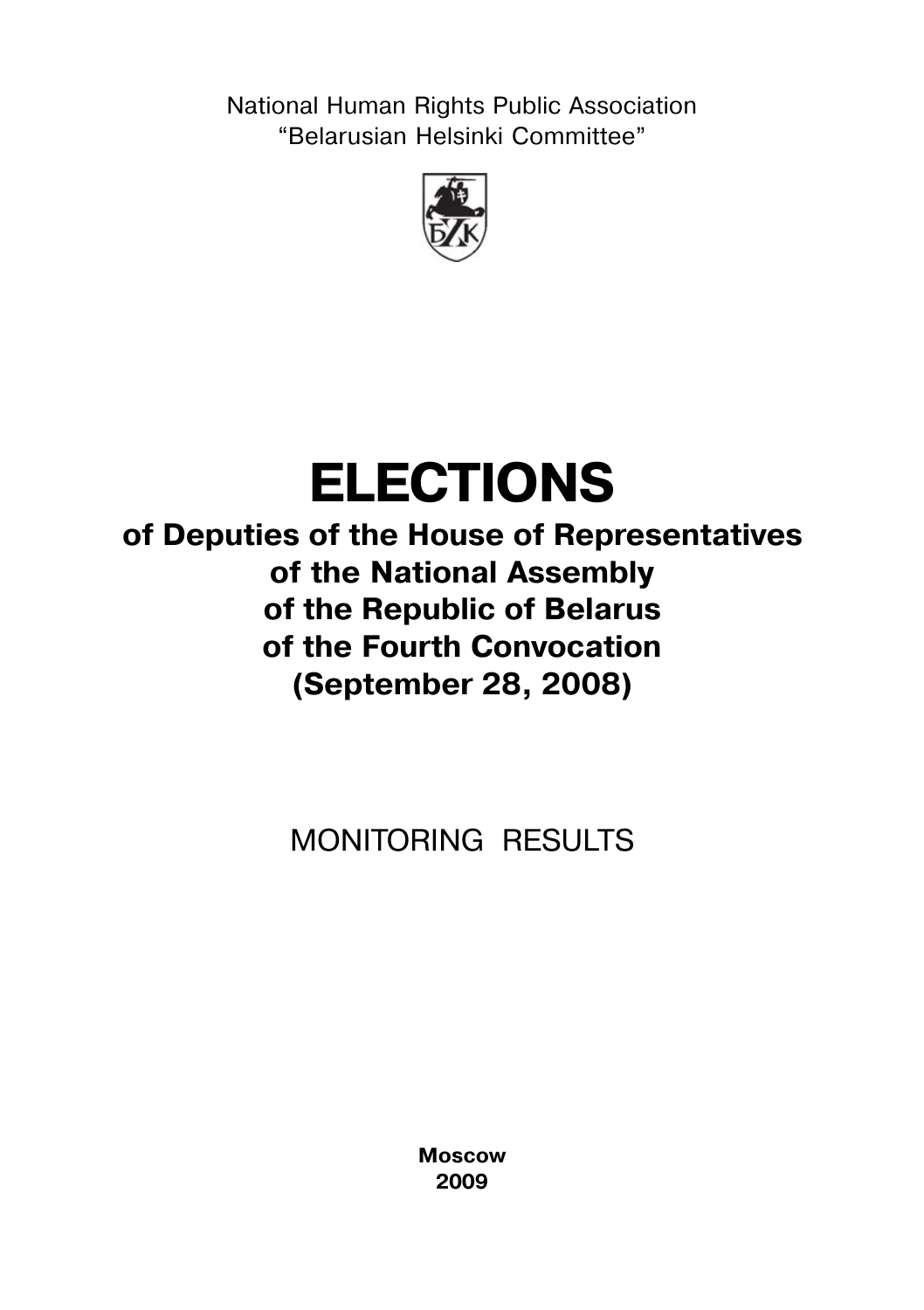**Elections** of Deputies of the House of Representatives of the National Assembly of the Republic of Belarus of the Fourth Convocation (September 28, 2008): Monitoring Results / NHRPA "Belarusian Helsinki Committee"; gen. ed. by A. Hulak. – M., 2009. – 72 p.

> Published by the Moscow Helsinki Group, 22-1 Bolshoi Golovin Per., Moscow, Russia 107045

Published by the "Microprint" Publishers, 15-10 Kedrova St., Moscow, Russia 117036 Circulation – 1500 copies. For free distribution.

> © NHRPA "Belarusian Helsinki Committee", 2009 © Moscow Helsinki Group, 2009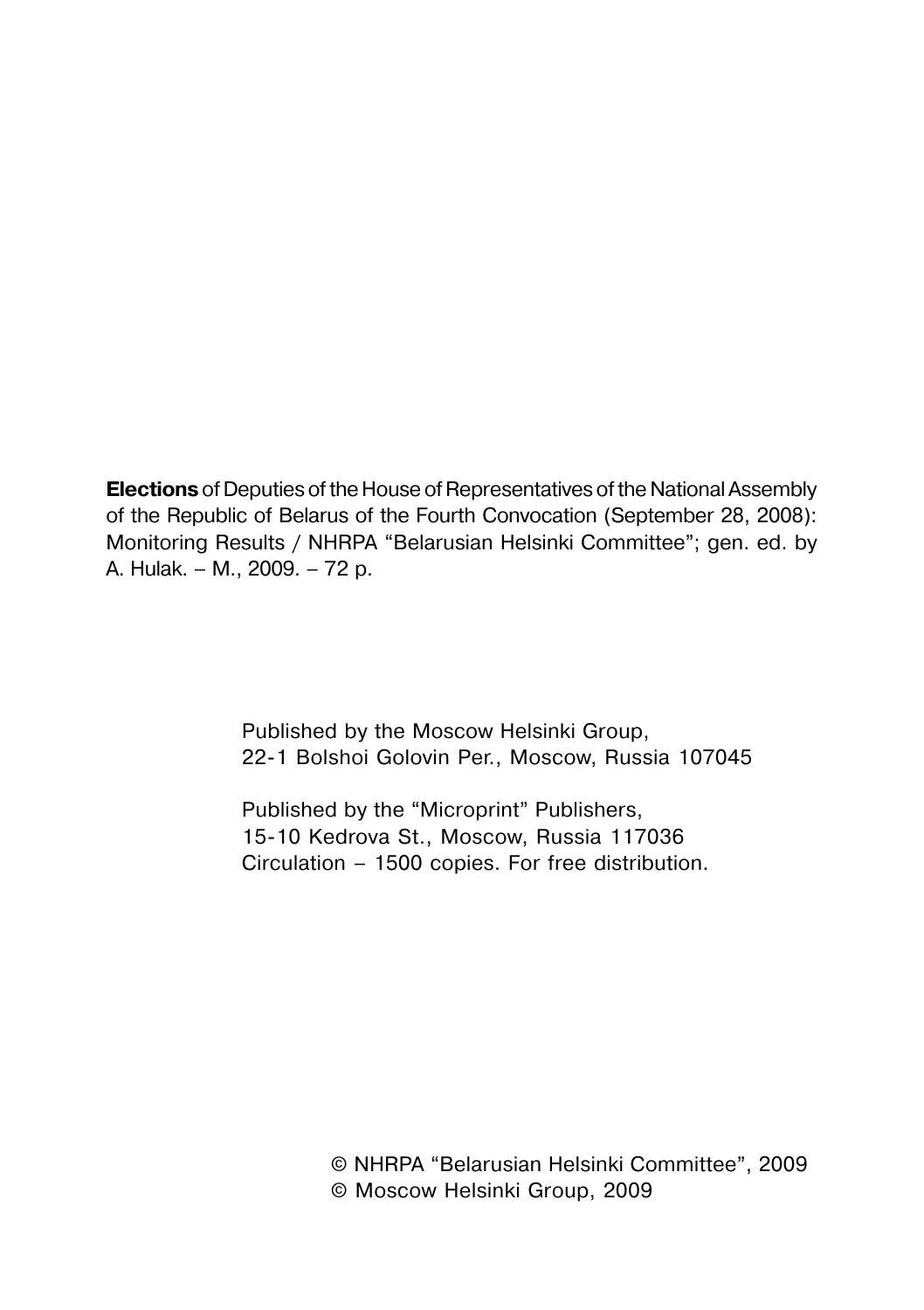# **LIST OF CONTENTS**

| L. | FORMATION OF CONSTITUENCY<br>Nomination of candidates from political parties and public<br>associations for members of electoral commissions  10<br>Nomination of candidates by labour collectives  13<br>Nomination of candidates from citizens through signing-in |  |
|----|---------------------------------------------------------------------------------------------------------------------------------------------------------------------------------------------------------------------------------------------------------------------|--|
|    | II. NOMINATION AND REGISTRATION<br>Nomination through collection of voters' subscriptions 21<br>Use of administrative resource at collecting subscriptions  24<br>Pressure on members of initiative groups and signatories 24                                       |  |
|    | III. FORMATION OF PRECINCT ELECTORAL COMMISSIONS (PECS)32<br>Nomination for members of precinct electoral commissions  33                                                                                                                                           |  |
|    | Allocation of premises for candidates' meetings with voters 41<br>Facts of hidden agitation through state-owned mass media  42<br>Agitation through state-owned mass media  45<br>Agitation through holding meetings with voters53                                  |  |
|    |                                                                                                                                                                                                                                                                     |  |
|    |                                                                                                                                                                                                                                                                     |  |
|    | RECOMMENDATIONS ON DEMOCRATIZATION                                                                                                                                                                                                                                  |  |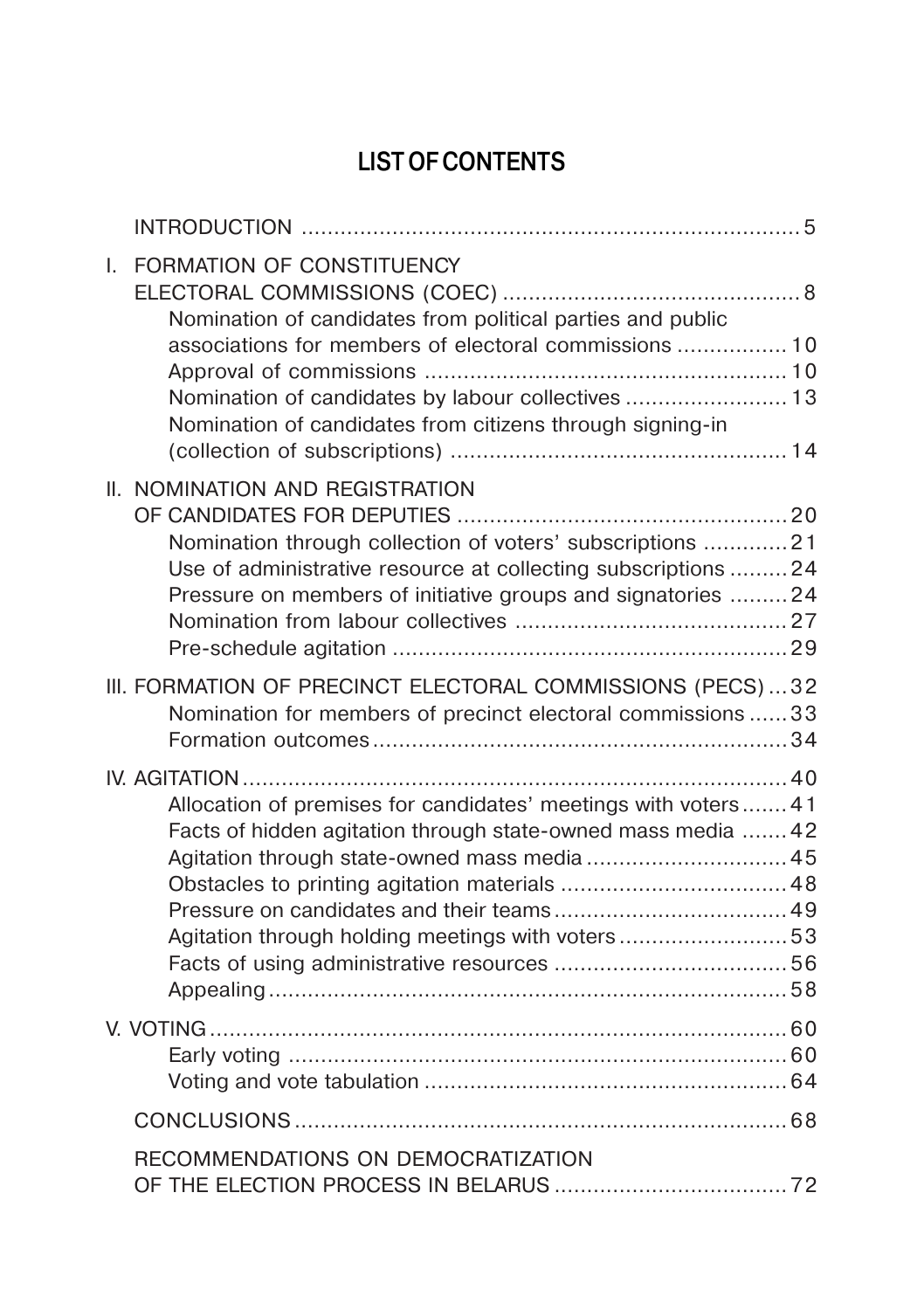## **Results of Election MonitoringABBREVIATION**

| <b>BAP</b>                  | <b>Belarusian Agrarian Party</b>                                                                    |
|-----------------------------|-----------------------------------------------------------------------------------------------------|
| <b>BelTA</b>                | <b>Belarusian Telegraph Agency</b>                                                                  |
| <b>BelTIZ</b>               | <b>Belarusian Fellowship of Vision Invalids</b>                                                     |
| <b>BPF</b>                  | <b>Belarusian People's Front</b>                                                                    |
| <b>BRYU</b>                 | Belarusian Republic's Youth Union                                                                   |
| BSDP(H)                     | Belarusian Social-Democratic Party (Hramada)                                                        |
| BSDP (PH)                   | Belarusian Social-Democratic Party (People's Hramada)                                               |
| $\overline{cc}$             | <b>Central Committee</b>                                                                            |
| CEC                         | <b>Central Electoral Commission</b>                                                                 |
| CHC                         | <b>City House of Culture</b>                                                                        |
| <b>CIS</b>                  | Commonwealth of Independent States                                                                  |
| CoEC                        | <b>Constituency Electoral Commission</b>                                                            |
| CPB                         | <b>Communist Party of Belarus</b>                                                                   |
| <b>DIA</b>                  | Department of Internal Affairs                                                                      |
| <b>DOSAAF</b>               | Voluntary Society for Assisting Army, Aviation and Marine                                           |
|                             | (in Soviet Union)                                                                                   |
| EC                          | <b>Electoral Code</b>                                                                               |
| H <sub>C</sub>              | <b>House of Culture</b>                                                                             |
| <b>HR</b>                   | <b>House of Representatives</b>                                                                     |
| <b>HUS</b>                  | <b>Housing and Utility Services</b>                                                                 |
| IE.                         | <b>Individual Entrepreneur</b>                                                                      |
| <b>IRISEPS</b>              | Independent Research Institute of Social,                                                           |
|                             | <b>Economic and Political Studies</b>                                                               |
| KGB                         | <b>Committee of State Security</b>                                                                  |
| <b>LDPB</b>                 | Liberal-Democratic Party of Belarus                                                                 |
| <b>LLC</b>                  | <b>Limited Liability Company</b>                                                                    |
| MfE                         | <b>Ministry for Emergencies</b>                                                                     |
| MIA                         | Ministry of Internal Affairs                                                                        |
| <b>NA</b>                   | <b>National Assembly</b>                                                                            |
| NHRPA "BHC"                 | National Human Rights Public Association                                                            |
|                             | "Belarusian Helsinki Committee"                                                                     |
| <b>ODIHR</b>                | Office for Democratic Institutions and Human Rights                                                 |
| OJSC                        | Open Joint-Stock Company                                                                            |
| <b>OSCE</b>                 | Organisation for Security and Cooperation in Europe                                                 |
| <b>PA</b>                   | <b>Public Association</b>                                                                           |
| PBPF                        | Party of Belarusian People's Front                                                                  |
| PCB                         | Party of Communists Belarusian                                                                      |
| PEC                         | <b>Precinct Electoral Commission</b>                                                                |
| PHI                         | <b>Public Health Institution</b>                                                                    |
| <b>PUE</b>                  | <b>Production Unitary Enterprise</b>                                                                |
| <b>RAUE</b>                 | Republic's Agricultural Unitary Enterprise                                                          |
| <b>REP</b>                  | Independent Trade Union of Radio and Electronic Industries                                          |
| ROVD                        | <b>District Interior Department</b>                                                                 |
| <b>RPA</b>                  | Republic's Public Association                                                                       |
| <b>RPLJ</b>                 | Republic's Party of Labour and Justice                                                              |
| <b>RUE</b>                  | Republic's Unitary Enterprise                                                                       |
| SB                          | "Sovietskaya Belorussiya"                                                                           |
| <b>SPUE</b>                 | Sales and Production Unitary Enterprise                                                             |
| <b>SUPE</b>                 |                                                                                                     |
|                             |                                                                                                     |
|                             | <b>State Unitary Production Enterprise</b>                                                          |
| $\overline{\text{TPP}}$     | <b>Thermal Power Plant</b>                                                                          |
| <b>UCP</b>                  | <b>United Civil Party</b>                                                                           |
| <b>UDF</b><br><b>UNESCO</b> | <b>United Democratic Forces</b><br>United Nations Educational, Scientific and Cultural Organization |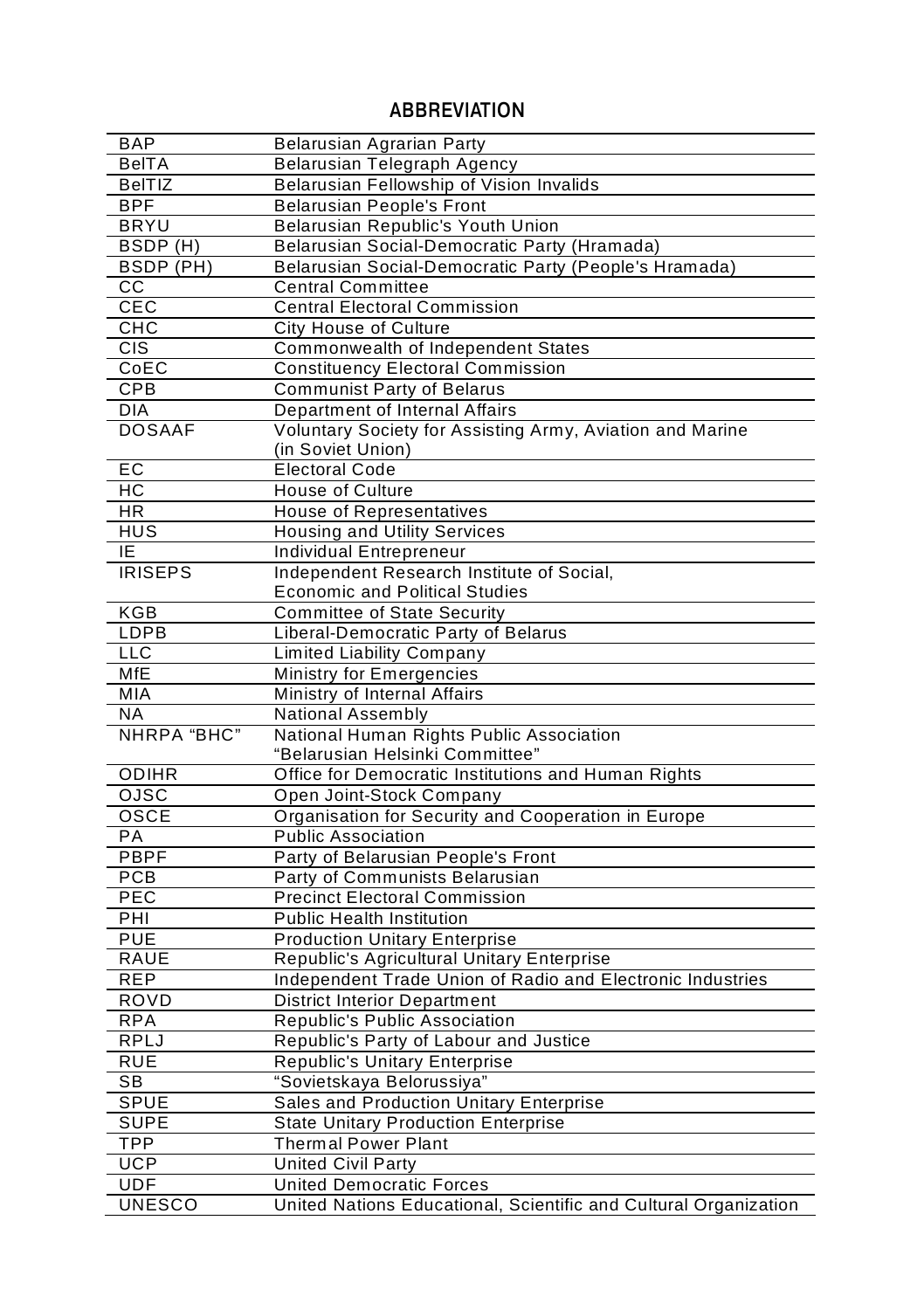## **INTRODUCTION**

<span id="page-4-0"></span>The National Human Rights Public Association "Belarusian Helsinki Committee" (NHRPA "BHC"), acting in conformity with its Charter and on the basis of the legislation in force, held a monitoring of the campaign on elections of Deputies of the House of Representatives of the National Assembly of the Republic of Belarus of the  $4<sup>th</sup>$  convocation, which took place on September 28, 2008. The monitoring was conducted in collaboration with other human rights activists, who decided to join this work. First of all, these were former members of the Human Rights Centre "Vyasna" (Spring), liquidated by the authorities in 2003. Therefore, the monitoring was held under the aegis of the campaign "Human rights activists for free elections".

The monitoring was conducted by 287 long-term observers, who monitored all the electoral procedures, starting from the moment of announcing the elections, and by over 200 short-term observers, who monitored the procedures of voting and vote tabulation. Nomination of the observers was made in different forms as envisaged by the legislation.

The monitoring was conducted in all major cities of Belarus: Minsk, Brest, Grodno, Vitebsk, Mogilyov, Gomel, Baranovichi, Molodechno, Glubokoe, Polotsk, Novopolotsk, Orsha, Borisov, Zhodino, Bobruisk, Mozyr, Svetlogorsk, Pinsk, and in the adjacent territories. The long-term monitoring embraced 86 electoral constituencies out of 110.

In comparison with previous election campaigns, this time, the opportunities for nominating national observers became somewhat better, since central ruling bodies of political parties and nationwide public associations were granted the right, according to the statement of the Central Electoral Commission (CEC), to send their observers to any electoral commissions. However, same as before, the opportunities for observing were highly restricted by non-transparency of all electoral procedures, especially of vote tabulation. Throughout the whole election campaign, the CEC and top state officials made public statements that the elections would be transparent to the maximum possible extent. However, in practice, no noticeable changes took place.

In early June of 2008, observers faced multiple obstacles to their activities, as well as actions of prosecution and intimidation. Control at crossing state border became tougher, observers and their families were exposed to tax inspections, and the Tax Inspectorate of the Moskovskiy District of the city of Minsk started an off-schedule complex revision of the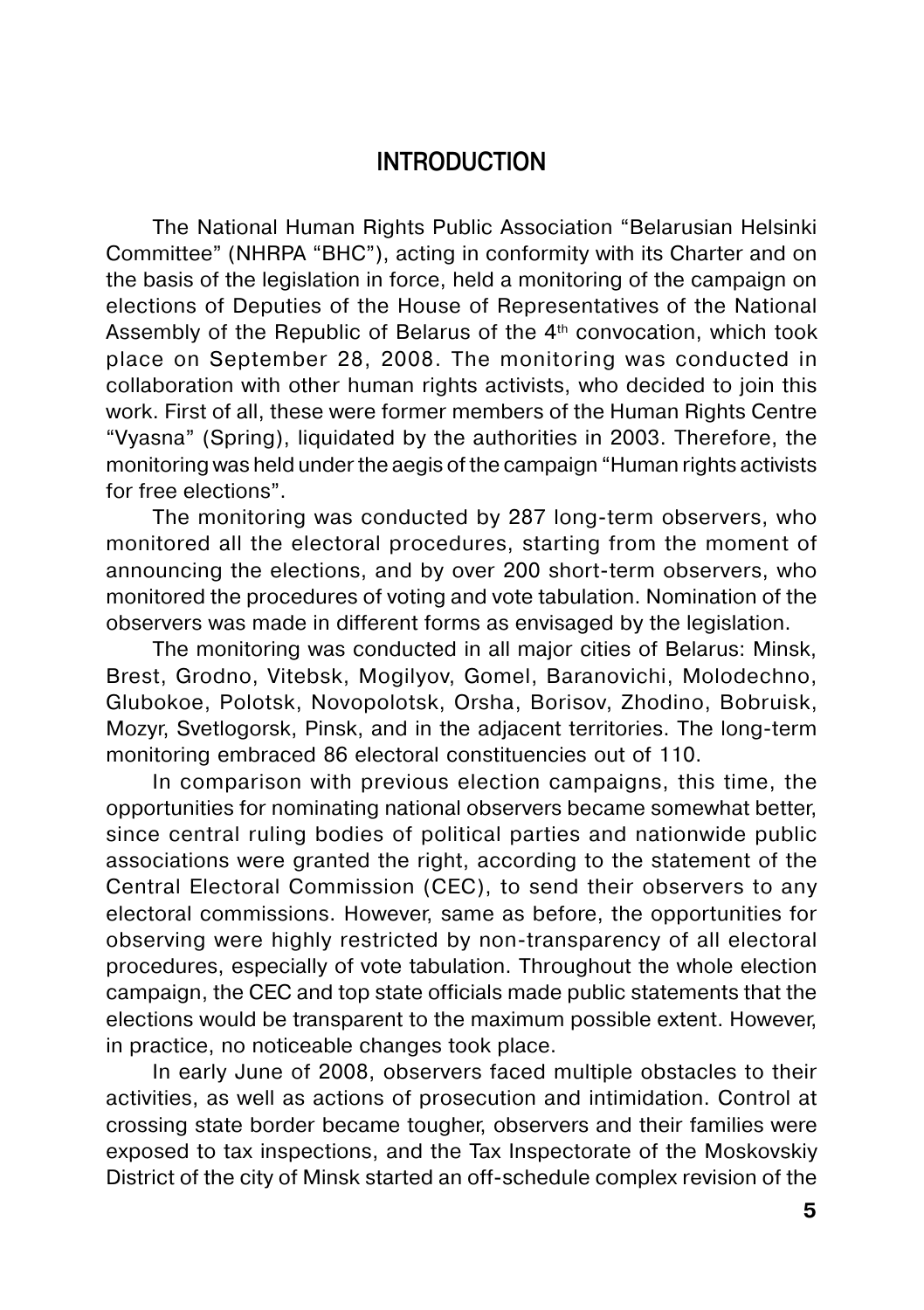BHC. However, after public statements about the obstacles to running the observation, the pressure was stopped, and further work went on without any obvious problems.

The observation was based on the techniques developed by the ODIHR of the OSCE; and the main attention was given to observance of the Belarusian legislation and fundamental principles of free and fair elections as fixed by the Copenhagen Document of the OSCE.

In the course of these elections, political parties did not conduct any broad observation campaign, therefore the information presented by the initiative "Human rights activists for free elections" was an important source for non-state mass media, which covered the course of elections. As a result, almost 13% of Belarusians, according to the Independent Research Institute of Social, Economic and Political Studies IRISEPS, knew about the observation, organized by human rights activists, which, given the closed information environment, can be regarded a relatively high figure.

It is necessary to note here that, according to the IRISEPS, independent national observation has the highest trust among residents of Belarus, even as compared with the observation performed by the OSCE and CIS.

The elections were held on the basis of the Electoral Code (EC) and other legislation, which repeatedly was an object of criticism for national and international observers, and also was negatively assessed by legal opinions of the ODIHR of the OSCE and the Venetian Commission of the Council of Europe.

The public and political atmosphere, in which the election campaign was launched, also failed to promote the necessary conditions for holding truly free and fair elections.

A peculiarity of these elections was in the fact they took place at the background of the events related to the explosion in Minsk on July 3, 2008, during official celebrations of the Independence Day. The unrestrained position of a number of state-owned printed and electronic media, which actually accused the opposition of preparing and committing the act of terror, did not favour any calm atmosphere of the election campaign. In the context of the inquiry actions undertaken under this fact, many participants of the election process were summoned to the Ministry of Internal Affairs (MIA) and KGB (Committee of State Security), interrogated, had their fingerprints taken, etc. It should be noted that quite often these facts were perceived by the participants of the election process as politically-motivated pressure. The political prisoners that the country had, prosecution of political and public activists, intimidation by the KGB, ousting of democratic political and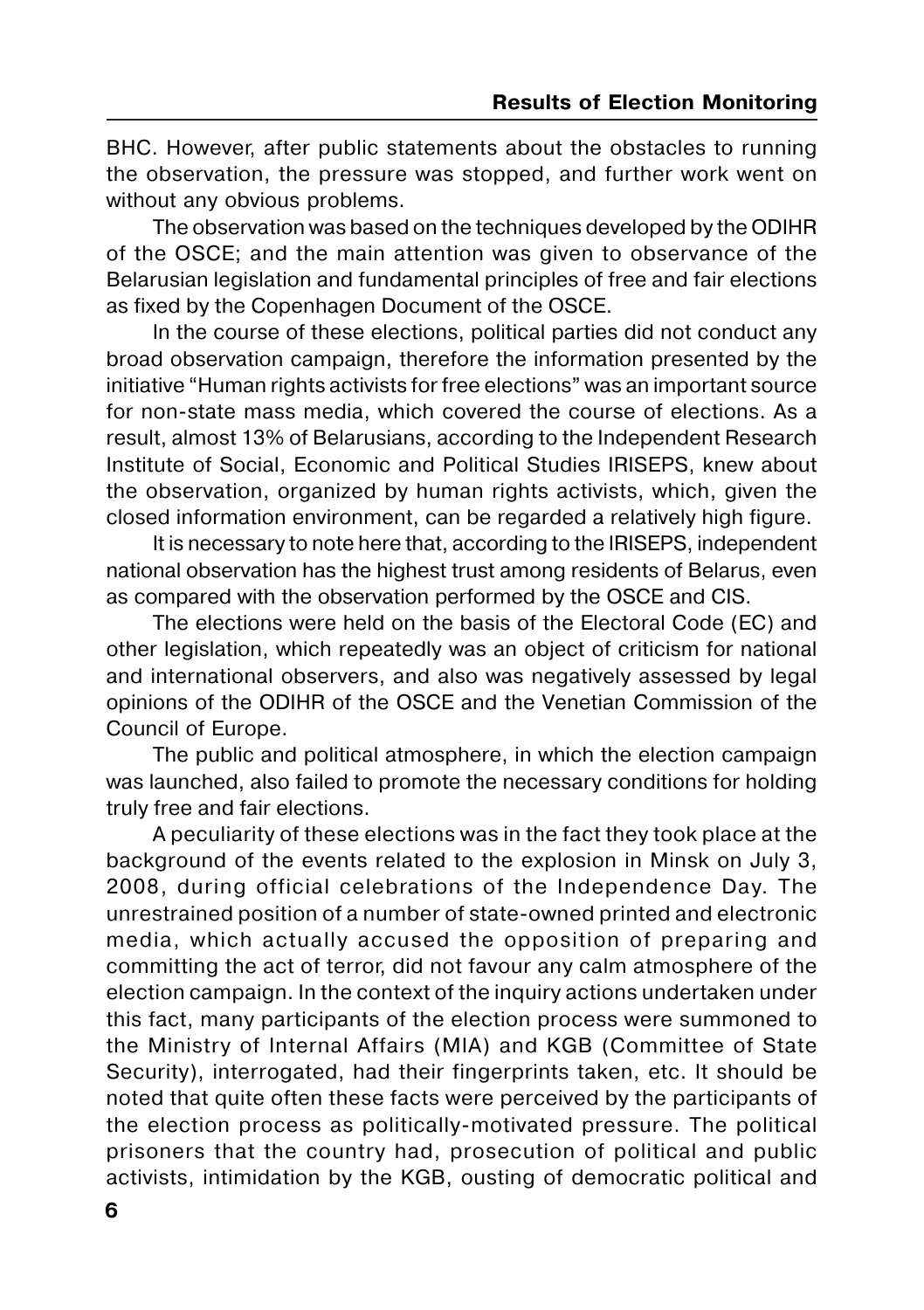civil structures out of legal space told negatively on the chances to hold a real political contest.

The state-owned media failed to present complete and truthful information, required for the voters to make their reasonable choice, while production and dissemination of independent printed media were practically blocked by state monopolies.

Systematic violations of civil and political rights, excessive state control over society, including through use of the contract employment system, gave no opportunity to people of enjoying at least the minimum required level of freedom.

An essential distinction of this political campaign from previous ones was the fact that already at the very start thereof the top officials of the country, including the President and the Chair of the CEC, made public statements about their intention to hold really free and fair elections; the state propaganda gave up its anti-European rhetoric and proclaimed the course towards rapprochement with European countries.

An important step of Belarusian authorities towards mitigating the atmosphere of fear reigning in the country was early release on 16.08.2008 of the last political prisoner ex-candidate for President Alexander Kazulin, undertaken under the pressure of the international community.

Unfortunately, these changes were just of cosmetic character and resulted in no real improvement of the election procedures, which could have improved the trust to the election outcomes. Nevertheless, it is worth noting that certain mitigation in running the political campaign took place. It was embodied in a certain decrease of the number of obstacles erected by the authorities for agitation conducted by political parties and independent candidates.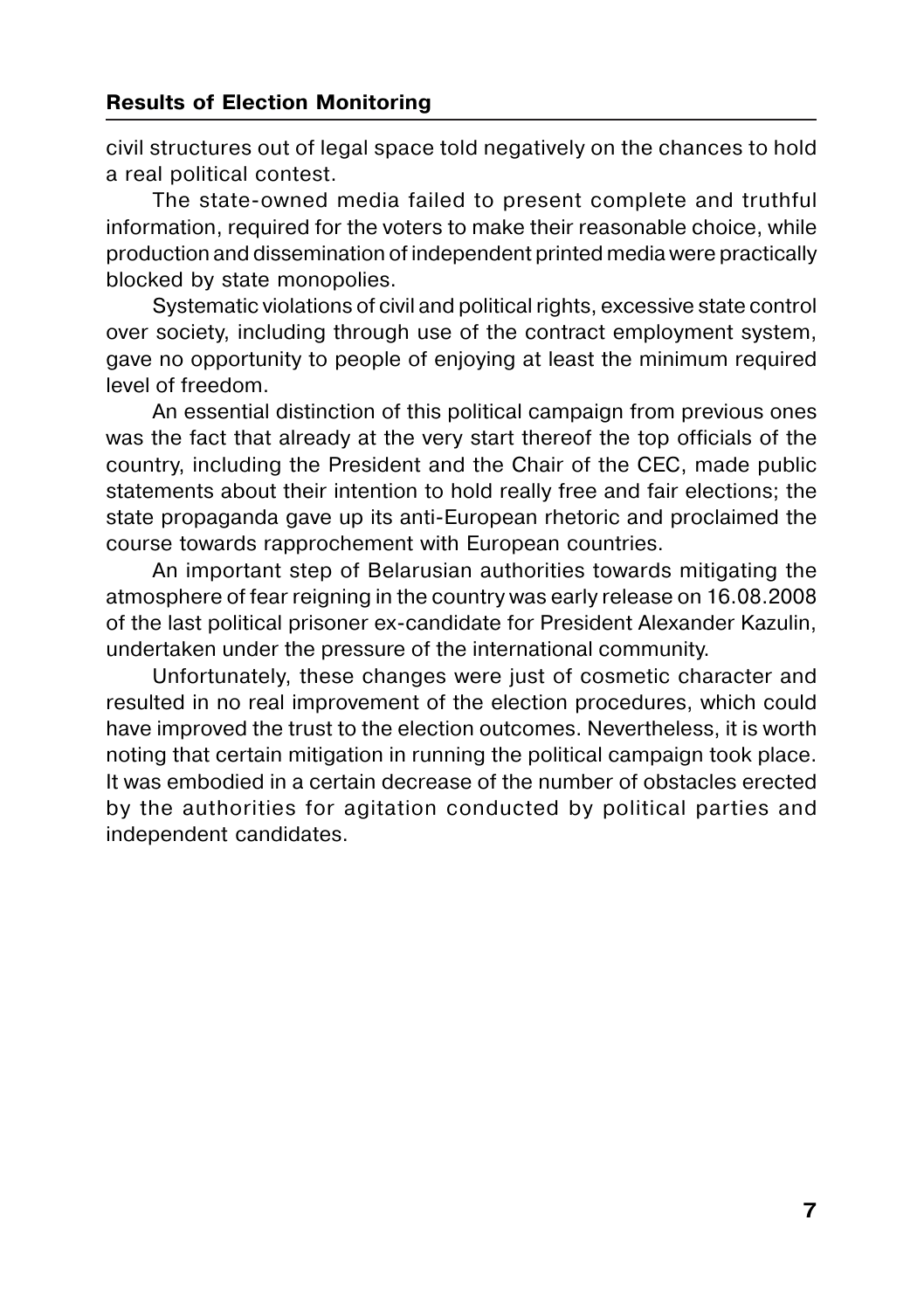## **І. FORMATION OF CONSTITUENCY ELECTORAL COMMISSIONS (COEC)**

<span id="page-7-0"></span>Organizational measures for ensuring the victory at the elections of authorities' nominees were taken already at formation of electoral constituencies.

At the formation stage of constituency electoral commissions, in accordance with the legislation, political parties, public associations and electoral headquarters of would-be candidates for deputies were nominating their candidates for the members of constituency electoral commissions. Essential activities were observed in the city of Brest, where in March 2008 regional branches of the following oppositional parties – Belarusian Social- Democratic Party (Hramada) (BSDP (H)), United Civil Party (UCP), Party of Communists Belarusian (PCB) and Party of Belarusian People's Front (PBPF) – concluded a coalition agreement for the period of preparation and holding the parliamentary elections. On June 5, the city of Brest hosted a sitting of the Board of Entrepreneurs, where programme documents were discussed for handing over to candidates for Deputies to the House of Representatives (HR) of the National Assembly (NA). On June 4-6, entrepreneurs disseminated over 1000 information leaflets in the city marketplaces.

During the election campaign, the state-owned regional press became noticeably more active in regular publishing of frankly propagandistic articles, aimed to support in public conscience the confidence of stability and social justice of the state and advantages of the course pursued by the authorities. "Student's Scholarships "Gain Weight"" ("Selskaya Pravda" (Zhabinka), No.51, 02.07.2008); "Drops Strike Not by Force but by Falling Frequency" ("Narodnaya Trybuna" (Brest), 5.07.2008); "Social Pensions Grow from July 1" ("Brestskaya Gazeta", No.27, 04.07.2008).

Facts were registered, when in official regional press materials were published having the character of pre-schedule agitation for the incumbent Deputies of the House of Representatives of the  $3<sup>rd</sup>$  convocation, who were going to run for Deputies of the House of the  $4<sup>th</sup>$  convocation. The article "Waited-for Pharmacy" ("Brestskiy Vestnik", No.27, 02.07.2008) reported about opening of a pharmacy in the city of Brest. The photo depicted Oleg Velichko, a Deputy of the HR of the NA from the Brest-Western Constituency, and Mikhail Evtukh, head of the Administration of the Leninskiy District of Brest. Deputy Evgeniy Kazimirchik from the Beryoza Electoral Constituency congratulated, via the "Mayak" newspaper, his electorate on the Independence Day ("Mayak", No.52, 02.07.2008); the article "Pharmacy's House-Warming"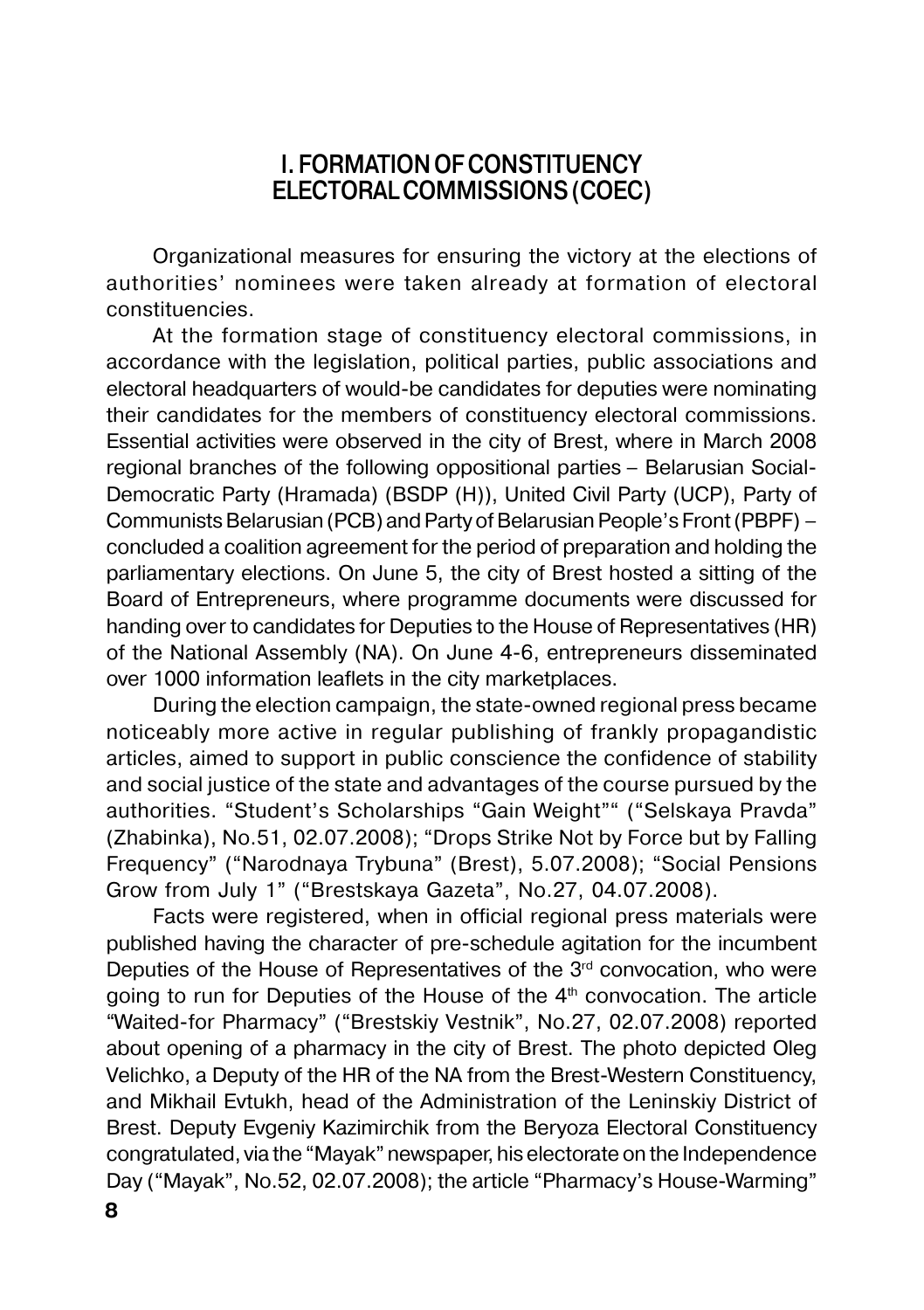("Mayak", No.53, 05.07.2008) was telling about the Deputy's efforts to improve the legislation, including the Law "On Public Health". Nina Fedaruk, Deputy from the Mukhovets Electoral Constituency, congratulated, via newspapers "Golas Chasu" (Malorita, 02.07.2008) and "Zarya nad Bugom" (Brest, No.51-52, 04.07.2008), residents of the Malorita District on the state holiday, while the newspaper "Selskaya Pravda" (Zhabinka, 05.07.2008) was reporting about her participation in the gala rally and published her congratulations.

The official regional papers practically failed to publish any materials about the campaign launched in the country, except for regulatory legal acts on the elections. On July 10, journalists of the "Brestskiy Vestnik", official newspaper of the Brest City Executive Committee, informed the observers that none of the correspondents had received editorial assignments to prepare any special materials about the election campaign. The editorial board received no official information about the organization of the election process. Official regional papers were publishing information of the BelTA (Belarusian Telegraph Agency) and reprinting materials from central newspapers aimed at discrediting the would-be democratic candidates and representatives of the opposition as a whole. A report from the sitting chaired by the President of Belarus on organization and holding the elections ("Zarya" (regional newspaper of the Brest Region), No.76, 12.07.2008) ran: "Our "conscious" so-called oppositionists who strive for power have no workplaces but live better than anybody in the Republic. " The article "Who Wanted to Blow up the Feast?" reprinted from "Sovietskaya Belorussiya" ("SB") ("Zarya", 08.07.2008, and "Liakhavitski Vesnik" No.52, 09.07.2008) persuaded the reader that the explosion in the Belarusian capital was committed by "rabid politicians".

Independent regional press was passive in covering the start of the election campaign. The article "Process Is Underway, or Start of Election Process" ("Brestskiy Courier", No.27, 03.07.2008) made some analysis of preparation of pro-governmental public associations to the elections. In particular, it reported about the expanded sitting of the National Board of the Republic's Public Association (RPA) "Belaya Rus", which took place on June 25 and where Alexander Radskov, leader of the Association, promised to render active support to those members who planned to run for the Parliament. Information was presented about preparation for the elections of the Public Association (PA) "Belarusian Republic's Youth Union (BRYU)"; and statements of Alexander Dolzhevskiy, Chairman of the BRYU's Central Committee (CC) and Member of the Council of the Republic, were quoted.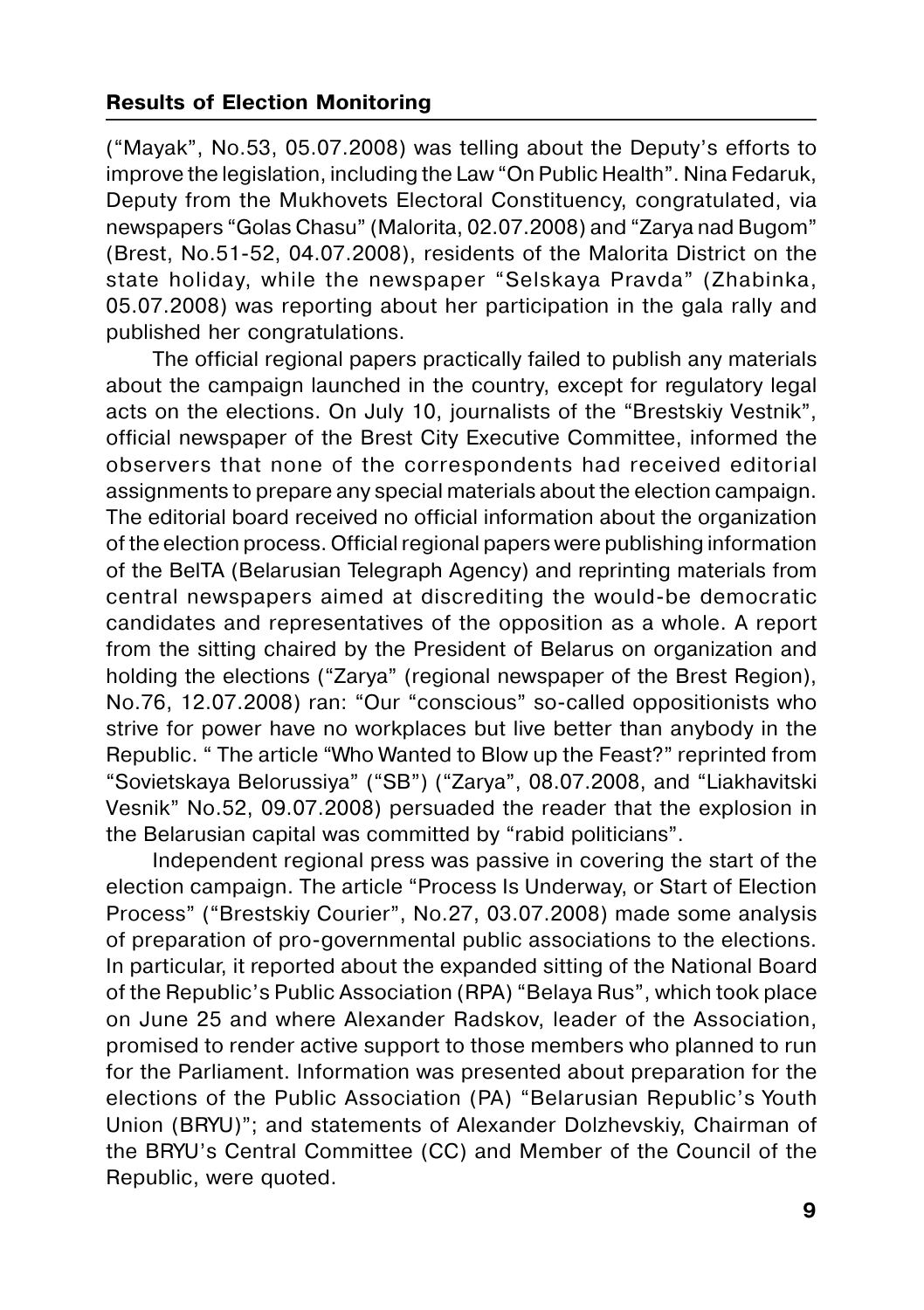## <span id="page-9-0"></span>**Nomination of candidates from political parties and public associations for members of electoral commissions**

The political parties-members of the Coalition of United Democratic Forces (hereinafter – UDF) drew up a joint list of candidates to be nominated for members of constituency electoral commissions, which was approved by the UDF's Political Board on June 8, 2008. The list was formed under the following criteria: experience of work in state bodies, civil and political status, place of work and education level. The UDF list included 110 persons (equal to the number of constituencies); among them such public and political figures like Stanislav Shushkevich, Mechislav Gryb, Alexander Sosnov, Pavel Kozlovskiy, Lev Margolin, and others.

The Political Board of the UDF stated that the fact of inclusion or noninclusion of the candidates from the UDF list into electoral commissions will be one of the preconditions for recognition or non-recognition of parliamentary elections by the international community. Anatoly Lebedska, leader of the United Civil Party (UCP), expressed his opinion that in case of non-inclusion of the members of the parties-members of the UDF into constituency electoral commissions, a variant will be considered to recall all the candidates for deputies and campaign for boycotting the elections.

In her turn, Lydia Ermoshina, Chair of the Central Electoral Commission (CEC), stated that the UDF's desire about inclusion of their representatives into constituency electoral commissions will be taken into account as much as possible. According to her story, President Lukashenko spoke positively about inclusion of members of political parties into constituency electoral commissions, however, with account of their working experience and "other advantages", including "political ripeness".

Nomination of candidates for members of constituency electoral commissions was officially announced also by the leadership of the RPA "Belaya Rus", which was registered in December 2007. According to information of Alexander Shadsko, Deputy Chair of the RPA "Belaya Rus", 110 persons were nominated by the Association to run for constituency electoral commissions (that is, into all of them).

## **Approval of commissions**

**10** On July 14, 2008, joint sittings were held of the Presidiums of Regional Soviets of Deputies and Regional Executive Committees, the Minsk City Executive Committee and the Minsk Soviet of Deputies. These sittings considered the issue of forming the constituency electoral commissions. Decisions of these bodies of local government formed 110 constituency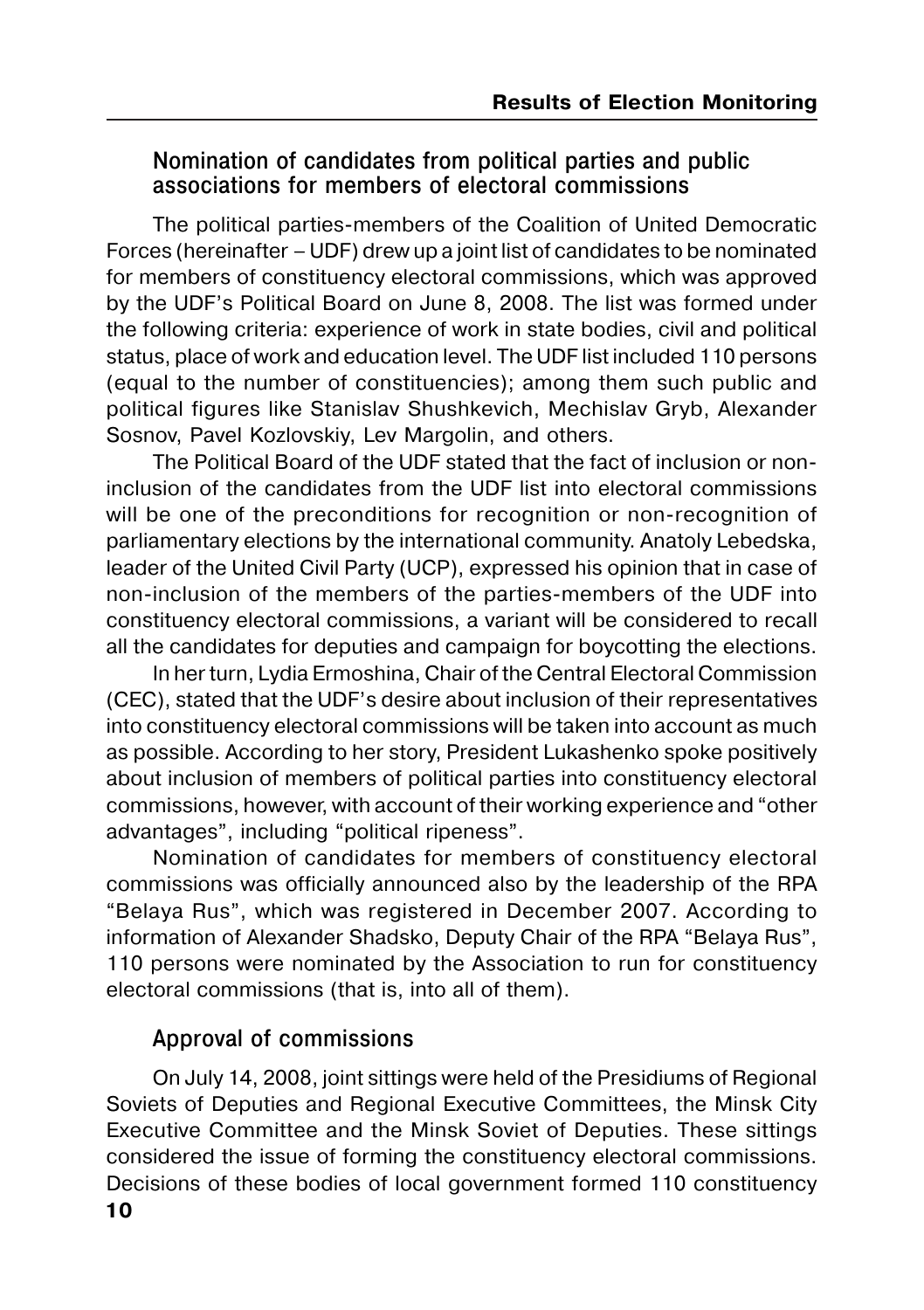electoral commissions. In total, the subjects, entitled to nominate their candidates for to constituency electoral commissions (citizens, labour collectives, public associations and political parties), nominated 1853 candidates, while the maximum number of members in these commissions was 1430 persons (110 x 13). According to Nikolai Lozovik, Secretary of the CEC, out of 1853 candidates, most were nominated by citizens – 39.8%, then – by public associations (25.5%), then – by political parties (20%), and, finally, – by labour collectives (14.7%). Mr Lozovik noted that the political parties, which "position themselves as oppositional", had nominated 118 candidates for members of constituency commissions (31.9% of all nominees from political parties); and 18 persons had been nominated by the PA BPF "Revival", which made 3.8% of all nominees from public associations. Thus, all in all, the UDF had nominated 136 persons.

Among the political parties, which nominated their candidates for members of constituency electoral commissions, most active ones were: the Party of Communists Belarusian (PCB) – 91 persons (24.5% of all partisan nominees), Belarusian Agrarian Party – 62 persons (16.7%), United Civil Party (UCP) – 50 persons (13.5%), and the Party of Belarusian People's Front (PBPF) – 34 persons (9.2%).

Public associations were represented as follows: the PA "BRYU" – 109 persons (23.2% of all nominees from public associations), the RPA "Belaya Rus" – 94 persons (19.4%) and the Belarusian Public Association of Veterans – 71 persons (15.2%).

The CEC had noted that electoral commissions will be formed on the basis of contest and competition. It is necessary to note that same as at previous election campaigns, in the campaign of 2008 the candidates for members of electoral commissions were not invited to the joint sittings of Presidiums of Regional Soviets of Deputies and Regional Executive Committees, and they were not informed about the consideration results of their applications on nomination. The sittings made only formal approval of the membership of constituency commissions, without any discussion of candidates. In the opinion of observers, this is an indication of the fact that the lists of members of constituency commissions had been formed beforehand. No "contest" or "competition" among the nominees into commissions, against what had been earlier promised by the CEC Secretary, was ever observed. Same as in the course of previous election campaigns, the criteria, used by Regional Executive Committees and Regional Soviets when forming constituency commissions, remained unclear.

As a rule, representatives of broad public and mass media were not allowed to be present at the sittings of Regional Executive Committees and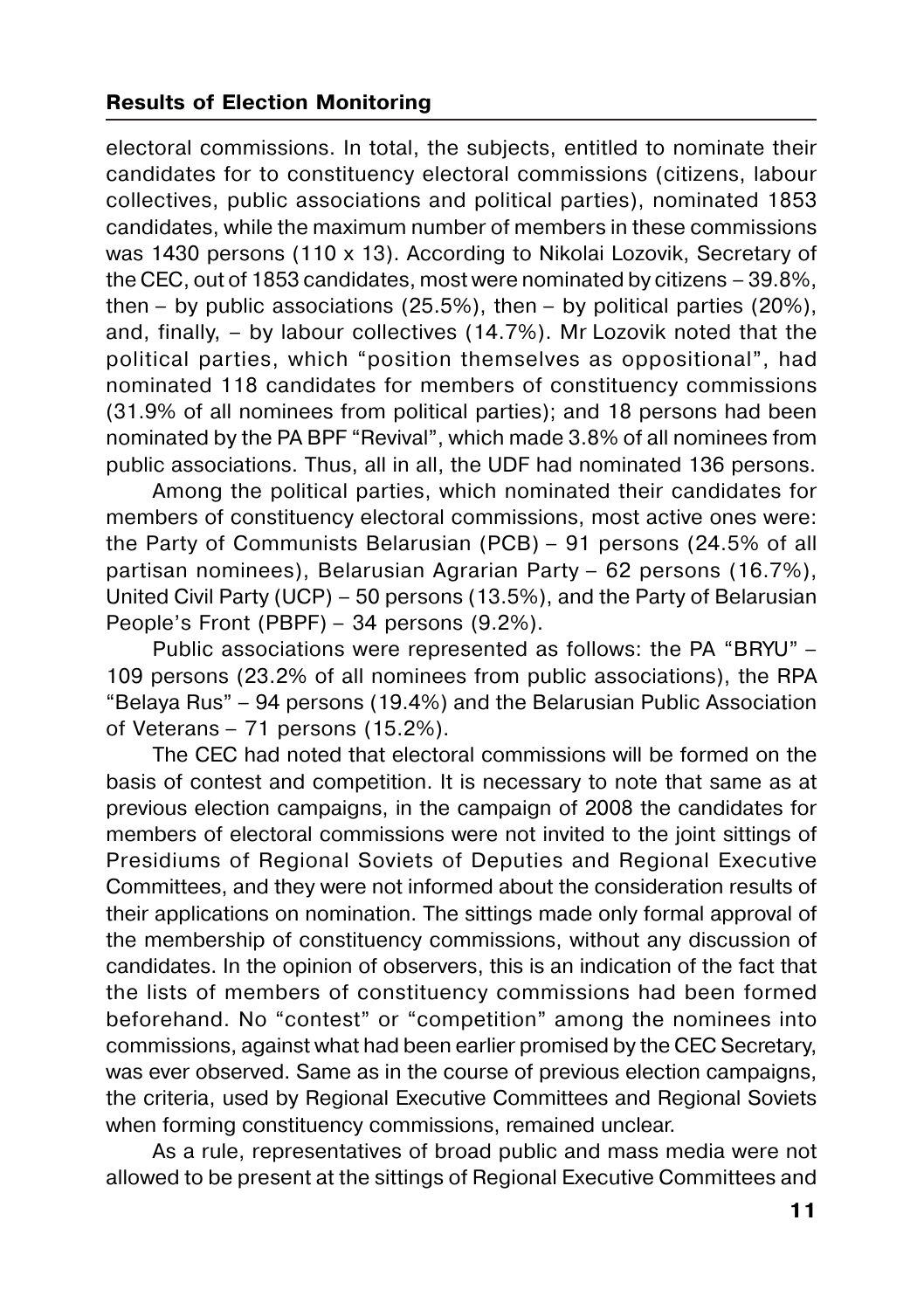Regional Soviets. For example, Leonid Markhotka, representative of the National Human Rights Public Association (NHRPA) "Belarusian Helsinki Committee" (BHC), was not admitted to the joint sitting of the Minsk Regional Executive Committee and Minsk Regional Soviet of Deputies. Likewise, another BHC member Vladimir Osipchik was not admitted to the sitting of the Minsk City Executive Committee and Minsk City Soviet of Deputies. A similar situation took place also in the Vitebsk Region, where BHC representatives Vasyl Beresnyov and Vadim Barscheuski were not admitted to the joint sitting of the Vitebsk Regional Soviet and Regional Executive Committee; representatives of independent mass media were also deprived of the right to be present at that sitting.

No information about formation of constituency commissions was given to representatives of the political parties – UCP, PBPF and PCB, – which had nominated their candidates for constituency electoral commissions of the city of Minsk and Minsk Region. Representatives of the BHC and other subjects of the Grodno Region were refused any information about the formation results of constituency electoral commissions of their Region.

However, in certain localities representatives of broad public and mass media were admitted to the sittings. Thus, observers and journalists were admitted to the sitting of the Brest Regional Soviet of Deputies and Brest Regional Executive Committee. Later, they stuck to the opinion that the decisions on the members of commissions had been made well before the sitting, which thus acquired a formal character and lasted for no more than 25 minutes. In the course of the sitting some general information was reported, including the fact that the "contest" to the commission of Brest-Central Constituency No.2 made 1.7 persons per place, to the commission of Mukhovets Constituency No.4 – 1.5 persons per place. The Chairman of the Brest Regional Executive Committee Konstantin Sumar stated that every commission included the maximum possible number of members – 13 persons. "We made a decision to include representatives of all, without exception, public organizations and political parties as members of commissions, " said Mr Sumar. The voting was unanimous. When asked by S. Vakulenko about selection criteria of those members of the commissions, who were nominated through citizens' signing in, the answer was given that these were "the best match criteria. " The restricted number of places in the commissions was emphasized. None of the invitees to the sitting could find out anything about the procedure of discussing candidates and formation of final lists: all the questions were answered as follows: "not enough places", "this one was the first to apply", "these are better informed" or "for the commission to be able to work. " The information was presented in a very quick manner. The requests to clarify some information about particular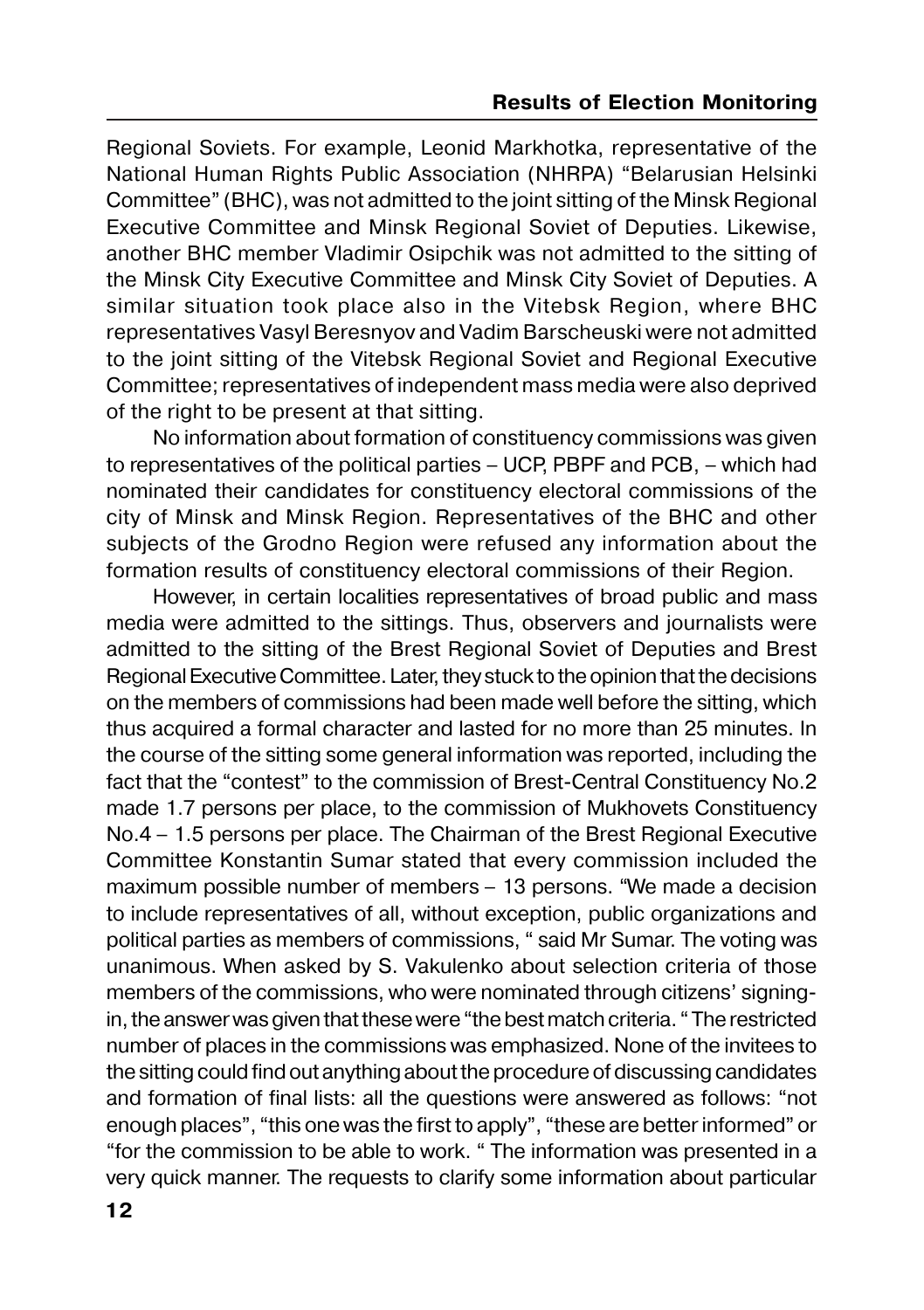<span id="page-12-0"></span>approved members of commissions were answered: "you will read everything in newspapers. " Meanwhile, it became known that, for example, five members of the constituency commission of Brest-Eastern Electoral Constituency No.3 worked in them without replacement from 2004: Іnna Akimova (chief specialist of the education department of the administration of the Moskovskiy District of Brest); Valentina Babicheva (Director of Primary School No.36 of Brest); Nadezhda Zaitseva (head of the office of the administration of the Moskovskiy District of Brest); Zinaida Medichenko (pensioner, a member of the Communist Party of Belarus (CPB)); and Galina Yangolenko (Director of Nursery- Kindergarten No.69 of Brest).

In the Grodno Region, when receiving documents from nominees of the UDF, the bodies in charge of forming commissions registered, irrespective of the submission date, practically all of them under one and the same registration number – 17. This fact evidences a tendentious approach of power structures to UDF candidates. The officials responsible for forming constituency commissions, in particular, Leonid Ermantovich, head of the department of organizational-cadre work of the Grodno Regional Executive Committee, refused to give any information about the commission formation process to leaders of political parties, human rights defenders and journalists. Bureaucrats advised "to read the local press. " We remind you that the sitting took place on July 14, but the next issue of "Grodnenskaya Pravda" appeared only on July 16, 2008.

#### **Nomination of candidates by labour collectives**

Nomination of candidates for constituency electoral commissions by labour collectives was non-transparent, therefore, the procedure can be judged only by the news items received by observers indirectly, and not from direct sources. In the Mogilyov Region, none of the monitoring participants managed to get to any of the meetings of labour collectives, where candidates for members of constituency commissions were nominated. It was impossible to get any information on the issue from the officials of this Regional Executive Committee.

Observers of the BHC doubted the legality of nomination from the labour collective of the Open Joint-Stock Company (OJSC) "Belaruskabel" (Mozyr) and further approval as a member of the commission of Mozyr Electoral Constituency No.42 of Ivan Novitskiy, deputy director of the enterprise for ideological work. None of the interrogated workers of this enterprise could remember that a meeting was ever held to nominate him for the commission.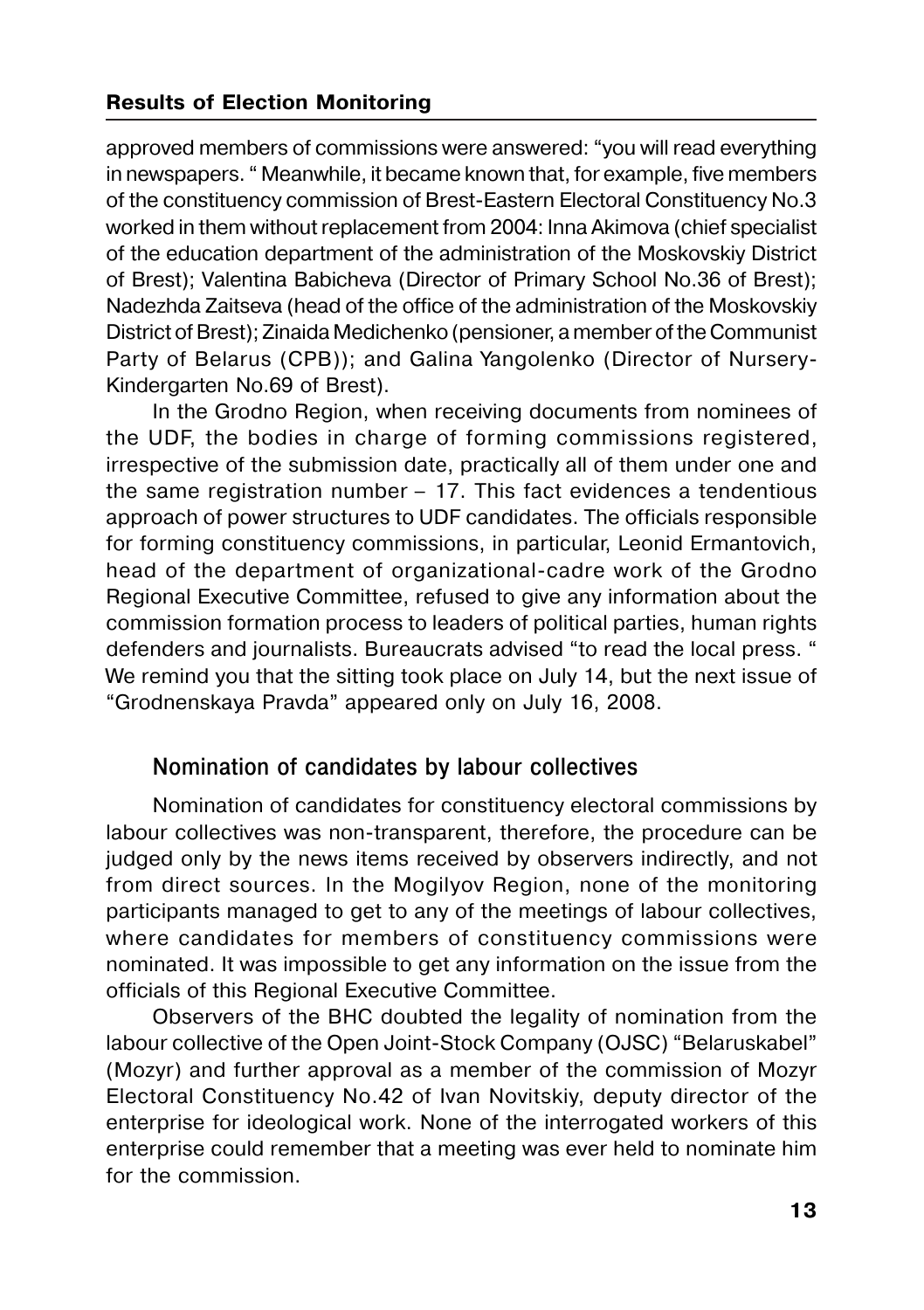<span id="page-13-0"></span>Everywhere, nominees for would-be members of CoECs from labour collectives were directors or heads of these collectives, therefore, this way of nomination can be regarded as use of administrative resource. For example, Tatiana Latysheva was nominated to the commission of Baranovichi-Eastern Constituency No.6 from the labour collective of the department of labour, employment and social security of the Baranovichi City Executive Committee; Ms Latysheva was the head of this collective. Besides, later she was appointed to be the chair of the commission. The commission of Belaya Vezha Electoral Constituency No.8 was chaired by Victor Grytsuk, head of the education department of the Kamenets District Executive Committee, who was nominated by this collective. Alexander Pasevich, deputy chair of this commission, is director of the branch "Pruzhanski Raipalivzbyt" of the Brest Regional Unitary Enterprise "Housing and Utility Services" (HUS), and he was nominated by the labour collective of this branch. The labour collective of the Limited Liability Company (LLC) "KPVS" nominated Mikhail Tabalevich, its director, to the commission of Brest-Western Electoral Constituency No.1. Leonid Pleskatsevich, director of the KUMPP "Promstroienergo", was nominated by the labour collective of this enterprise to the commission of Ivatsevichi Electoral Constituency No.11.

## **Nomination of candidates from citizens through signing-in (collection of subscriptions)**

The share in the commissions of rural electoral constituencies of the members nominated through citizens' signing-in was essential. However, officials from power bodies and members of economic nomenclature dominate among them. For example, 7 persons (54% of the total commission) got into the commission of Baranovichi Rural Constituency No.7 through citizens' signing-in. Among them: Alyona Kuntsevich, head of the organizational-cadre division of the Lyakhovichi District Executive Committee; Leonid Kaubasa, head of the ideological division of the Lyakhovichi District Executive Committee, Nikolai Burak, head of the social care fund of the Lyakhovichi District. 4 persons (31% of the total commission) got into the commission of Ivatsevichi Constituency No.11 through citizens' signing-in, among them: Mikhail Pisch, head of the Gantsevichi District communication centre and leader of the district branch of the RPA "Belaya Rus"; Alexei Syzrantsev, head of the Gantsevichi District Inspectorate of Natural Resources and Environment Protection and leader of the PA "Citadel", which was registered by the department of Justice of the Brest Regional Executive Committee back before the 2001 presidential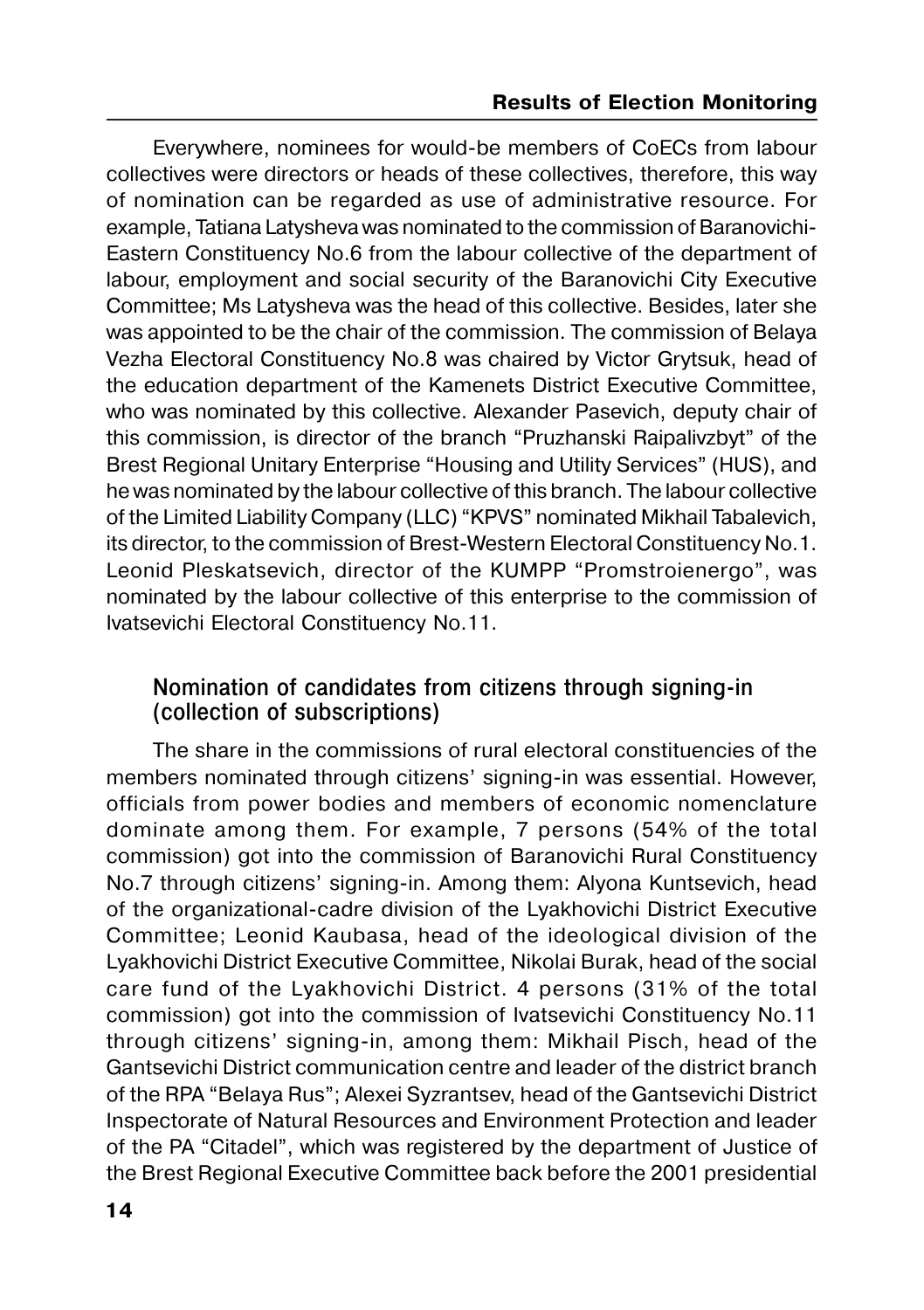## **Monitoring**

and declared support of the President's course as its mission; and Taisa Kuis (director of a procurement company).

The monitoring participants note that representatives of pro-govern mental structures were nominated for members of electoral commissions by using several ways at the same time, as stipulated by the electoral legis lation. For example, Lyubov Zhybul was nominated to the commission of Stolbtsy Electoral Constituency No. 77 from the PA «BRYU» and RPA «Be laya Rus», and also from citizens by means of submitting an application. Vladimir Karvatka (Pukhovichi Electoral Constituency No. 73) was nomi nated from the PA «Belarusian Union of Officers» and Belarusian Public Association of Veterans.

The trends and regularities in formation of constituency commissions can be traced in the example of the Brest Region.

It was announced at the joint sitting of the Presidium of the Brest Re gional Executive Committee and Brest Regional Soviet of Deputies on formation of constituency electoral commissions that in total in the Brest Re gion 260 persons were nominated to local constituency commissions. Of them, 54 persons were nominated by labour collectives, 55 – through cit izens' signing-in, 56 – from political parties (8 parties), and 65 persons –

| <b>Name of Party or Public Association</b> | <b>Nominated</b> | <b>Included</b> |
|--------------------------------------------|------------------|-----------------|
| Belarusian Agrarian Party                  | 9                | 4               |
| BSDP (H)                                   | $\mathfrak{p}$   | 1               |
| CPB                                        | 15               | 9               |
| LDPB                                       | 3                | 1               |
| <b>UCP</b>                                 | 8                | $\mathfrak{p}$  |
| <b>PBPF</b>                                | 9                | 2               |
| <b>PCB</b>                                 | 4                | 1               |
| RPLJ                                       | 6                | 3               |
| RPA «Belaya Rus»                           | 16               | 9               |
| <b>PA «BRYU»</b>                           | 16               | 13              |
| PA «Belarusian Union of Women»             | $\mathfrak{p}$   | 2               |
| Belarusian Public Association of Veterans  | 7                | 4               |
| PA BPF «Revival»                           | 3                | 1               |
| PA «For Union and Union's Communist Party» | 6                | 1               |
| Belarusian Trade Union of Agrarians        | 3                | 3               |
| <b>Belarusian Union of Officers</b>        | 11               | 3               |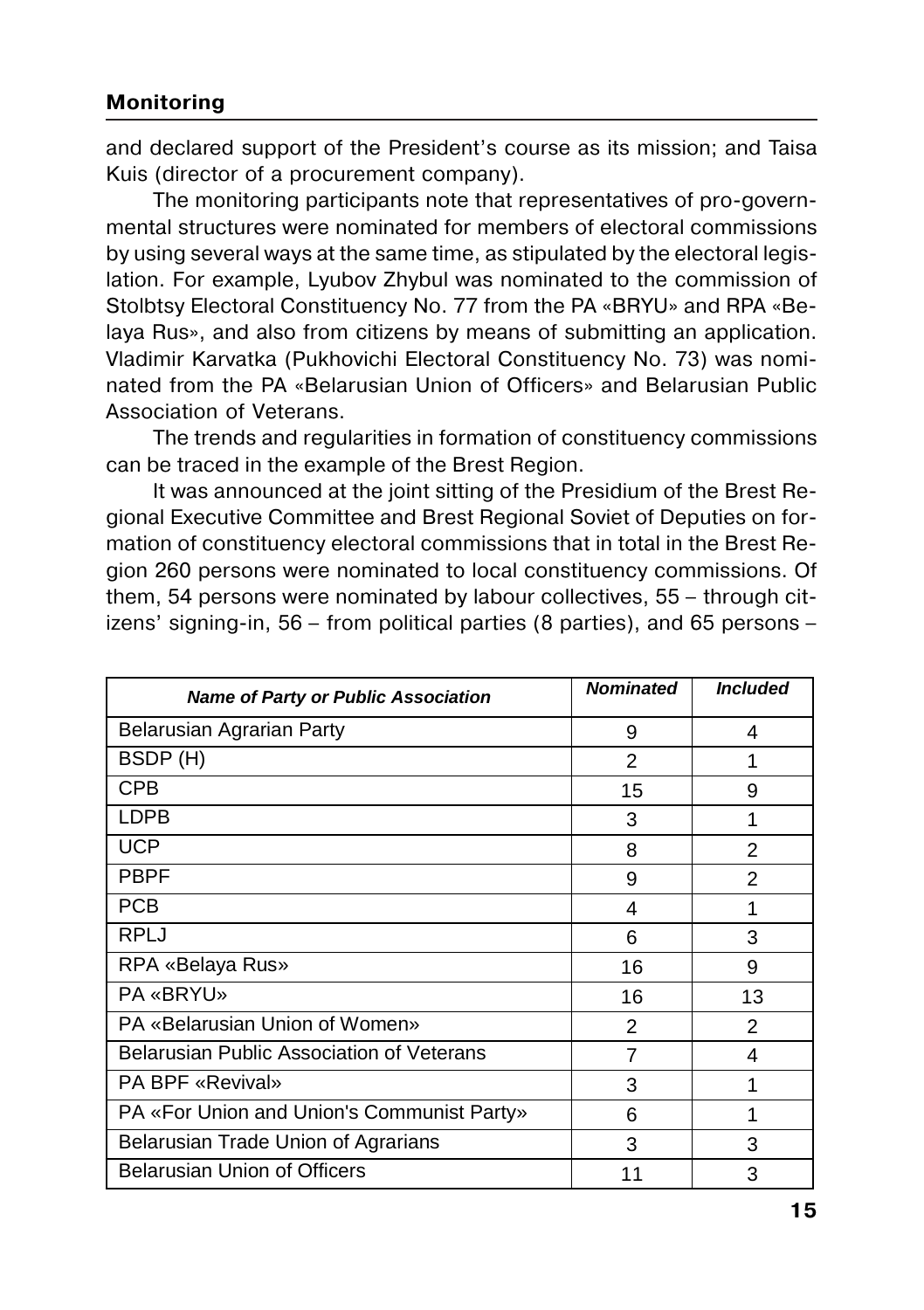from public associations (from 9 PAs). Thus, nominees of political parties and PAs combined made 121 persons (47%). Of them, 26 persons were candidates for constituency commissions from oppositional parties and associations. It makes exactly 10% of all the nominees, and 21% of all public and political activists.

In total, 208 persons were included into constituency commissions of the Brest Region. Of them, representatives of political parties and PAs – 59 persons (28%). Of them, members of commissions from oppositional parties and PAs – 7 persons. This makes 3% from the total number of members of commissions, and 12% of all public and political activists, included into commissions. Thus, at registration the number of oppositional candidates for constituency commissions dropped by more than 3 times, while their share among representatives of parties and PAs almost halved.

The constituency commission of Brest-Western Electoral Constituency No.1 included in total 13 persons, of them: chiefs of the City Executive Committee, District Executive Committees and state enterprises of various levels – 7 persons (54%); nominees of political parties and PAs – 5 persons (39%), representing the PA "BRYU", RPA "Belaya Rus", PA "For Union and Union's Communist Party", CPB and RPLJ.

The constituency commission of Brest-Eastern Electoral Constituency No.3 included in total 13 persons, of them: bosses of the City Executive Committee, District Executive Committees and state enterprises of various levels – 10 persons (77%); nominees of political parties and PAs – 4 persons (31%), representing the BRYU, CPB, RPLJ and Belarusian Public Association of Veterans.

The constituency commission of Belaya Vezha Electoral Constituency No.8 included in total 13 persons. The observers were not provided with any data about the places of work of the commission members. Of them, 3 persons (23%) were nominated by political parties and PAs and represented the BRYU, RPA "Belaya Rus" and BSDP (H).

The long-term observers of the BHC registered facts of creating structures for holding elections, not stipulated by the electoral legislation. For example, in Zhodino Electoral Constituency No.66, at the first sitting of the electoral commission, Alexander Pugach was elected its chair (he is also Chairman of the Zhodino City Soviet of Deputies and was nominated from the Presidium of the Minsk Regional Soviet of Deputies). He said in his speech: "In parallel to the constituency electoral commission, we have also formed the city headquarters for holding the elections, with which we'll work together for proper holding the elections".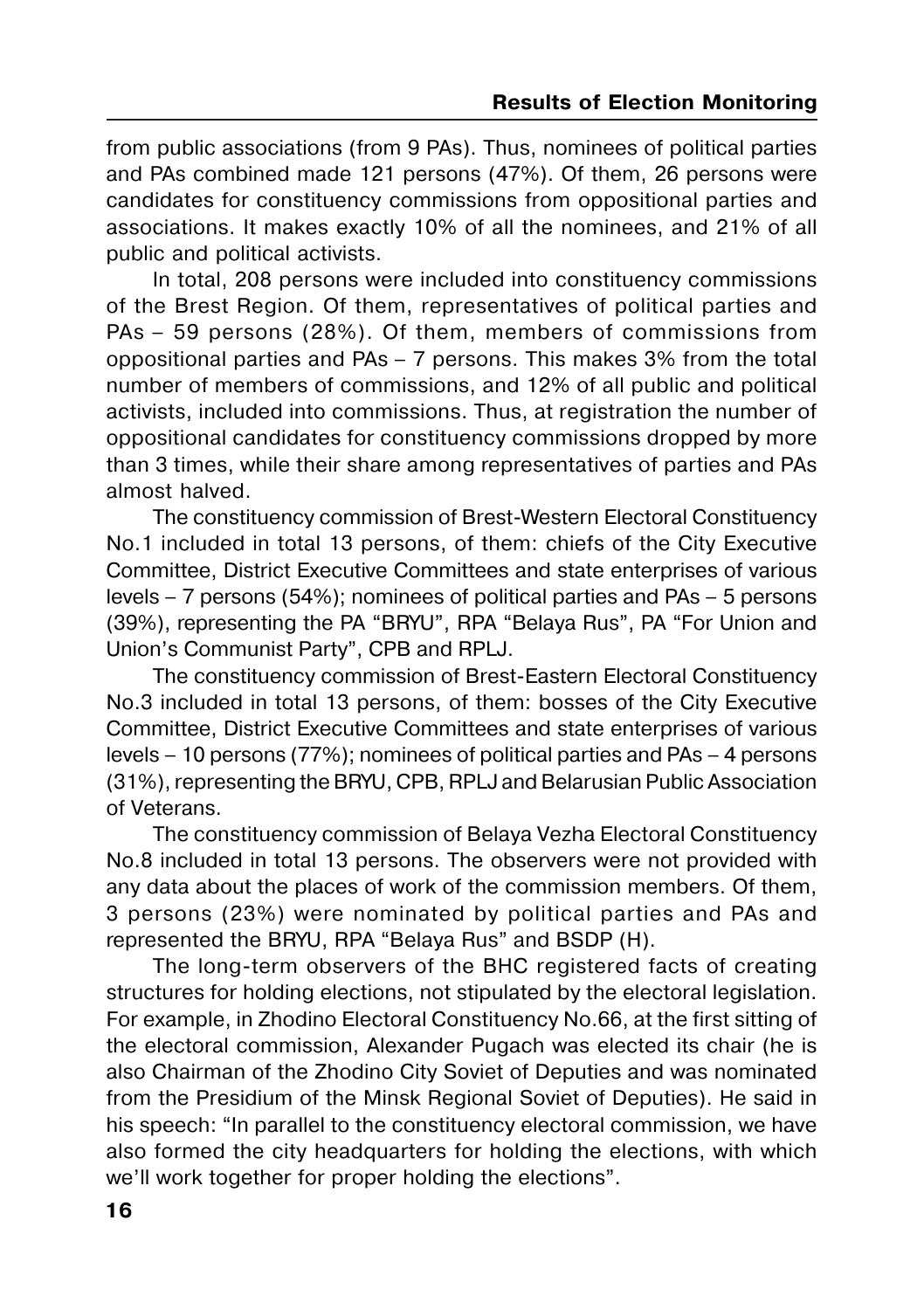At the formation stage of constituency commissions, cases were registered of pressure by the authorities on independent would-be candidates for deputies. On June 25, the workplace of Nikolai Charnavus, an individual entrepreneur from Baranovichi, who wanted to get nominated as a candidate from the UCP, was visited by an off-schedule revision group of the regional level. It is notable that the group included a lieutenant colonel from the department for fighting economic crime of the Department of Internal Affairs (DIA) of the Brest Regional Executive Committee and an employee of the tax inspectorate. Mr Charnavus was fined by 175,000 roubles and was forced to pay it promptly. Later, the entrepreneur was notified that he was deprived of the earlier allocated land plot for building a cafй. "I was gathering various papers for three years, paid money, ordered project documentation at the "Belzhilproject", " Nikolai Charnavus complained. "It looks like the authorities dislike the idea that Charnavus decided to take part in the elections".

On June 30, Alexander Mekh, leader of the Kobrin branch of the PBPF, was dismissed from his position of operation engineer of low pressure gas networks of the Kobrin Department of Gas Main Pipelines of the OJSC "Beltransgaz". In his opinion, the reason of dismissal was the information that he had been included into the list of 110 candidates from the UDF. The talk with А. Mekh, during which he received threats not to extend his contract and hamper his employment elsewhere, in general, was conducted by Vladimir Galashko, head of the Kobrin Department of Gas Main Pipelines, in the presence of Andrei Basko, head of the Kobrin District KGB Division. On July 8, at 12:11 a.m. А. Mekh received a telephone call with threats and insults. The number of the calling party was fixed: +375164225659, registered for the reception room of the Deputy of the House of Representatives of the National Assembly of the Republic of Belarus from Kobrin Constituency, who at that moment was Victor Kuchinskiy. А. Mekh filed a complaint to Mikhail Zaporozhchenko, Public Prosecutor of the Kobrin District.

The formation procedure of constituency electoral commissions was formal – the candidates, who were nominated to the commissions by the bodies in charge of forming such commissions, were not discussed; just the lists prepared beforehand were approved.

Like during previous election campaigns, the criteria of selecting members of electoral commissions remained unclear. The absence of such clearly formulated criteria allowed local authorities (Regional Executive Committees and Regional Soviets of Deputies) to form constituency commissions based on the principle of controllability.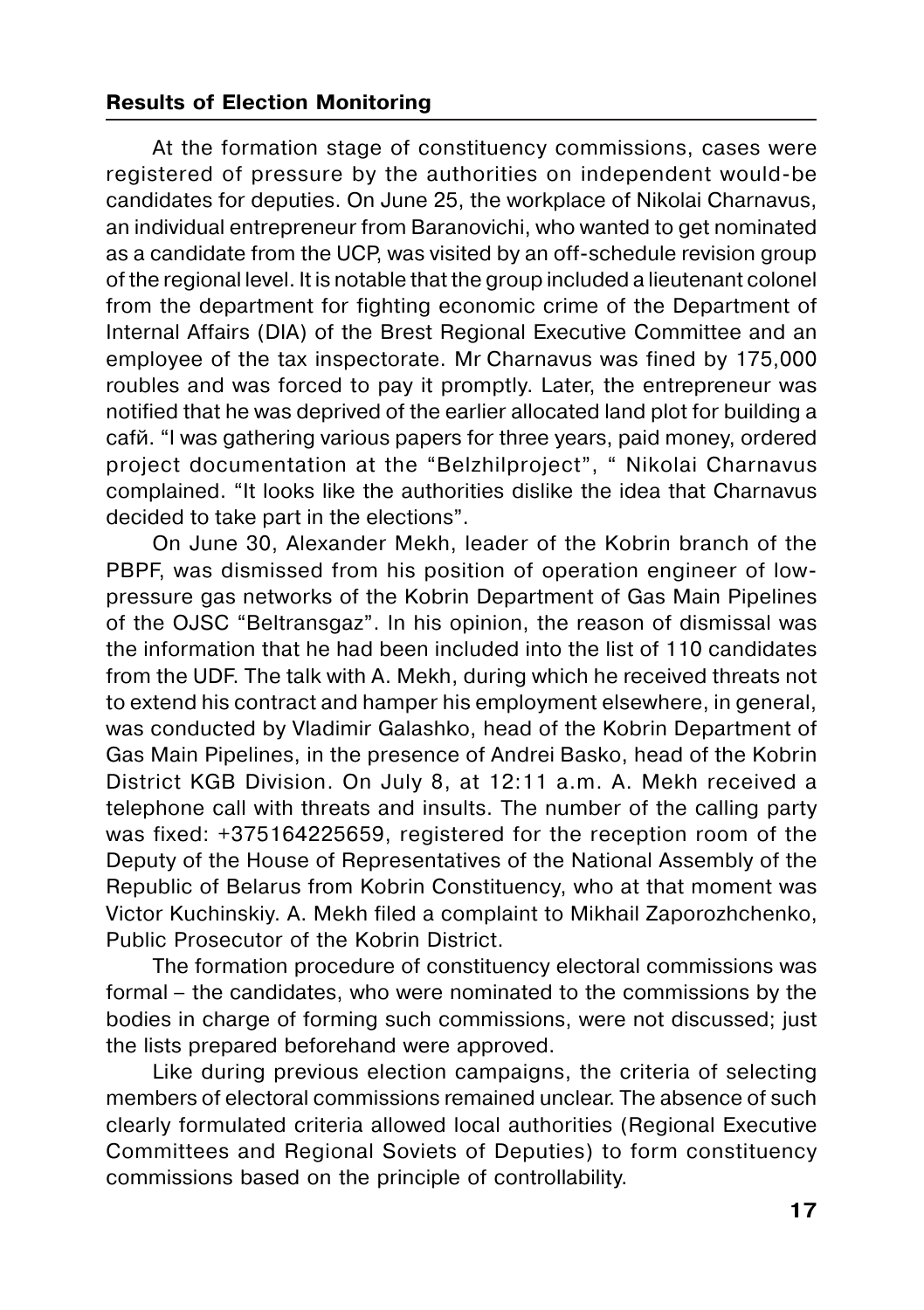The citizens who were rejected to become members of constituency commissions were in fact deprived of any chance to appeal against the decision of the bodies, which formed the commissions, including by means of a judicial procedure. In accordance with part 4, Article 122, of the Constitution of the Republic of Belarus, decisions of local power bodies can be appealed against in a judicial procedure. However, in practice, courts refuse to accept such claims to consideration.

In most cases (in four out of six Regions) representatives of public associations, democratic parties and mass media were not admitted to joint sitting of Regional Executive Committees and Regional Soviets. Thus, the practice of previous election campaigns was observed again, when such important events of the election campaign like formation of constituency commissions were non-transparent, without participation of representatives of broad public.

In a number of cases, officials of Regional Executive Committees refused to acquaint monitors with minutes of sittings of labour collectives, where their candidates for constituency electoral commissions.

As a positive fact we can note a growth in the number of candidates from oppositional parties and public associations who were included into constituency electoral commissions. Thus, in the course of the previous elections of Deputies of the House of Representatives in 2004, the constituency electoral commissions included 22 representatives of oppositional parties and associations, while this time 38 representatives of the political parties-members of the UDF were included into constituency commissions, which made 32% of all their nominees (118 persons) and 2.2% of the total commissions.

We remind you that the political parties, which had formed the UDF, proposed to include one their member into every constituency commission. The UDF formed a list of 110 candidates into commissions. This requirement was considered as a minimum precondition moved by oppositional parties for democratization of the electoral process. However, the authorities failed to observe it.

The constituency electoral commissions were formed without broad presentation of all subjects of the electoral process.

Like in previous elections of Deputies of the House of Representatives, most of the members of constituency electoral commissions were from pro governmental political parties and public associations (CPB, RPA "Belaya Rus", PA "BRYU"), labour collectives, representatives of the bodies which had formed the commission. Besides, in most cases, the chairs, deputy chairs and secretaries of constituency electoral commissions became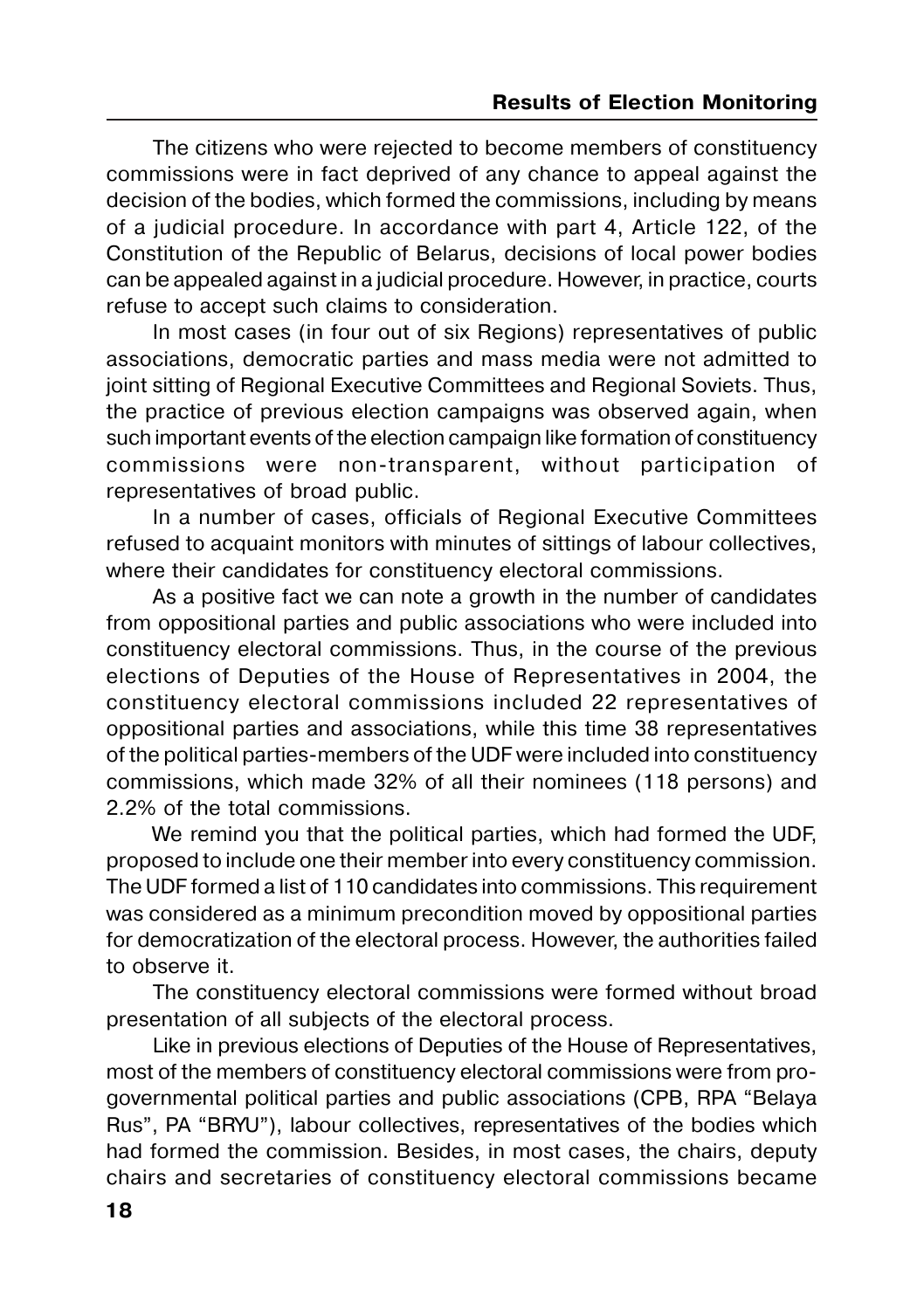representatives of local power bodies or heads of state-owned enterprises and organizations.

Monitoring participants noted facts of forming the so-called "headquarters for holding elections" and "working groups" under local executive bodies. It is worth noting that the electoral legislation does not stipulate formation of such bodies; their authorities and competence are also unknown. Formation of such bodies gives rise to concern, since they can be used by local power bodies for controlling the elections.

Thus, despite a certain increase of oppositional representatives in the CoECs, the formation procedure of electoral commissions remained the same, and power bodies revealed no changes in their approaches to formation of commissions. Constituency electoral commissions failed to represent the broad public and all the participants of the electoral process. Presentation of oppositional parties in commissions id still decided by the will of local power, while the formation procedure as such is closed for the public community.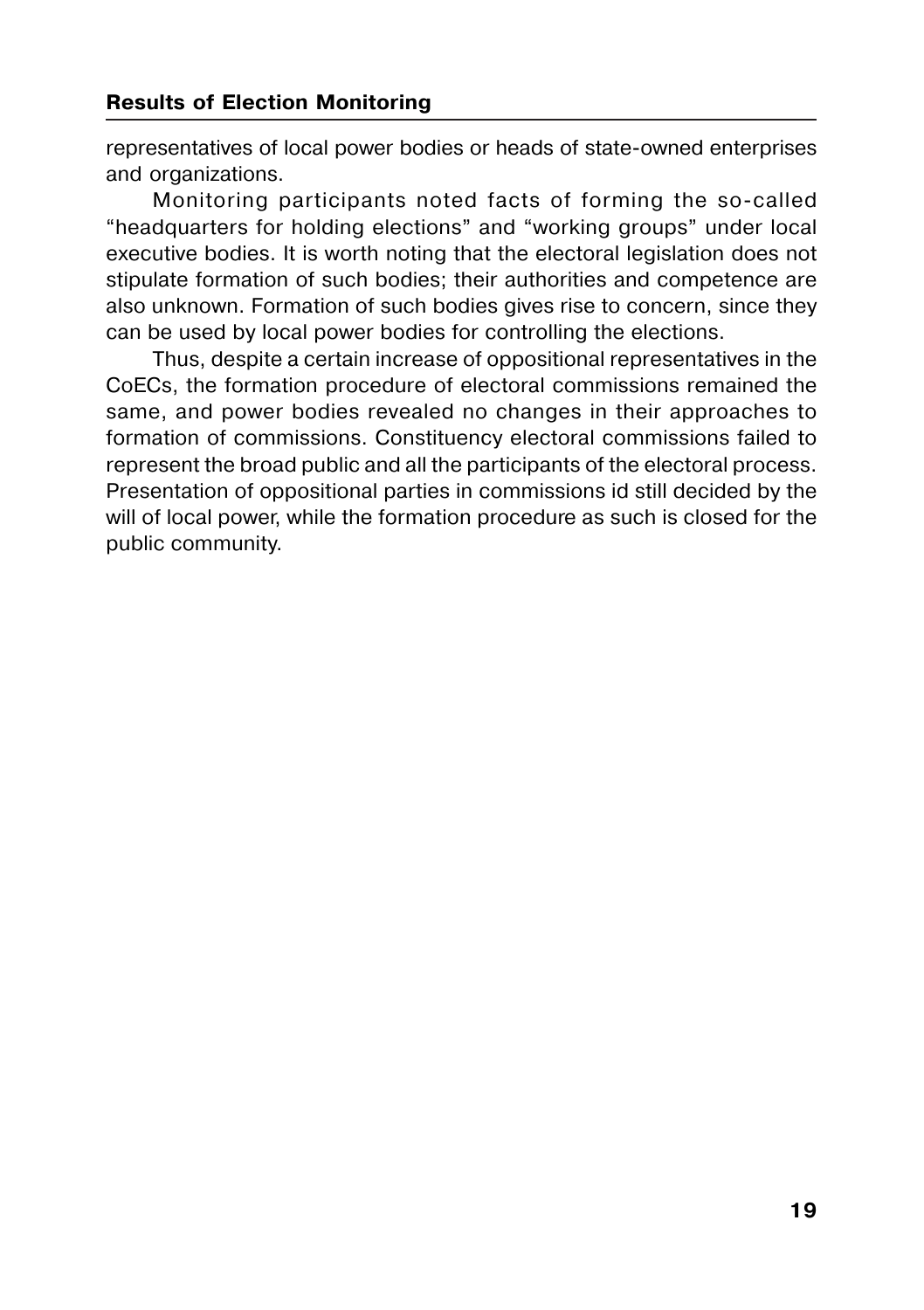## **II. NOMINATION AND REGISTRATION OF CANDIDATES FOR DEPUTIES**

<span id="page-19-0"></span>A candidate for Deputy of the House of Representatives of the National Assembly of the Republic of Belarus can be nominated by means of citizens' signing-in (collection of voters' subscriptions) in accordance with the legislation in force (Article 65 of the Electoral Code (EC)) by a group of citizens (initiative group) comprising at least 10 persons. The list of members of the initiative group, with indication of its leader, is submitted, together with a registration application, to the constituency electoral commission not later than 65 days prior to the voting date. These documents shall be submitted by the person who intends to get nominated for a candidate for deputy. The list shall include the following data: for the person willing to get nominated as a candidate for deputy – surname, name, patronymic, date of birth, profession, position (occupation), place of work, residence, and party affiliation; for the leader of the initiative group and its every member – surname, name, patronymic, date of birth and residence.

The constituency electoral commission shall consider the documents within five days and, should they meet the electoral legislation, register the initiative group and issue respective certificates to its members and forms for collecting subscriptions.

The constituency electoral commission can reject registration of the initiative group in the following cases:

- When the person, who is willing to get nominated as a candidate for deputy, is not a citizen of the Republic of Belarus, and does not live in the territory of the Republic of Belarus;
- When the number of members of the initiative is less than 10 persons;
- When the principle of free participation in elections was broken at formation of the group;
- When citizens who have no suffrage are included into the initiative group;
- In other cases of breaching the Electoral Code.

The decision to deny registration of the initiative group shall be issued to the applicant not later than the following day after its adoption, or sent, within the same period, to the applicant by registered mail.

According to the Calendar Plan, the process of submitting applications on registration of initiative groups was over on June 24, while decisions on registration were passed by the constituency electoral commissions before July 29, 2008.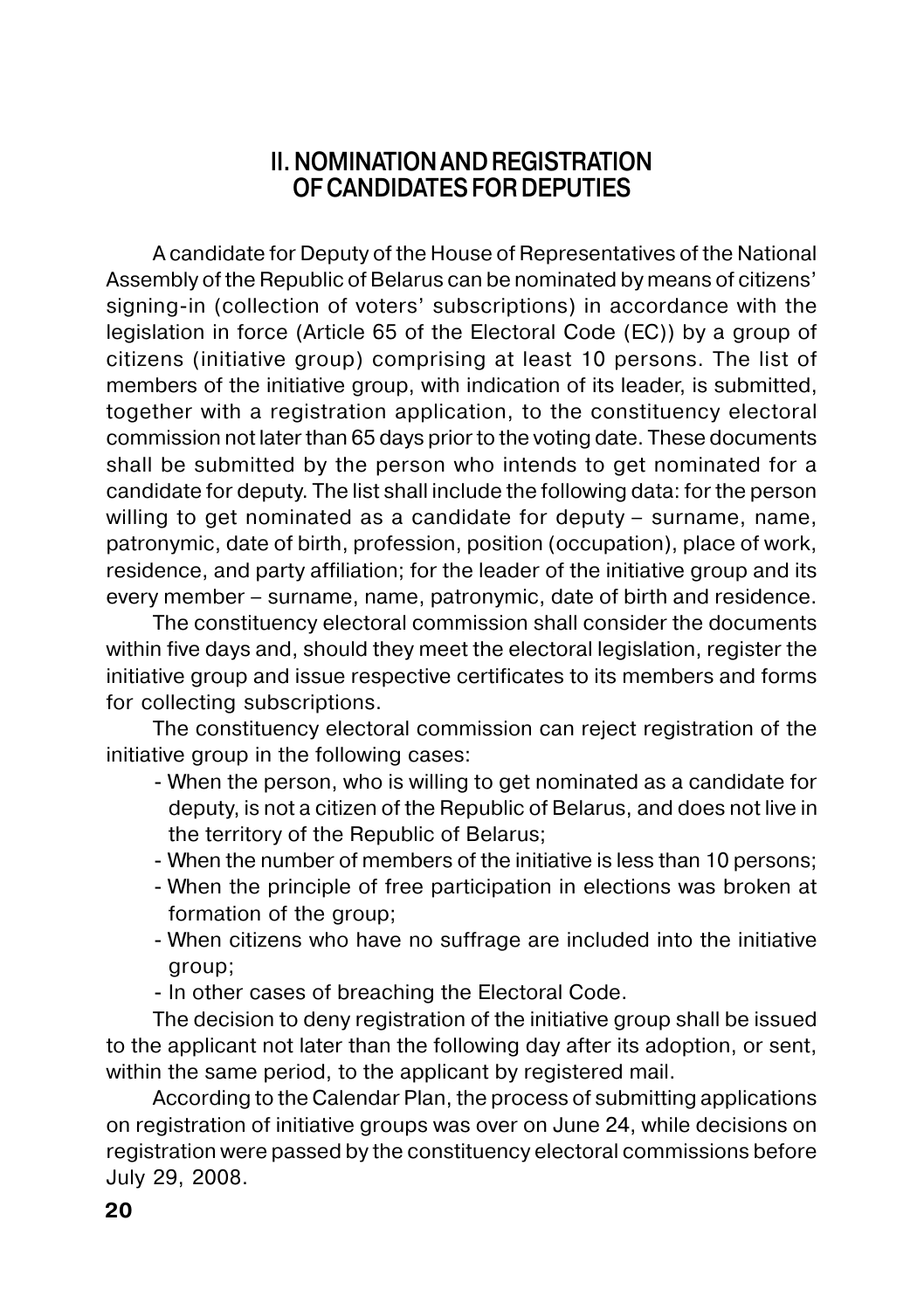## <span id="page-20-0"></span>**Nomination through collection of voters' subscriptions**

Analysis of the procedure of nomination of candidates and registration of initiative groups gives grounds to assert that in comparison with the previous election campaign the number of registration rejections became essentially less. According to the CEC, in Gomel Region out of 59 initiative groups, 6 were rejected registration. In the Vitebsk Region, 47 applications on registration of initiative groups were submitted, of them: for candidates from power structures – 16; for candidates from the UDF – 13; for candidates from the "European Coalition" – 12; and for independent candidates – 5. In total, 45 initiative groups were registered.

A number of CoECs did not obstruct the presence of observers at their sittings. For example, according to the observers from the BSDP (H), UCP and PCB, who were admitted to the first sittings of electoral commissions: in Brest-Western Electoral Constituency No.1, Brest-Eastern Electoral Constituency No.3 and Belaya Vezha Electoral Constituency No.8, where all their members were present, no decisions were made, which is against the law. They even noted the favourable and friendly manner of holding the sittings.

Some initiative groups of oppositional candidates were registered prior to expiry of the term for submitting applications to constituency electoral commissions. For example, on the second day after approval of the electoral commission of Brest-Eastern Electoral Constituency No.3, an initiative group was registered of Igor Maslovskiy, a UDF candidate. He was immediately given out certificates of members of the initiative group and empty subscription lists. On 25.07.2008, Belaya Vezha Electoral Constituency No.8 registered an initiative group of Vladimir Vauranyuk, a member of the non-registered BSDP (PH).

Alexander Galkevich, the UDF candidate in Baranovichi-Eastern Constituency No.6, managed to register his initiative group only on 19.07.2008, because on the day of his first address, on 18.07.2008, the commission did not work, as its members were called to Brest. The CoEC of Orsha-Dnieper Electoral Constituency No.27 refused on 19.07.2008 to accept registration documents of the initiative group of Andrei Antashkevich, a representative of the "European Coalition", motivating that according to the Calendar Plan reception of documents started on July 20.

Within five days after submission of applications to constituency electoral commissions, the initiative groups were registered of united candidates from the UDF Anatoly Levkovich (Brest-Western Constituency No.1) and Valentina Lazarenkova (Belaya Vezha Constituency No.8). After submission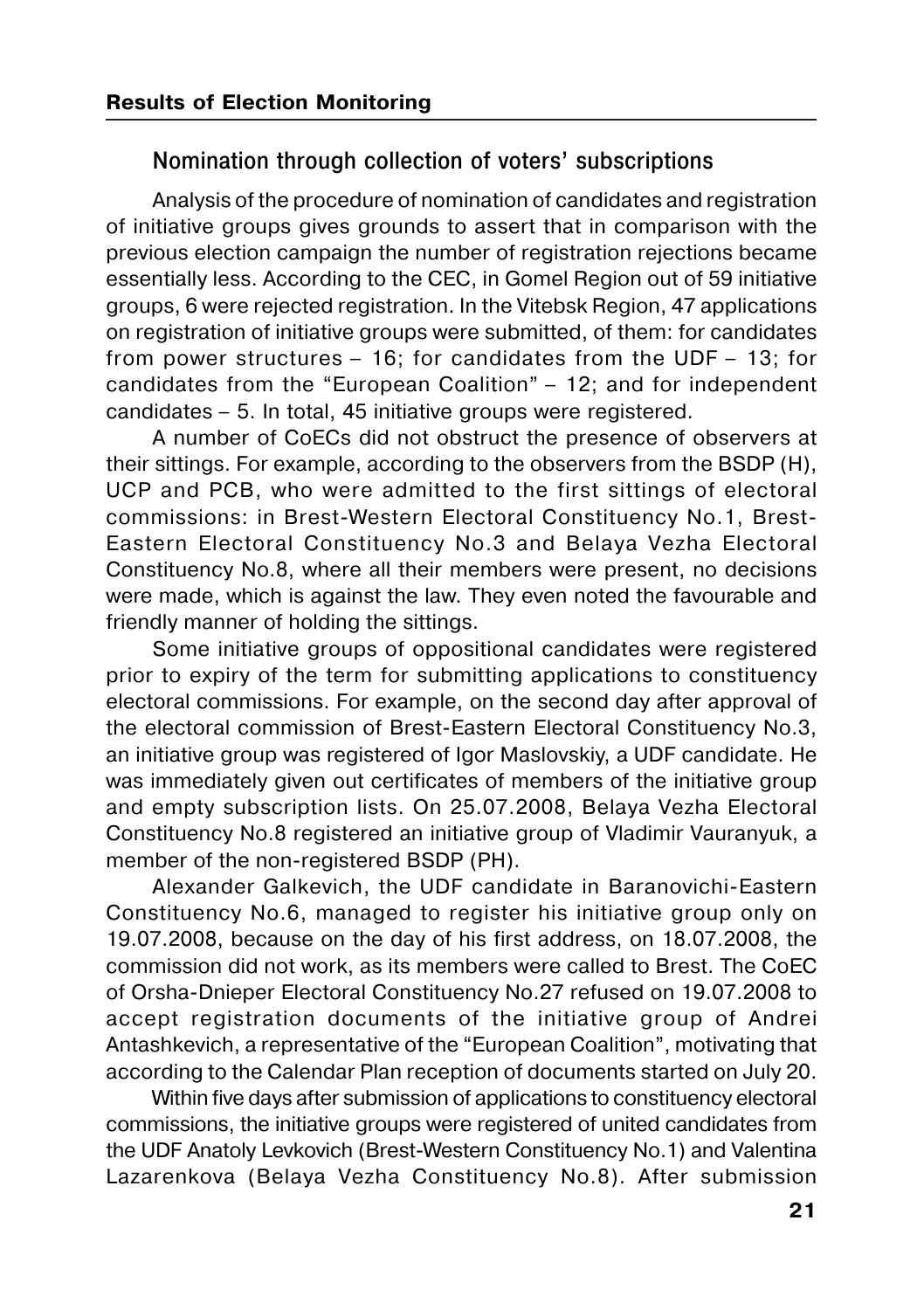of the list for registration, Galina Cherkasova, a member of V. Lazarenkova's initiative group, a resident of Pruzhany, wrote an application asking to exclude her from the list. In a private conversation, she motivated her decision by possible problems for her son-entrepreneur. A situation of precedent appeared: in the period, when the initiative group was not yet registered, one of its members filed an application about withdrawal. However, the constituency commission did not regard it to be an obstacle, and the initiative group of V. Lazarenkova was registered provided the documents should have been corrected.

A similar situation appeared in Senno Electoral Constituency No.30, where one of the members of the initiative group in support of S. Vaznyak, a woman-resident of Bogushevsk, said orally that she had been included into the initiative group without her personal consent. As a result of consideration of evidences, presented to the commission, the problem was lifted, and the woman's application was not the basis for rejecting registration. The practice of registration of initiative groups in Senno Electoral Constituency No.30 showed that filing by members of initiative groups of applications on refusal to take part in them should not be viewed as a reason for rejection of registration. According to the Electoral Code (hereinafter – EC) of Belarus, such reason can only be absence of necessary data, inclusion of a member into an initiative group through threats and violence, inclusion of the persons having no electoral rights, and the number of members of an initiative group less than the minimum – 10 persons.

However, in Gomel Region, under such reasons related to applications of two members of the initiative group, on 25.07.2008, registration was rejected of the initiative group of the UDF candidate Pyotr Kuznetsov. Without giving any documents for examination, the commission of Gomel-Central Constituency No.33 reported that the reason to reject registration of his initiative group was the fact of inclusion of one person as a member of the initiative group without his/her consent.

On 25.07.2008, in Slonim Electoral Constituency No.58, an initiative group of Ivan Shega, a member of the PBPF and a UDF candidate, was registered in the number of 50 persons. In the course of the sitting, an observer from the BHC asked the chair of the commission about who would be Ivan Shega's rivals. He was answered that the registration process was not over yet. Although according to observers' information, subscriptions in support of Mechislav Kastsuk, Chairman of the Slonim District Executive Committee, were collected in Constituency No.58 already after 22.07.2008.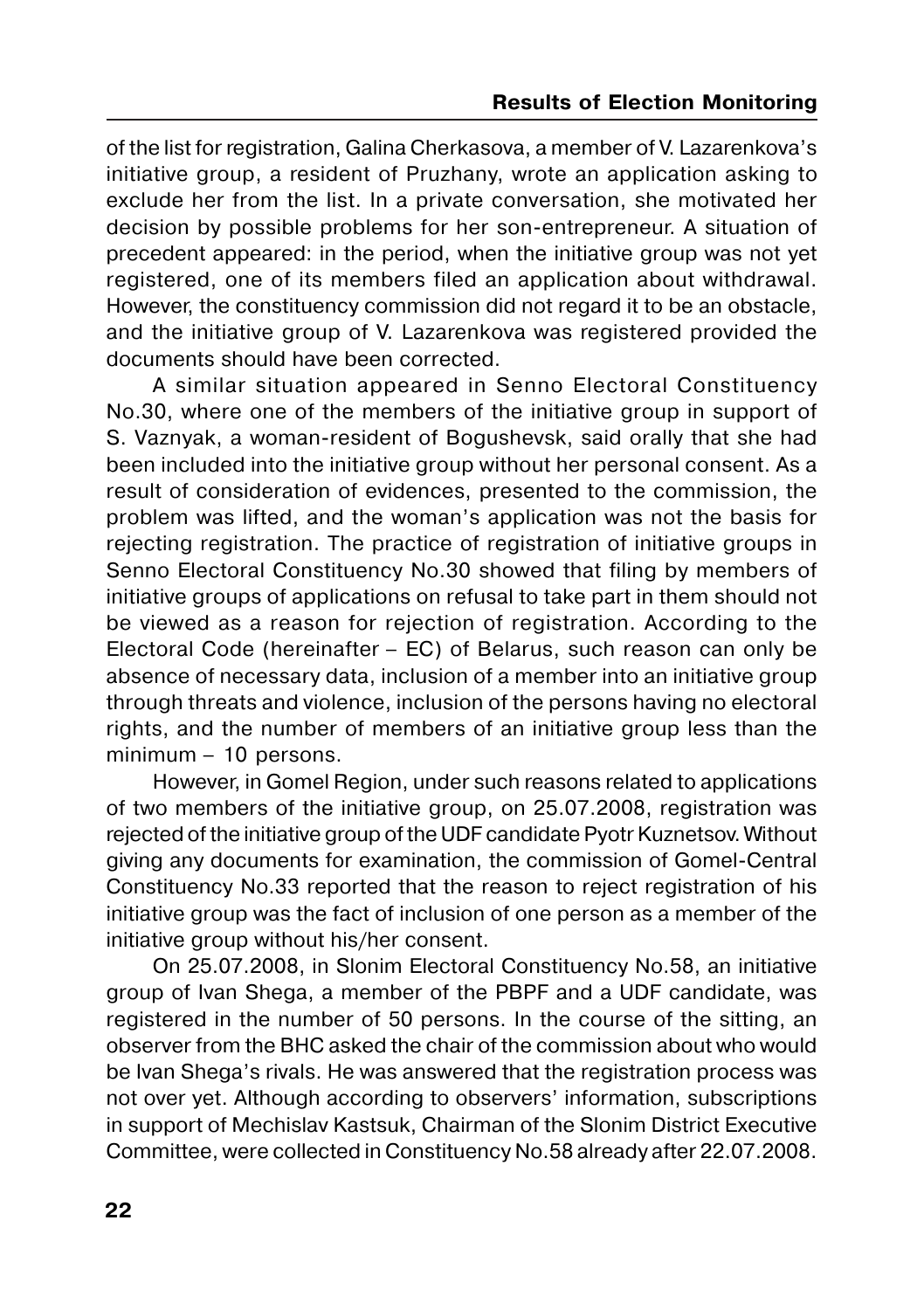Apart from candidates from the UDF, representatives of the "European Coalition" entered the election process practically in all regions of Belarus. For example, the following persons were registered: Oleg Pashko head of the Market Board of Baranovichi entrepreneurs (Baranovichi-Eastern Constituency No.6); Dmitri Shimaites (Baranovichi Rural Constituency No.7), Slavamir Charnulich (Grodno-Zanyoman Electoral Constituency No.49), Katsyaryna Dzemyanchuk (Grodno-Central Electoral Constituency No.50), Andrei Panas (Grodno-Rural Electoral Constituency No.52) and others.

During the stage of registration of initiative groups, many observers found it impossible to get to the sittings of constituency electoral commissions. For example, Victor Kachan, an observer in Bobruisk- Pervomai Electoral Constituency No.79, applied repeatedly to the commission asking to inform him about the time of the sitting. He was replied that sittings are convoked as necessary; therefore, it was impossible to give precise information about the date. When on one of the days the observer came, on his own initiative, to the sitting of the CoEC, the commission chair Victor Gorbanyov told him that the sitting, which, according to the observer, should only begin, was already over.

A similar situation happened with Igor Khodzka and Yulia Gaurylava, observers in Bobruisk-Lenin Constituency No.78.

In many CoECs, observers were denied information about how many and whose initiative groups were registered. For example, employees of the Gomel-Soviet constituency electoral commission No.34 gave a negative answer to the request of the BHC observer.

In the commission of Baranovichi Rural Constituency No.7, even the member of the commission – Yan Savitskiy (nominee of the UCP) – was not given complete data. This issue was voted ay another sitting of the CoEC on 24.07.2008. Chair of the commission Pyotr Dubrouskiy said that presentation of such data is interference into private life of the members of the commission. Secretary of the commission of Baranovichi Rural Constituency No.7 Lyutsia Sanchuk refused to give Ya. Savitskiy a copy of the minutes of the commission sitting for appealing.

According to observers, information about registered initiative groups of the Grodno Region was very unwillingly, only after multiple requests, provided to observers in Volkovysk No.48, Grodno-Zanyoman No.49, Grodno-Central No.50, Grodno-Northern No.51, Grodno-Rural No.52, Dyatlovo No.55 and Mosty No.56 Constituencies.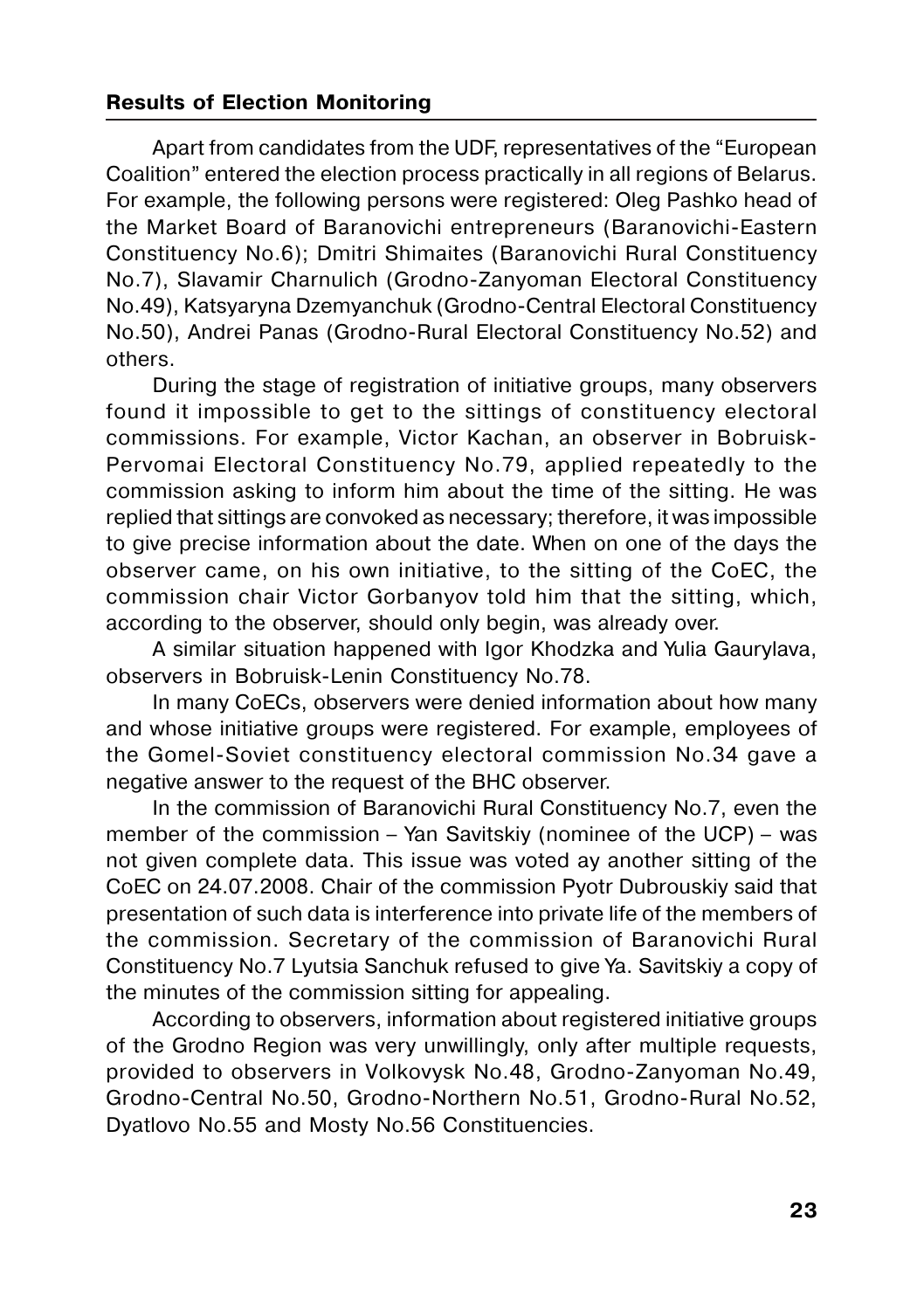## <span id="page-23-0"></span>**Use of administrative resource at collecting subscriptions**

In the course of monitoring over citizens' signing-in (collection of subscriptions) multiple facts of using administrative resources were fixed, in particular, dependence of citizens from their bosses at the place of work. For example, according to observers, in Gomel-Soviet Electoral Constituency No.34, a member of the initiative group of the incumbent Deputy of the HR of the NA Larissa Kovalyova, who is the head of a kindergarten, gave orders to her employees to sign-in for nomination of L. Kovalyova.

A frequent violation was collection of subscriptions by persons who were not members of initiative groups. According to report of observer Ya. Parchinskiy, deputy director of Secondary School No.18 of Polotsk Irina Zimnitskaya told him that her school was instructed to collect at least two hundred subscriptions for Deputy Chair of the Vitebsk Regional Executive Committee Pyotr Yuzhyk. In case of non-fulfilment of the instruction, the teachers were threatened to lose their bonuses.

The head of the Glubokoe District Archive issued an order for every employee of his establishment to collect 30 subscriptions in support of Vladimir Andreichenko, Chairman of the Vitebsk Regional Executive Committee.

## **Pressure on members of initiative groups and signatories**

Nikolai Papeka, a member of the electoral commission of Belaya Vezha Constituency No.8 from BSDP (H), said in his private talk with observers G. Kazulka said that his district militia division received a request from the KGB in relation to N. Papeka himself, his wife and their two sons aged 13 and 19. Besides, their district militiaman visited the Papeka family and asked about their beekeeping farm – the main source of profits. The member of the electoral commission of Belaya Vezha Constituency No.8 treated these actions as pressure caused by his participation in the election campaign.

In Vitebsk-Gorki Electoral Constituency No.17, on the eve of registration of the initiative group of Tatiana Sevyarynets, three members of her group recalled their applications. As reported by Т. Sevyarynets in an oral conversation, two of them were pressed by administration of enterprises, and the third one – Lydia Karpovich – was threatened with trial and eviction from the hostel where she lives with her minor children.

As a result of pressure exerted by administration of one of enterprise of the Belarusian Railways, Mikhail Shpakovskiy, a member of the BSDP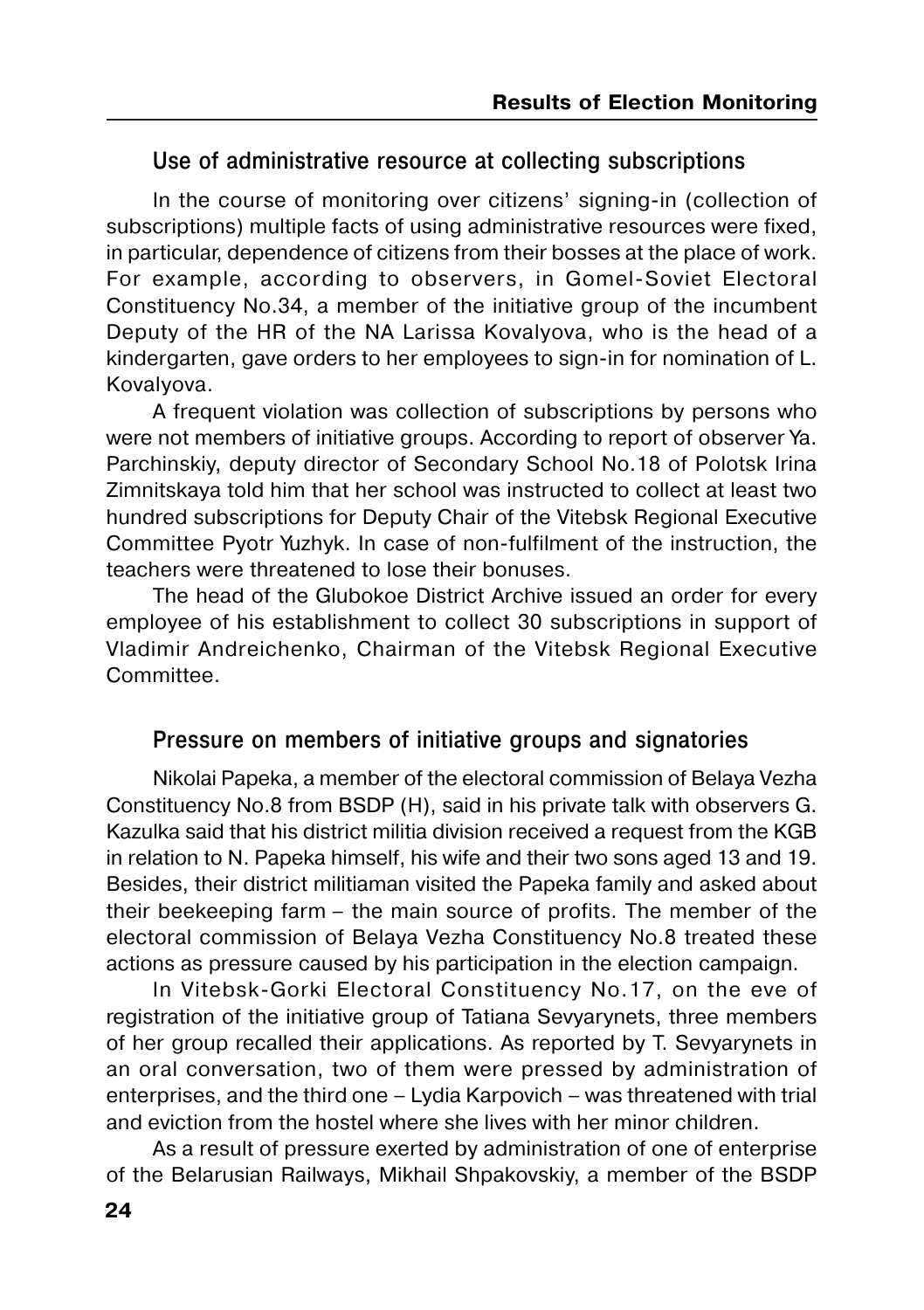(H), gave up from registering his initiative group at Vitebsk-Railway Electoral Constituency No.19.

Practically in all regions of Belarus public activists and members of democratic political parties were interrogated and pressed on in the context of explosions in Minsk on July 3, 2008. In the course of interrogations questions were asked about participation of activists in the election campaign. Konstantin Zhukouskiy, who was nominated as candidate in Buda-Koshelev Constituency No.38, sent a complaint to the Prosecutor's Office against the actions of employees of the ROVD of the Tsentralny District of Gomel. On July 24, member of the initiative group Sergey Trifonov was telephoned several times from Tsentralny ROVD and invited to a talk in the case of explosions at night on July 4 in Minsk. When Trifonov refused to come without summon; they started threatening him by phone that he would be summoned as a suspect. Maria Tulzgankova, also a member initiative group of K. Zhukovskiy, was also telephoned from the ROVD.

Multiple cases of pressure were recorded on the voters, who subscribed to nomination of democratic candidates. On August 20, 2008, Alla Moskalenko, chief physician of the Dobrush Hospital, invited the nurses who put their signatures for the activist of the opposition Adam Varanets to her study and had a talk with them. In the course of the talk, the chief physician expressed her opinion that state servants, including nurses of the state-owned public health institution, should not sign-in for nomination of oppositional candidates.

Pressure on members of initiative groups of democratic candidates was made everywhere by managers of enterprises, law enforcement bodies and special agencies. Unidentified persons in civilian clothes repeatedly tried to make photos of the subscription collection process made by members of initiative groups in support of Igor Valyaev in Novopolotsk. In Vitebsk-Gorki Electoral Constituency No.17, Lydia Karpovich, a member of the initiative group in support of Tatiana Sevyarynets, was threatened with trial and eviction from the hostel where she lives with her minor children. According to Ms Sevyarynets, L. Karpovich was forced to file an application on quitting the initiative group.

On July 27, in Ushachi settlement, in the course of collecting subscriptions, employees of the local ROVD detained Olga Damaskina and Alexei Trubkin, members of the initiative group of Yaroslav Bernikovich. The detention was motivated by recent frequent residential burglaries in the district. The members of the initiative group had their documents checked and passport data copied.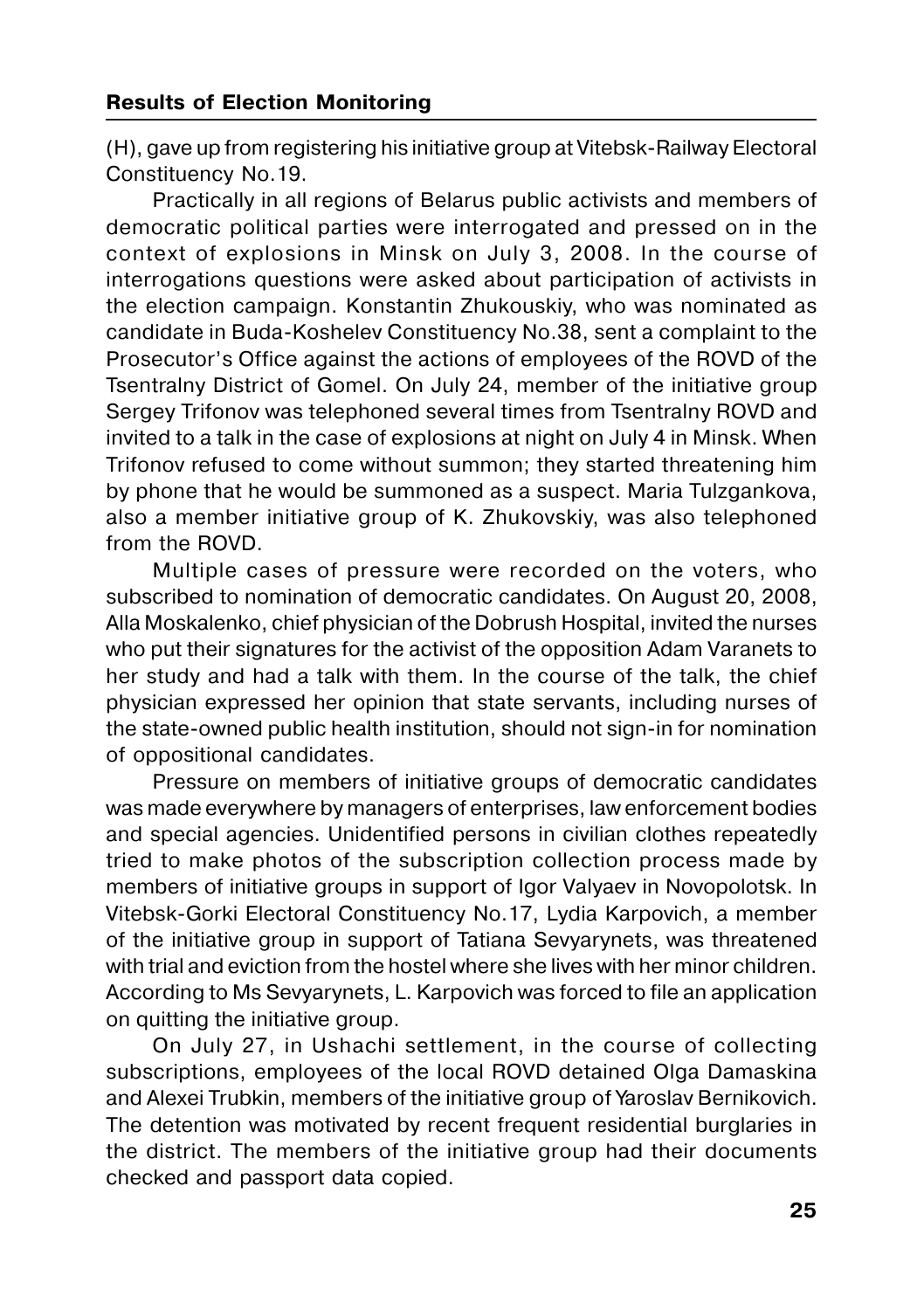An indicative situation was observed in Vitebsk, where ў Vitebsk- Railway Constituency No.19 an initiative group was registered in support of Andrei Levinov, district militia inspector of the Railway ROVD of the city of Vitebsk. In relation to the militia officer, endless checks of his work; the prosecutor's office made a service investigation; threats arrived and demands to retire from the MIA (expressed by head of the ROVD lieutenant colonel Sergey Blazhevich, his deputy major Shastov, and employee of the DIA of the Vitebsk Regional Executive Committee lieutenant colonel Pronka). А. Levinov asserts that in his relation a provocation was staged – "a fight of Andrei Levinov with his colleagues". The result of А. Levinov's campaign was his dismissal from the interior bodies on the initiative of colonel Leonid Farmagei, head of the DIA of the Vitebsk Regional Executive Committee.

Along with that, observers remarked a rather peaceful process of collecting subscriptions in the Grodno Region. For the first time in the latest election campaigns in Grodno and other cities of the region collection of subscriptions in the streets was allowed, and collectors actively used this opportunity, by coordinating locations of street signing-in points with constituency commissions and interior bodies. Nevertheless, the work of street subscription collectors took place under close attention of employees of the MIA and KGB, District Executive Committees and constituency commissions. Cases of pressure on certain democratic of candidates were registered. One of the incidents that took place in the Grodno Region at the stage of collection subscriptions and registration of candidates was detention by militiamen of the initiative group of Yuri Іstomin, leader of the regional organization of the UCP. According to his story, on August 18, 2008 (the deadline for submitting registration documents), the initiative group was collecting subscriptions in Novogrudok. The whole time they were watched by militiamen. When collection of subscriptions was over, and the group rallied together to check the documents prior to submit them, militiamen detained the members of the initiative group and brought them to the local ROVD, where the members of the initiative group were informed that they had allegedly been engaged in pre-schedule agitation. The question when and who gave the power to militiamen to decide what was agitation, and what was not, could be answered by nobody at the ROVD, however, the detainees were asked to write explanations. The activists were released at about seven o'clock in the evening, when they had already no time for approval and submission of subscriptions. Later, it became known that the prosecutor's office of the Novogrudok District opened an administrative case against Yu. Istomin for breaching the electoral legislation. In the opinion of the prosecutor's office, Yu. Istomin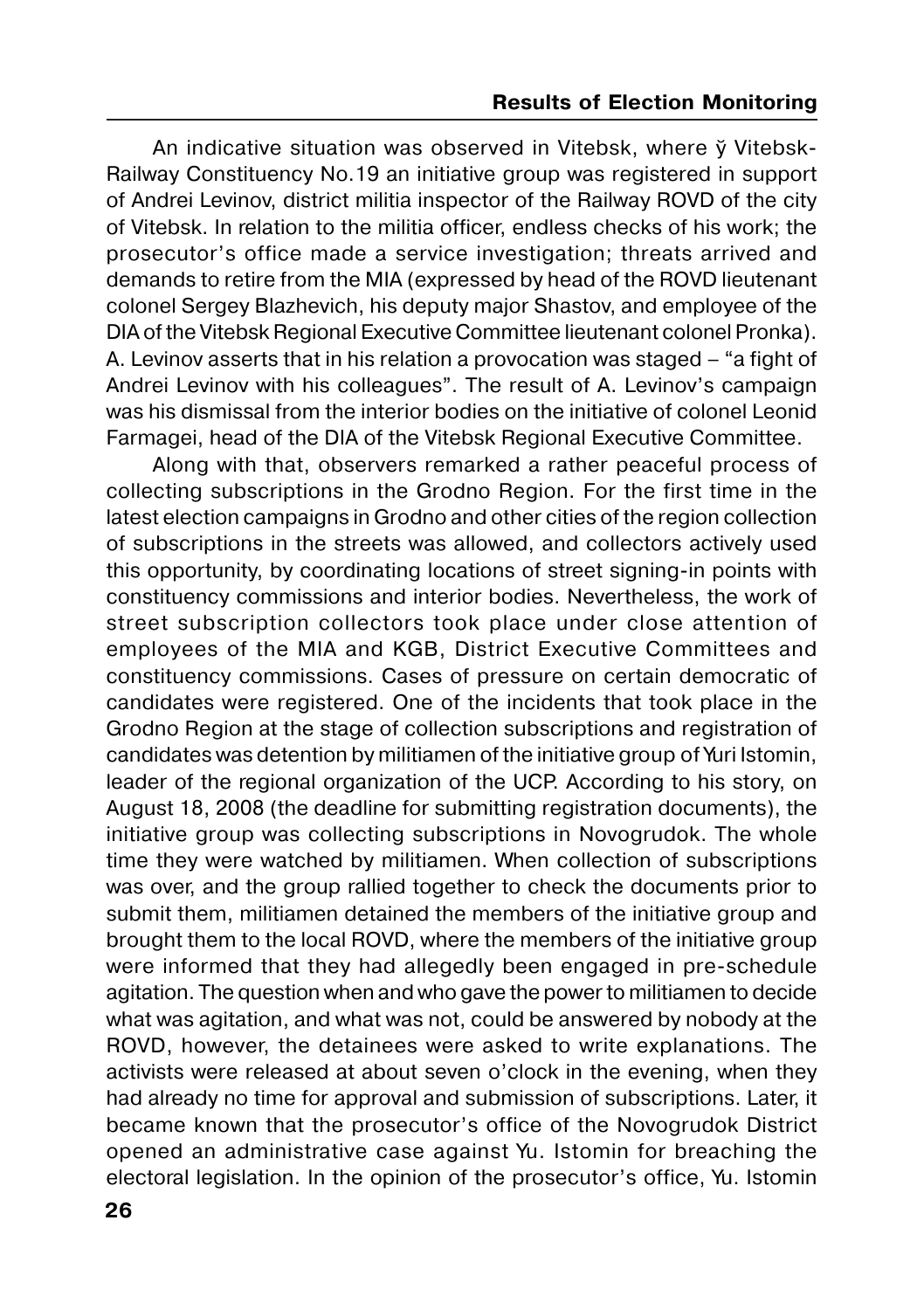<span id="page-26-0"></span>breached the legislation in force by holding pre-schedule agitation (he disseminated the newspaper "Narodnaya Svaboda" with an article about Yu. Istomin). Besides, the Novogrudok District Executive Committee sent a letter to the leaders of the UCP, which informed that, despite the detention, Istomin allegedly had time to submit documents to the constituency commission, but, however, failed to submit them by himself.

## **Nomination from labour collectives**

As compared with the previous parliamentary elections of 2004, in 2008, the number of candidates nominated by labour collectives was essentially smaller.

Registration of candidates for deputies and appealing against registration rejection

According to the data of the CEC, in total, 365 persons were nominated as candidates for Deputies of the HR of the NA. Consequently, 276 out of them were registered, which makes 75.6% of all nominees.

Most of the UDF representatives, nominated in different ways, got registered. Out of 98 persons, nominated by the UDF, 76 were registered, which made 77.5% of all the nominees. Out of the list of the "European" Coalition", which nominated 51 persons – 23 were registered (45%). As a whole, out of 149 persons, nominated by democratic forces, 99 persons got registered (66.5%). At the previous elections to the House of Representatives of the 3rd convocation, out of 227 persons, nominated by the coalition named "5+", 126 persons were registered as candidates for Deputies (about 55%).

Out of 29 representatives of the UCP, 26 got registered, of the PBPF – 21 and 16, PCB – 18 and 13, CPB – 17 and 13, BSDP (H) – 14 and 11, LDPB – 9 and 8, RPLJ – 5 and 3, accordingly, and from the Agrarian Party 1 candidate was registered.

Out of 56 persons, nominated by party congresses, 50 were registered as candidates for Deputies (89.3%).

Among those who were rejected registration, there were leaders of the BPF – deputy chairmen of the PBPF Vintsuk Vyachorka and Victor Ivashkevich.

Among candidates for deputies there were 58 women (21% of the total number of all registered), 18 citizens aged under 30 (6.5%), and 38 candidates were incumbent Deputies of the House of Representatives of the 3rd convocation (13.8%).

By the registration outcomes of candidates, 15 constituencies happened to be single-candidate ones (non-alternative): Ivatsevichi No.11 (Director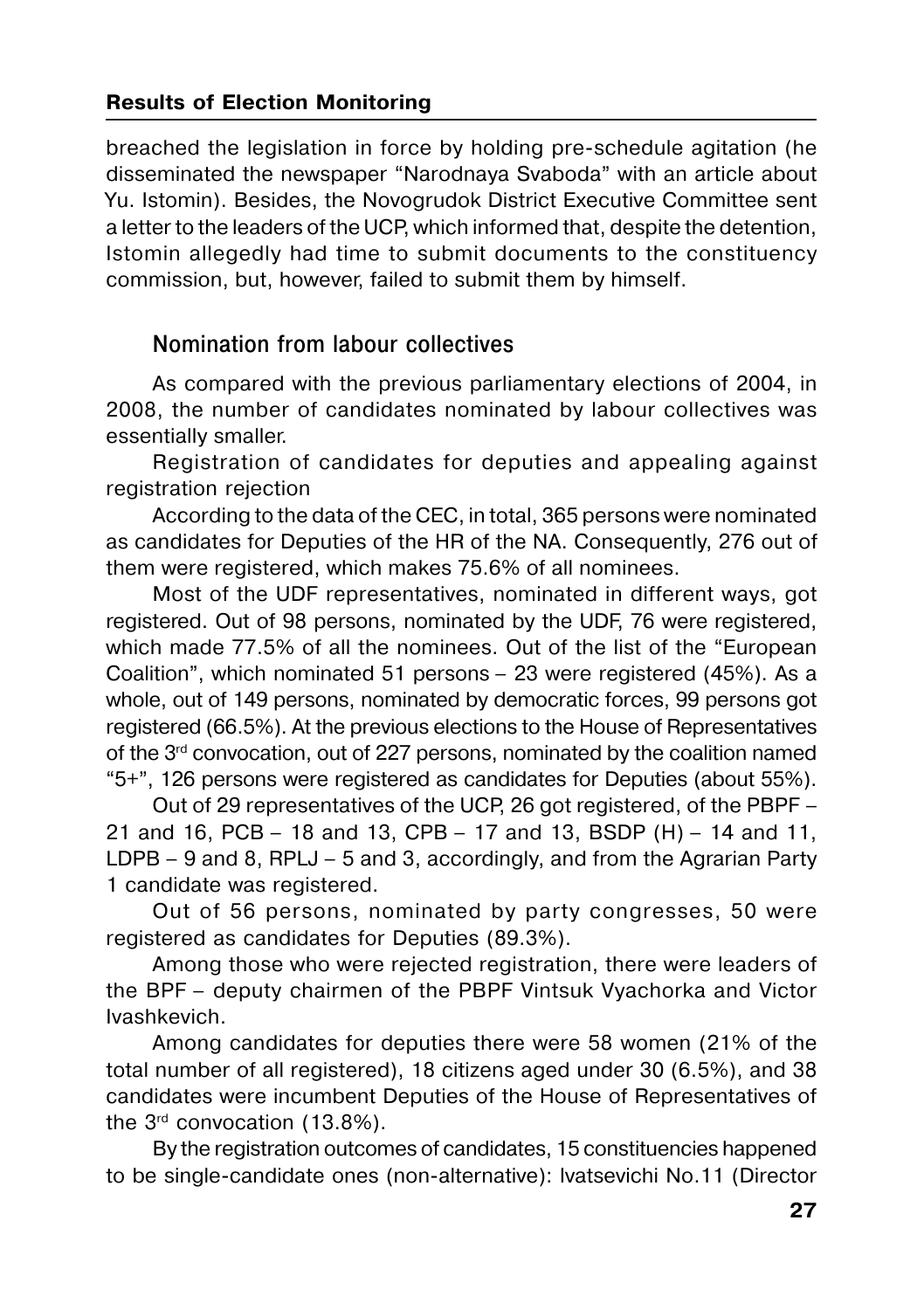General of the State Unitary Production Enterprise (SUPE) "Ivatsevichi HUS" Leonid Kovalevich), Pinsk Rural No.15 (Director General of the OJSC "Pinsksaugasbud" Konstantin Shevchik), Vitebsk-Gorki No.17 (Chair of the Vitebsk City Soviet of Deputies Gennadi Gritskevich), Novopolotsk No.25 (chief physician of children polyclinic Public Health Institution (PHI) "Novopolotsk Central City Hospital" Inna Antonova), Rogachov No.45 (head of the Department of HUS of the Gomel Regional Executive Committee Vladimir Mikhasyov), Volkovysk No.48 (Chair of the Zelva District Executive Committee Leonid Elyashevich), Lida No.54 (head of the Department of Economy of the Lida District Executive Committee Tamara Kleban), Mosty No.56 (First Deputy Chair of the Grodno Regional Executive Committee Vasyl Stsyapura), Novogrudok No.57 (Director of the Republic's Agricultural Unitary Enterprise (RAUE) "Stud Factory Karelichi" Pilip Bogush), Molodechno Rural No.71 (head of the Chief Administration of Cadre Policy of the Administration of the President of the Republic of Belarus Vladimir Sinyakov), Smorgon No.59 (Deputy of the House of Representatives Tatiana Golubeva), Schuchin No.60 (Deputy Chair of the Grodno Regional Executive Committee Maria Biryukova), Borisov Rural No.63 (Director General of the Republic's Unitary Enterprise (RUE) "Borisovkhlebprom" Vasyl Guryanov), Vileika No.64 (chief physician of the PHI "Vileika Central District Hospital" Igor Spilnichenko), Nesvizh No.72 (Director of the Schepichi Secondary School of the Kletsk District Elena Novik). All of them are candidates from the ruling power.

Out of 52 complaints received by the CEC, 8 (15.4%) were satisfied and, respectively, this number of candidates were registered as a result of considering the complaints. The Supreme Court received 19 complaints of those candidates, who were rejected both by constituency commissions and the CEC (one applicant recalled his complaint prior to consideration by the Court). Out of the remaining 18 applications, according to decisions of the Supreme Court, only 2 (11.1%) applicants were registered as candidates (Alexei Turovich, Director of the SPUE "TorgVesting", Sukharevo Constituency No.102), Dmitri Makarov, Director General of the LLC "Makbel", Partizan Constituency No.110). The Court found insignificant the facts that they failed to deregister from Road Inspectorate their cars sold more than 10 years ago. Turovich and Makarov were registered by the outcomes of consideration of their complaints at the Supreme Court. Thus, the Court departed from the practice formed during the previous campaigns, when such violations were regarded as doubtless grounds to reject registration. This is noted as a positive fact.

Thus, as a result of considering complaints, every fifth applicant was registered.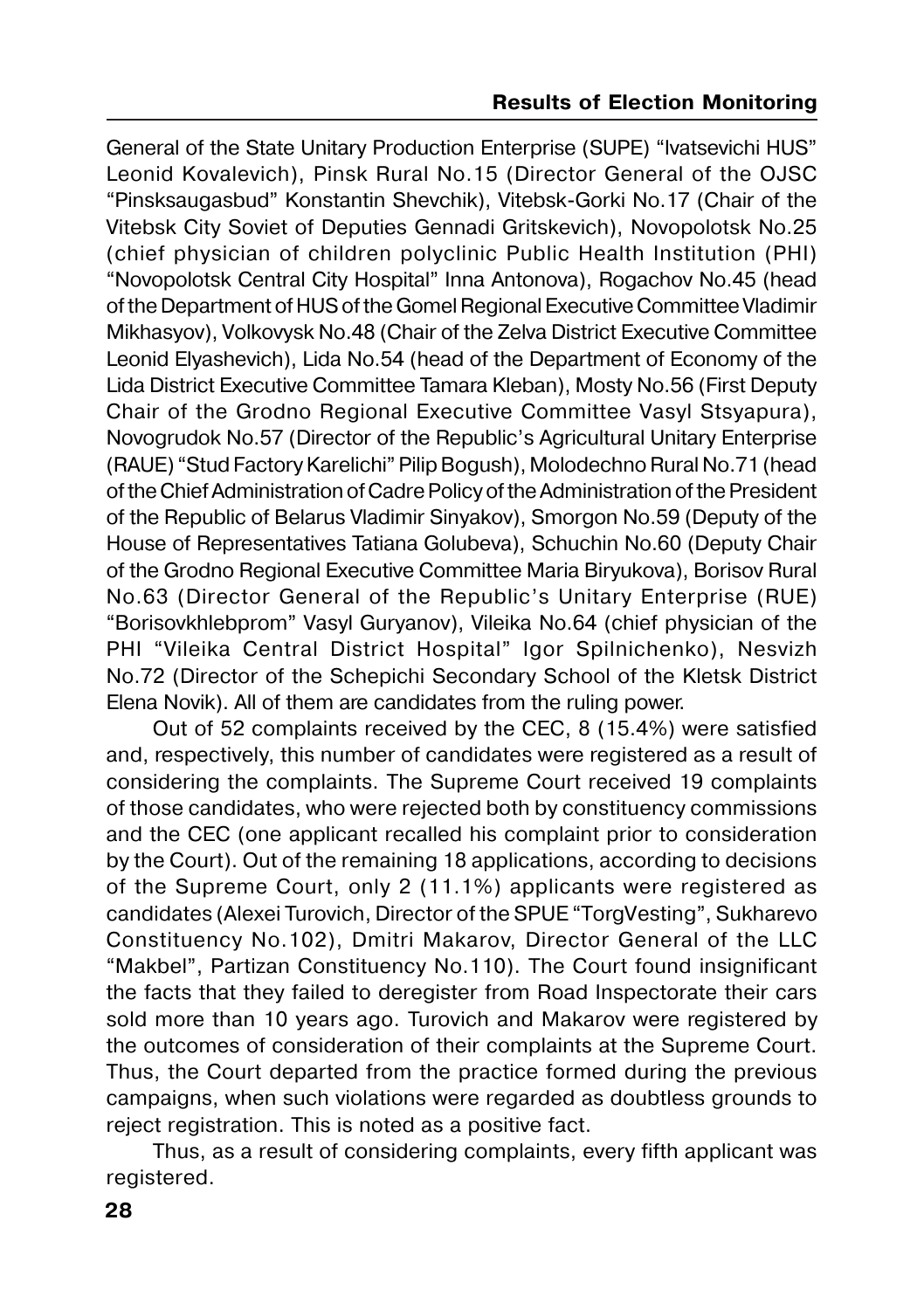<span id="page-28-0"></span>It should be noted that CoECs, same as before, in most cases did not allow the rejected candidates to get acquainted with the materials of the checks, which became the grounds for negative decisions. However, during this election campaign the CEC worked more openly than before: applicants were given chances to get acquainted with materials of the checks. In the course of considering complaints of non-registered candidates, the Chair of the CEC L. Ermoshina gave repeated instructions to Chairs of CoECs that they should acquaint applicants with materials of the checks, which made the grounds to reject registration.

Analysis of the stage of registration of candidates allows concluding that the numerous legal barriers established by the legislation were used by constituency commissions as pretexts to reject registration based on formal attributes, without any equal approach to all the participants of the process. The very process of examining the materials submitted for registration was closed for the interested persons and observers. None of the nominees by the power – heads of state-owned enterprises, institutions or state officials – was not rejected registration. At the same time, among the persons whose registration was rejected, there were UDF representatives and other independent candidates.

## **Preschedule agitation**

The observers of the BHC recorded numerous facts of pre-schedule agitation for candidates well before their registration. The methods of such agitation were all kinds of meetings with labour collectives, residents of dwelling settlements, holding citizens' receptions on various problems, and publication of articles in state-owned mass media.

Alexander Antonenko, Chair of the Grodno City Executive Committee (Grodno- Zanyoman Constituency No.49), had a meeting with Grodno residents in the premises of Housing-Operation Service No.20, located in the territory of the constituency, where Antonenko was going to get registered. The meeting was presented as a meeting with the residents of the city. However, residents themselves asserted that they could not remind Antonenko ever using this form of contacts with citizens during his all ruling period in the city.

On August 1, 2008, long before registration in Schuchin Constituency No.60, a meeting took place with Maria Biryukova, Deputy Chair of the Grodno Regional Executive Committee, who was nominated a candidate in this Constituency. The meeting took place in Schuchin with employees of the Central District Hospital and the OJSC "Vasylishki". The newspaper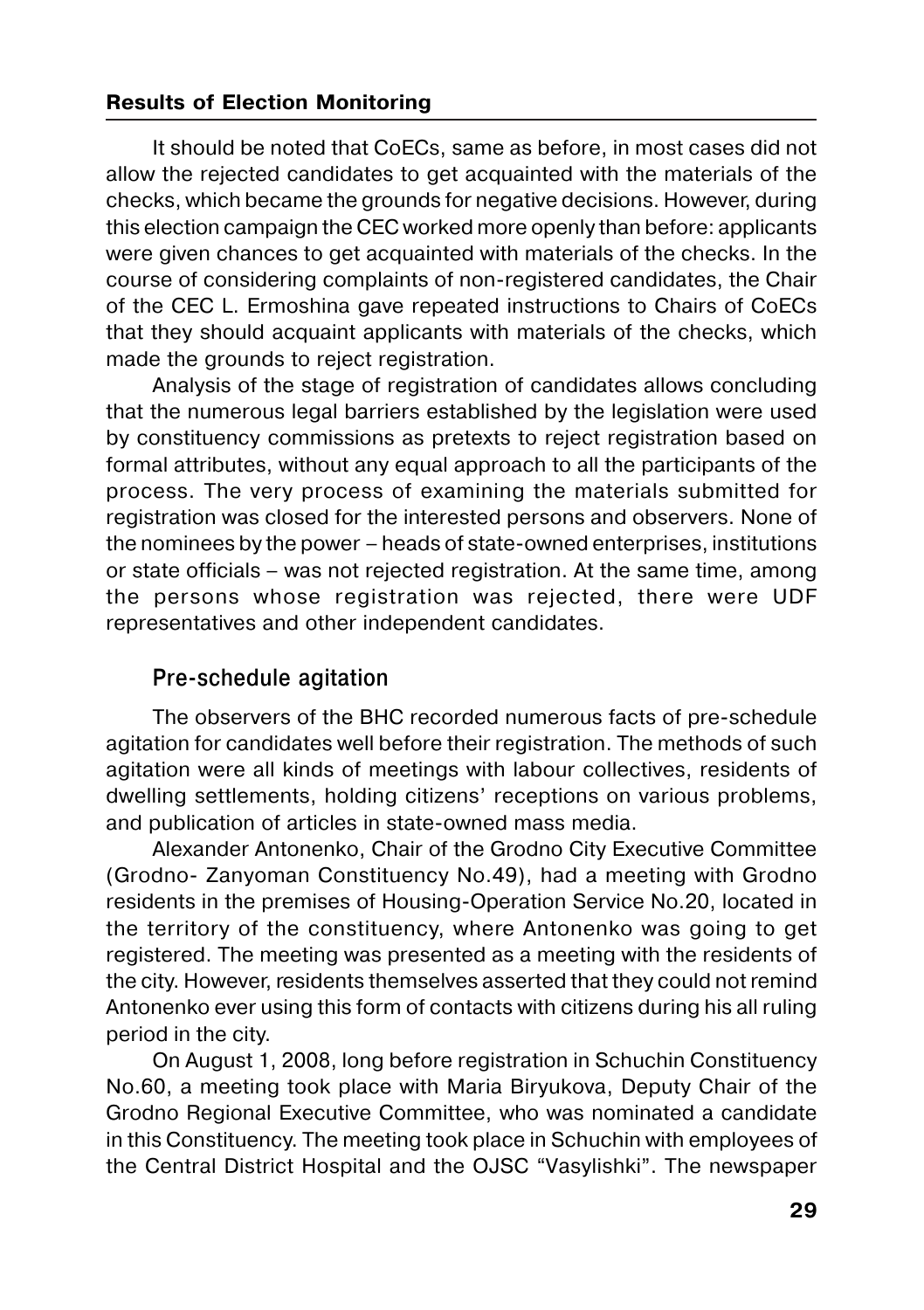"Zarya" No.61, on August 5, 2008, published information about M. Biryukova in the article entitled "Worthy People Should Be in Parliament!" However, as a candidate M. Biryukova was registered only in the third decade of August.

According to the information of BHC observers, state-owned papers all the time well before registration of candidates published materials, which could be regarded as agitation. The newspaper "Zarya" (No.92, 19.08.2008) placed another expanded material about the incumbent Deputy of the Parliament from Brest-Western Constituency No.1 Oleg Velichko, who headed in the House of Representatives the commission on health care, physical culture, family and youth matters. The article "Oleg Velichko: Be Able to See Perspective… " has tendentiously panegyric character. "Today, this man is surely known to all the country…" writes the author. "He keeps his eyes on those spheres of our life, which concern in fact every citizen. " The "Brestskaya Gazeta" (No.34, 22.08.2008) in its rubric "Most Valuable" also placed material dedicated to O. Velichko entitled "In Charge of Life of People. " An interview with O. Velichko entitled "Power of Laws – to Peoples' Service" ("Vecherni Brest" No.58, 18.07.2008) covered an essential area of a paper page, placed a photo of the Deputy sized 11 х 13 cm and had a character of a report to electorate. "During four years of my work in the House of Representatives of the National Assembly, I managed to do quite a lot, " the Deputy asserted. "…All the adopted laws were watched by MPs from viewpoint of peoples' interests. " In his interview, O. Velichko gave assessment to the strategy of Belarusian opposition at the elections. A similar material with a portrait entitled "Oleg Velichko: Be Wanted By People" was published in the newspaper "Brestskiy Vestnik" (No.30, 24.07.2008), in the issue dedicated to the holiday of the city. The Deputy informed his voters about his participation in reconstruction of the branch of City Hospital and improvement of the streets of the city.

A newspaper of the Grodno District named "Perspective" (No.58, 31.07.2008) published a large article about Nikolai Gorbochonok, first secretary of the Grodno District BRYU Committee, whose initiative group for collecting subscriptions was registered by the commission of Grodno Rural Electoral Constituency No.52 in the number of 116 persons.

The district newspaper "Naviny Kamyanechchiny" (23.07.2008) published, within the united day of informing the population, an article "Housing Construction Is Topmost Priority of State Policy". It reports about the meetings on July 17 of the propaganda group of the Kamenets District Executive Committee with employees of the Kamenets Construction RUE "PMK-14", which was attended by Nikolai Andraichuk,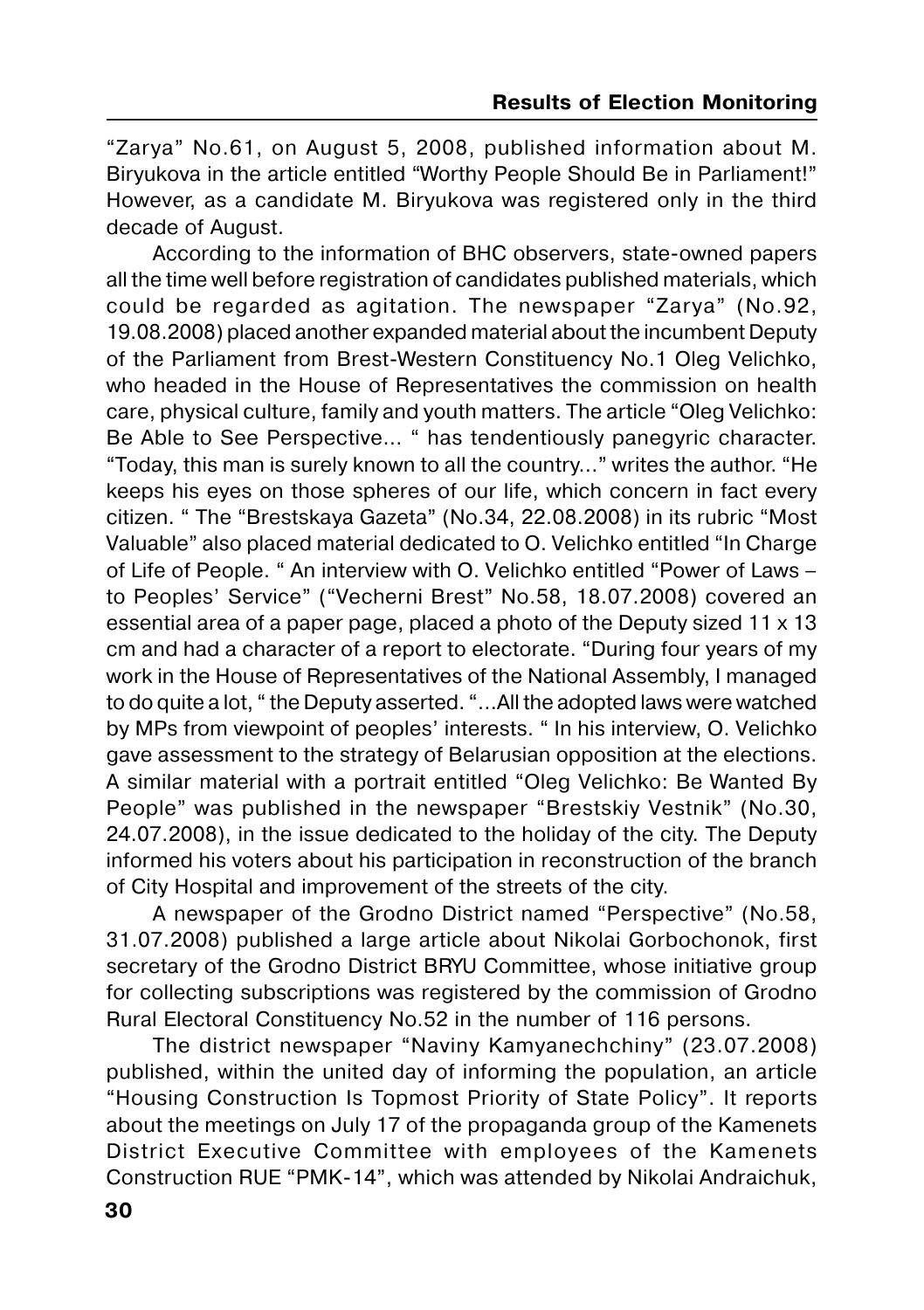candidate from the power, whose initiative group was registered on that date – 23.07.2008.

The newspaper of the Brest City Executive Committee "Brestskiy Vestnik" published an expanded article with sub-title "Person in His Place", dedicated to Anna Anischuk, Director of Gymnasium No.6 of the city of Brest (No.29, 17.07.2008). Later, Ms Anischuk's initiative group was registered.

In Baranovichi, on 26.07.2008, the channel of local television "Intex" broadcast in the "News" programme performance of Svetlana Pisch, Director General of the OJSC "Grant-Service", a would-be candidate for Deputy in Baranovichi-Eastern Constituency No.6. The television programme demonstrated S. Pisch in the course of presenting TV-sets to families with many children.

Along with that, back in the course of nomination of candidates, oppositional press was also disseminated, where articles were published about the figures of the opposition, who were later nominated as candidates. For example, in Brest, during the stage of nominating candidates, activists of the PCB and BSDP (H) repeatedly disseminated independent press – newspapers "Tovarisch" (Comrade) and "Novy Chas" (New Time). The Brest regional branch of the Independent Trade Union of Radio and Electronic Industries (known as "REP") disseminated their bulletins "Factory Gate House" and "Express-Info", which contained similar materials. However, circulations of state-owned editions was incomparably higher that circulations of oppositional editions.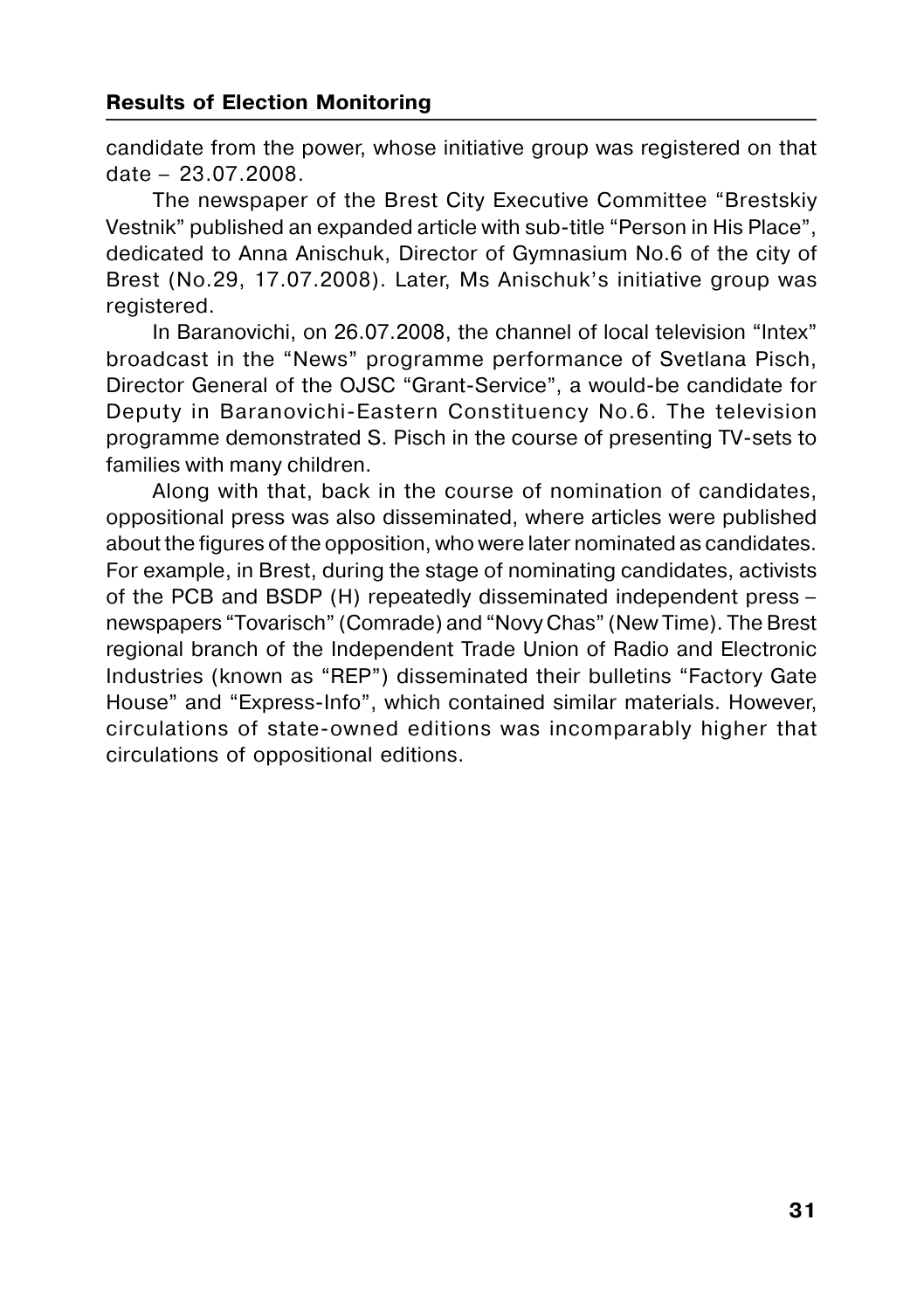## <span id="page-31-0"></span>**ІІІ. FORMATION OF PRECINCT ELECTORAL COMMISSIONS (PECS)**

In accordance with Article 28 of the Electoral Code of the Republic of Belarus, the preparation and holding the elections of Deputies of the House of Representatives shall be ensured by the constituency and precinct electoral commissions.

According to Article 34 of the Electoral Code, the precinct electoral commissions for elections of Deputies of the House of Representatives shall be formed by District and City Executive Committees, and in cities with division into city districts – by local administrations, in the number of 5–19 persons not later than 45 days before the date of elections.

The decisions on forming commissions with indication of their composition (membership), location and telephone numbers, shall be placed, within seven days, in the press or otherwise made known to citizens (voters).

Outside the Republic of Belarus, when holding elections of Deputies of the House of Representatives, precinct commissions are formed by heads of diplomatic representative offices (consular establishments) of the Republic of Belarus, which operate in the territory of respective foreign countries.

The procedure of nominating candidates for precinct electoral commissions is regulated by Article 35 of the Electoral Code of the Republic of Belarus. According to this Article, political parties, other public associations, and labour collectives of organizations or collectives of their structural subdivisions from among their members, as well as citizens through signing-in, can nominate only one candidate each into the respective precinct commission.

The following entities shall have the right to nominate their candidates for precinct commissions:

- Governing bodies of regional, Minsk city, district, town (urban) (in cities of regional subordination) and city district organizational structures of political parties and other public associations, which have their subordinate (lower-level) organizational structures;
- Governing bodies of town (urban) (in cities of district subordinations) organizational structures of political parties and other public associations, which have their subordinate (lower-level) organizational structures, and meetings of the primary organizations. A primary organization of a political party or other public association shall have the right to nominate its candidate to the precinct commission of that precinct, in the territory of which this primary organization is located;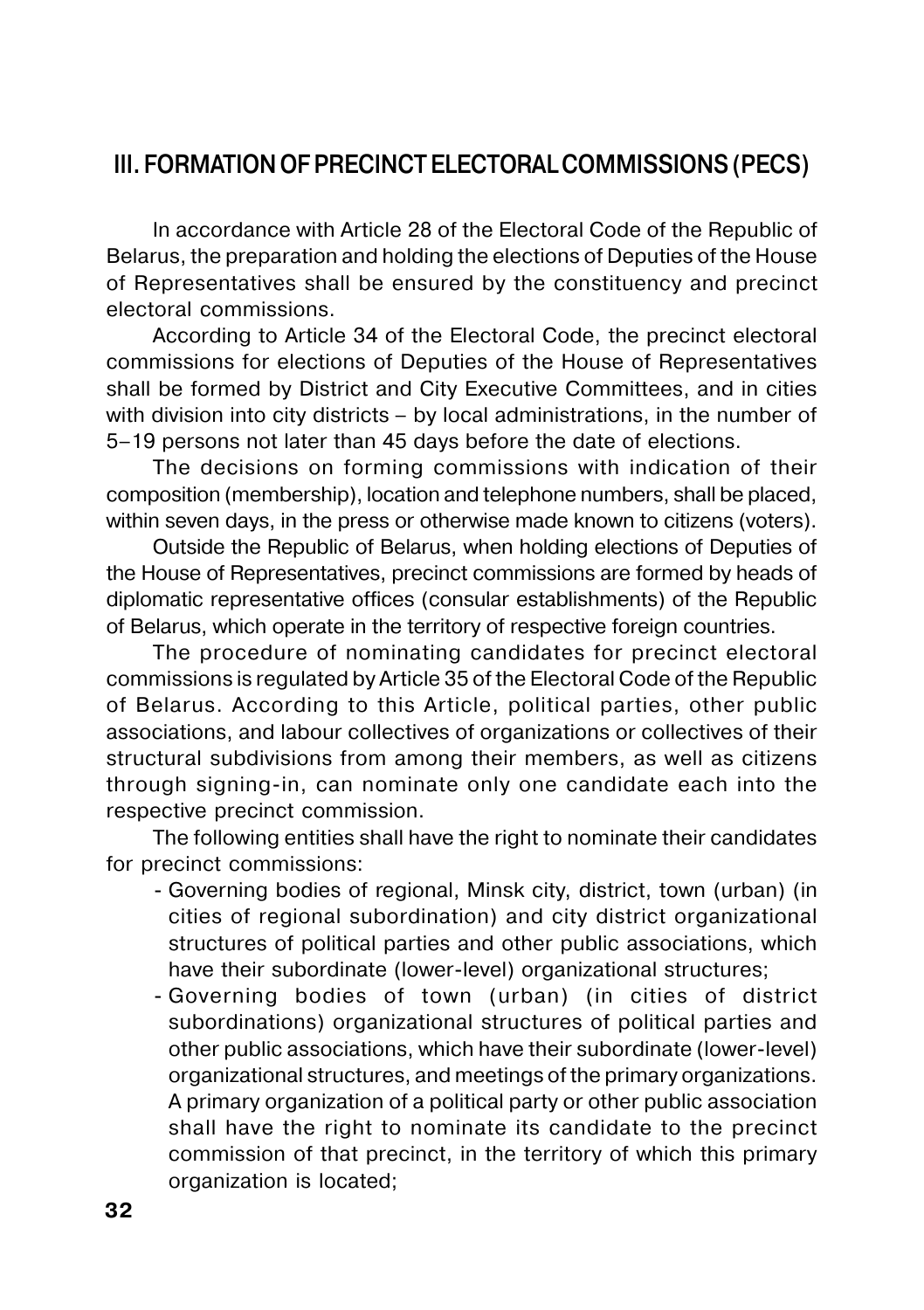<span id="page-32-0"></span>- Meetings (conferences) of the entities, located in the territory of the district, city, city district, settlement, and labour collectives with the number of at least 30 workers – for the respective constituency commissions.

Where candidates for commissions are nominated by collectives of structural subdivisions, no nomination by the whole labour collective of the organization for these commissions shall be made. The meeting shall be competent, when attended by over one half of the collective. Conferences of labour collectives shall be held, if convocation of a meeting is difficult because of a great number of workers, work in many shifts or territorial spread of structural subdivisions; the conferences shall be competent, if attended by at least two thirds of the delegates elected in the order, established by the labour collective. The decision of the meeting (conference) of a labour collective shall be passed by the majority of votes of its participants. Candidates for precinct commissions can also be nominated by labour collectives or collectives of their structural subdivisions, which have at least 10 workers.

The right to nominate candidates for precinct electoral commissions also belongs to citizens, who have suffrage, by means of submitting an application.

When nominating a candidate for a precinct electoral commission for electing Deputies of the House of Representatives, the application shall be signed by at least 10 citizens, who live in the territory of this precinct.

The bodies, which form commissions, shall have the right to include their representatives into these commissions.

According to the Calendar Plan of organizational measures to prepare and hold elections of Deputies of the House of Representatives of the National Assembly of the Republic of Belarus of the  $4<sup>th</sup>$  convocation, the nomination of candidates for precinct commissions was possible till August 10, 2008, inclusive. Formation of precinct commissions should be over not later than August 13, 2008. Within seven days, local mass media were to publish the lists of members of precinct electoral commissions.

## **Nomination for members of precinct electoral commissions**

According to Nikolai Lozovik, Secretary of the Central Commission for Elections and Republic's Referendums, in total 73,576 persons were nominated for members of 6485 precinct electoral commissions. More than half of the candidates – 37,936 persons – were nominated in the civil manner of submitting applications; labour collectives nominated 24,144 candidates, political parties – 1237 and public associations –10,259 persons.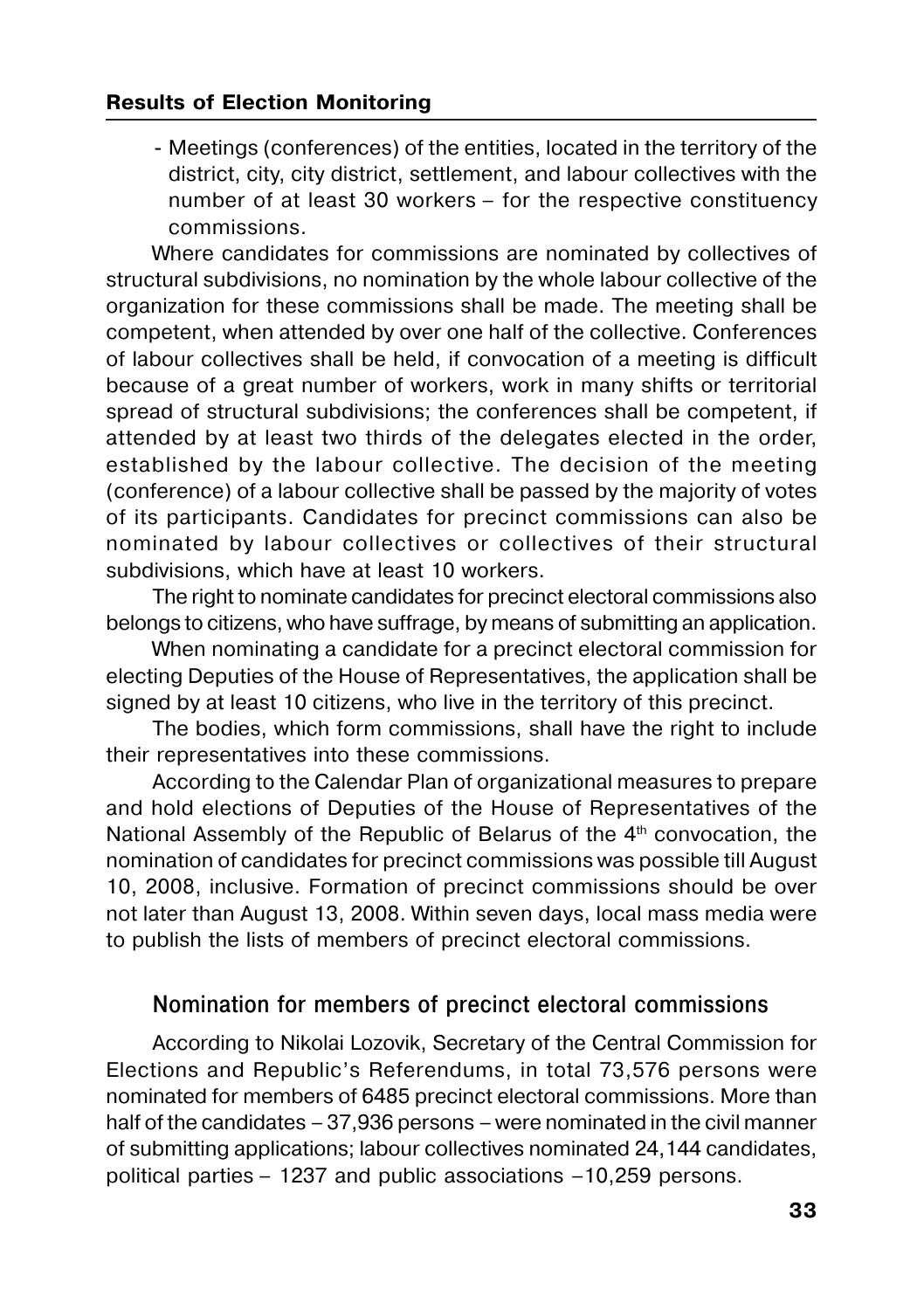<span id="page-33-0"></span>Among political parties, most candidates for members of precinct commissions were nominated by the Party of Communists Belarusian – 425 persons. The United Civil Party nominated 344 candidates, the Party of the BPF – 201, Communist Party of Belarus – 195, and Belarusian Social- Democratic Party (Hramada) – 70 persons. One representative for members of precinct electoral commissions was nominated Agrarian Party and Republic's Party of Labour and Justice (RPLJ) each. Thus, representatives of political parties made 1.7% of all nominees to precinct commission, 84.1% of them represented oppositional parties.

Among public associations, most candidates we nominated by the Belarusian Republic's Youth Union – 2518 persons, "Belaya Rus" nominated 1817 candidates, Belarusian Union of Women – 1051, Belarusian Public Association of Veterans – 612, Belarusian Union of Officers – 60, and BPF "Revival" – 113 persons.

The public and political subjects-members of the UDF nominated 1515 persons for members of precinct commissions: candidates were nominated both directly at sittings of the organizational units (structures) and through citizens' signing-in (collection of subscriptions). In the latter case, according to decision of the UDF, applications about nomination for members of precinct commissions through citizens' signing-in indicated the partisan belonging of candidates.

Observers noted that in the course of nominating candidates to precinct commissions, all the interested persons had a chance to submit all the required documents. Along with that, facts were registered of pressure on the nominees into commissions by administrations of enterprises and education establishments with the aim to force them to recall their applications.

## **Formation outcomes**

Formation of precinct electoral commissions (PECs) was even less transparent than formation of constituency electoral commissions (CoECs). Sittings of District Executive Committees and District Administrations (in cities split into districts) were often (mostly) closed for public. Representatives of nongovernmental organizations, independent mass media were not admitted to these sittings, and the candidates nominated for members of precinct commissions were never invited.

The observers from the BHC R. Yurgel, M. Voron, A. Yanushkevich, S. Rudkovskaya were not allowed by administrations of the Leninskiy and Oktiabrskiy Districts of Grodno to be present at the sittings where precinct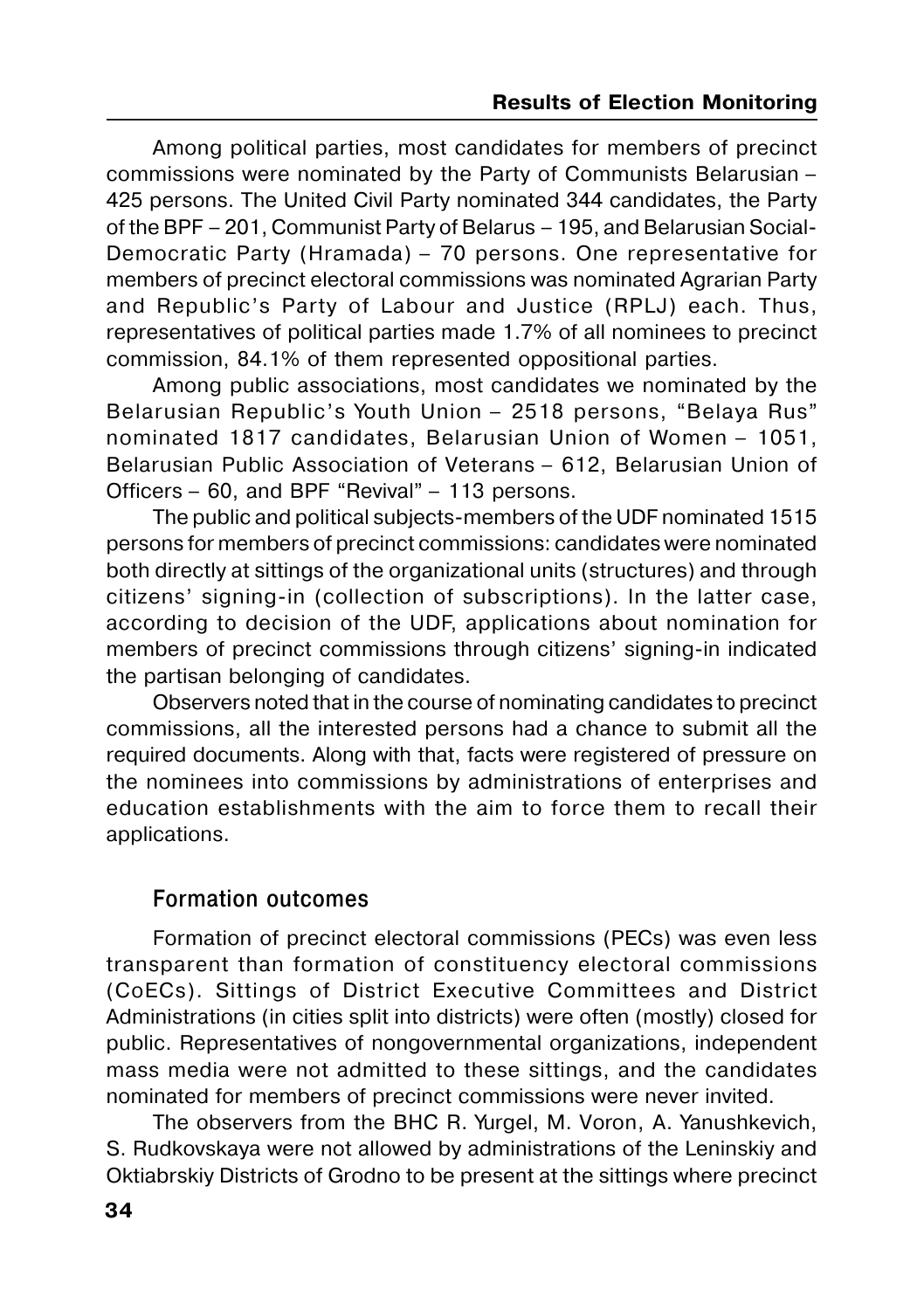electoral commissions were formed. This situation was marked by the monitoring participants also in other Districts of the Grodno Region.

Observers were rejected information even about the time and place of sittings of Executive Committees. Multiple telephone calls made by Dmitri Slutskiy (Grodno-Northern Electoral Constituency No.51) to the administration of the Leninskiy District of Grodno with request to tell the date and hour of the respective sitting were answered that there was no such information by then. It had continued till the moment, when the administration reported that the sitting had already been held. Oleg Belinskiy, head of the administration's office, only advised the members of the monitoring to read the newspaper "Grodzenskaya Pravda", where the list of all precinct commissions was to be published.

In Mosty Electoral Constituency No.56, participants of the monitoring Lyavon Karpovich, Oleg Ramashkevich and Anatoly Valyuk also failed to learn the date and time of the administration's sitting. The monitoring participants in Grodno noted that sittings lasted for a very short time, with no discussion of the nominees for members of commissions. Information about the number of such nominees was absolutely closed.

On August 12, sittings were held by the Soligorsk, Slutsk, Kletsk and Nesvizh District Executive Committees on the issue of formation of precinct commissions. The observers from the BHC had submitted well in advance their written applications to Executive Committees asking to admit them to these sittings. Observer Oleg Nikulin who was admitted to the sitting of the Kletsk District Executive Committee, asked, some 15 minutes after the start, to give him a chance to get acquainted with protocols (minutes) and applications about nomination for members of commissions. Immediately after that, the sitting of the Kletsk District Executive Committee was announced closed, and the observer was removed. Observer Kazimir Kavetskiy was not admitted to the sitting of the Soligorsk District Executive Committee. He was also refused the book of remarks and proposals, where he wanted to write down his complaint against illegal actions of the officials. Mr Kavetskiy addressed his written statement to the Public Prosecutor of the Soligorsk District, where he demanded the latter to react. Observer Vladimir Poklonskiy was rejected, at the Nesvizh District Executive Committee, any information about the date and hour of holding the sitting of the Executive Committee on formation of precinct electoral commissions. As he managed to learn later, the sitting of the Nesvizh District Executive Committee took place on August 12. Similarly, observer Vital Amyalkovich was not informed about the date, place and hour of the sitting of the Slutsk District Executive Committee. Moreover, while he was on August 12 in the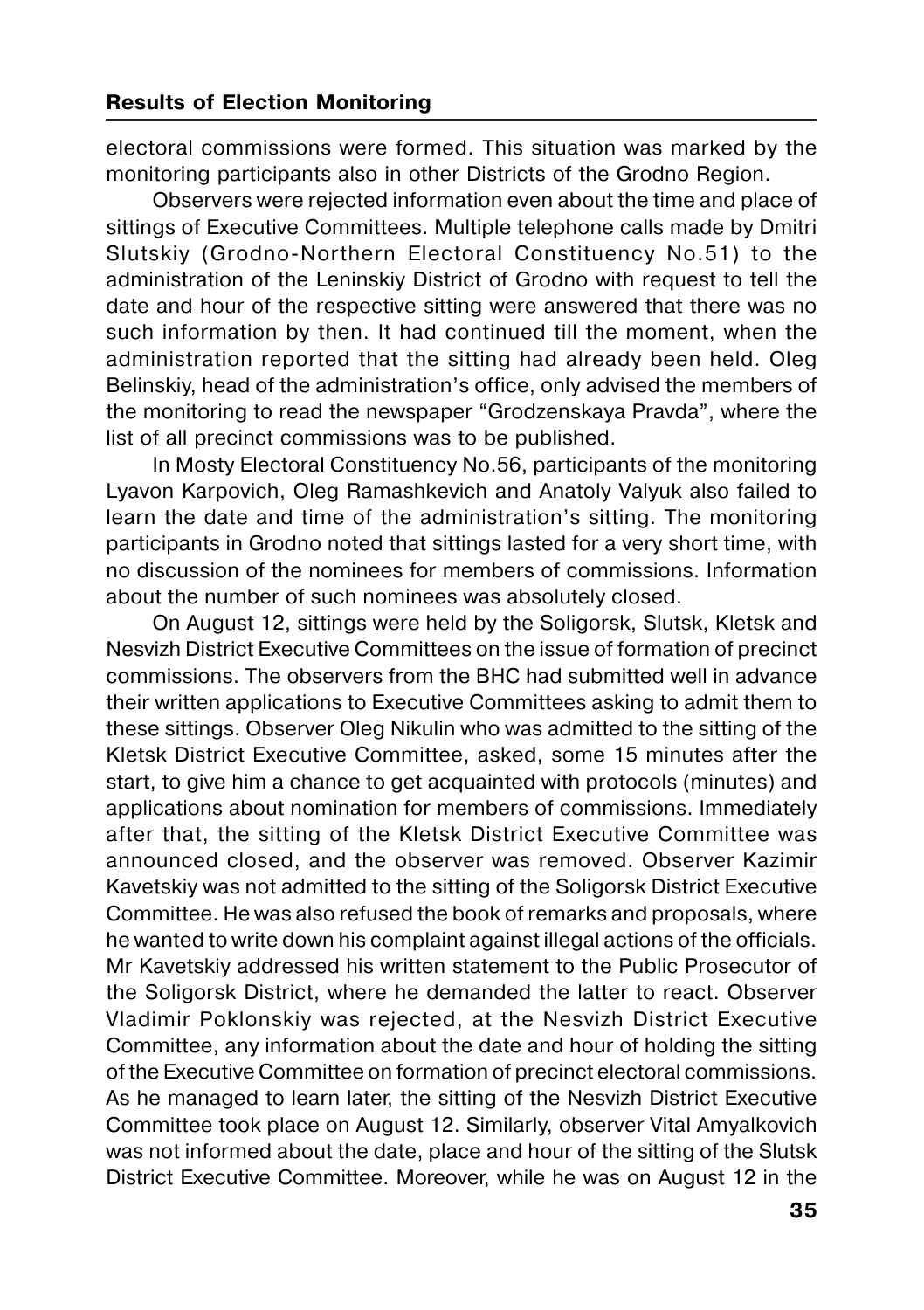building of the Slutsk District Executive Committee and learning that in one of the rooms a sitting is held of the District Executive Committee on formation of precinct commissions, he asked to tell him the room number, however, he was refused. Already after the end of the sitting, V. Amyalkovich asked to inform him with information about the personal membership of formed precinct commissions. To this he was told that his competence as an observer from the NHRPA "BHC" covered only the actions of the Slutsk constituency electoral commission, where he was registered as an observer, while decisions and actions of the District Executive Committee are beyond his prerogative. He was explained that he could learn about the membership of precinct commissions from local mass media.

This tendency was also observed during sittings of District Executive Committees in the Gomel Region. No observers were admitted to the sittings of the Svetlogorsk, Zhlobin and Rogachov District Executive Committees, which took place on August 12. The officials of the Executive Committee recommended the observers to get acquainted with the outcomes of forming commissions in the local press. They were also refused of their right to get acquainted with the documents (nomination minutes), related to nomination of members of precinct electoral commissions. Officials of the District Executive Committees advised the observers to submit their request in writing in accordance with the Law of the Republic of Belarus "On Citizens' Applications".

Observer Nikolai Ulasevich was denied of attending the sitting of the Ostrovets District Executive Committee on August 11, where the members of precinct electoral commissions were approved, and after the meeting – of acquainting with the minutes and applications of candidates for nomination as members of commissions. On August 12, Deputy Chair of the District Executive Committee V. Svila explained that the Ostrovets District Executive Committee did not find it reasonable to invite representatives of political parties and public associations to its sitting.

Practically all the sittings of District Executive Committees and administrations were of formal character and were held with no real discussion of the candidates, nominated for precinct commissions. In fact, the sittings just formally approved the earlier compiled lists of precinct electoral commissions.

Observer Victor Dashkevich, who was admitted to the sitting of the Kopyl District Executive Committee, fixed that the Executive Committee formed the precinct electoral commissions within 15 minutes: it means that the Chair of the District Executive Committee just offered to vote for already prepared list. There was no consideration of applications on nomination for members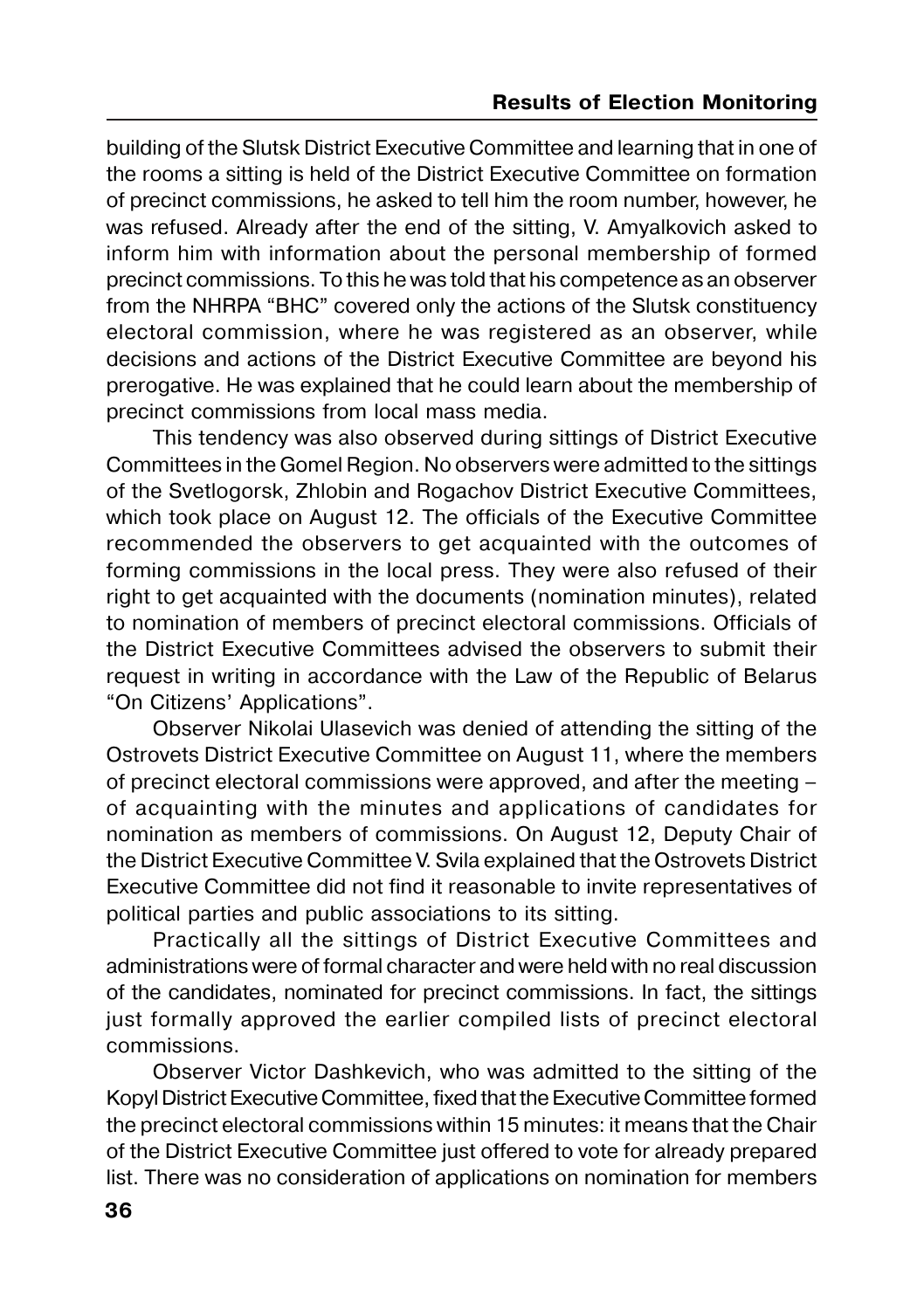of precinct commissions, and no applications were announced. The observer asked to get acquainted with the minutes or applications on nomination; however, he was denied that. Then, the sitting of the Executive Committee was over.

The observer managed to find out that 29 persons in 8 precinct electoral commissions had got there illegally, since they were not members of those labour collectives, which had nominated them into commissions. This fact was confirmed by a prosecutor's check. However, even after that, the Executive Committee refused to acquaint observers with the nomination materials; and these persons continued to work in commissions.

The sitting of the Lida District Executive Committee on formation of precinct electoral commissions, where L. Anatsko, observer from the BHC, was present, took place from 2:30 to 4:10 p.m. In total, the Executive Committee received 1035 applications on nomination for members of the commissions of Lida Electoral Constituency No.54. Thus, consideration of each application by the Executive Committee took 5.7 seconds. At unanimous voting, 951 persons were approved as members of precinct the commission of this constituency.

The observers, who were admitted to the sittings of administrations of the Leninskiy and Moskovskiy Districts of Brest, as well as of the Pruzhany and Kamenets District Executive Committees, evidenced that the sitting lasted for 10-15 minutes, there was no discussion of the candidates for the members of commissions, the lists thereof were prepared well in advance ad approved unanimously.

At precinct polling station No.62 of Mukhovets Electoral Constituency No.4, 13 applications were submitted. Pyotr Andryevich, a member of the PBPF, who was nominated through collection of subscriptions and whose application was registered at No.1, was not included into the commission with formulation "not enough places". At the precinct polling station No.65 of the same constituency, 15 applications were submitted. Vladimir Malei, a human rights defender, whose application was also registered at No.1, was also not included into the commission. The Executive Committee explained that the decision to restrict the number of members of precinct electoral commissions was caused by "the aim to save money".

Most of the participants of the monitoring remark that the composition of precinct electoral commissions is in much same as the composition of the precinct commissions, which operated during the elections of Deputies of the House of Representatives of the 3rd convocation in 2004.

When comparing the lists of members of precinct commissions of Borisov Rural Electoral Constituency No.63, it became evident that out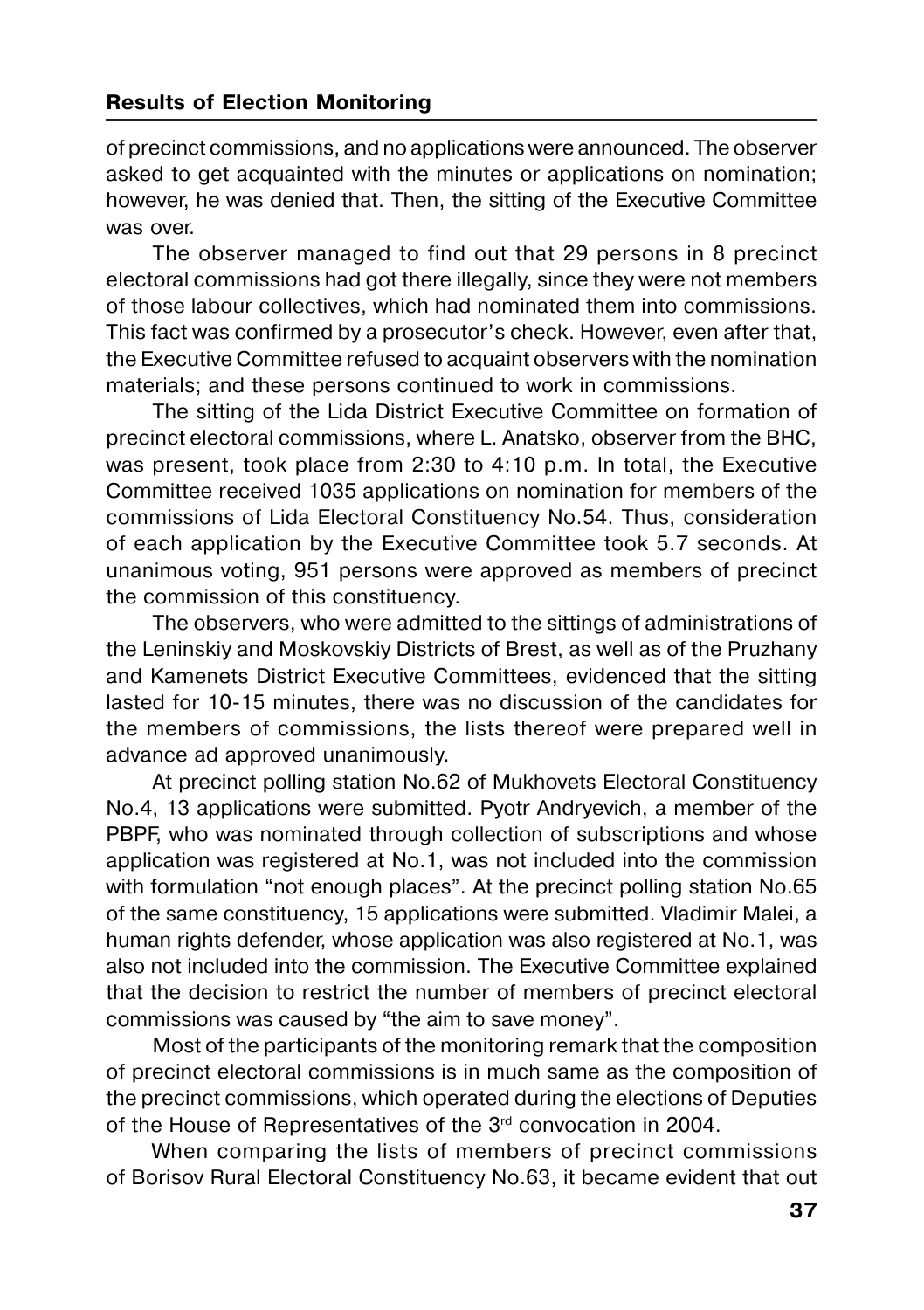of 565 approved members of commissions, 157 persons were members of precinct commissions in 2004. In Borisov City Constituency No.62, the match is 52% among the chairs of precinct commissions: out of 46 this time chairs, 24 took this position during the 2004 elections. The composition of the Yurievo PEC of the Smolevichi constituency was practically the same, despite the fact that at that moment the prosecutor's office was holding a check on the application about opening a criminal case about falsification of elections to local soviets in 2007.

The trend survived, typical for previous election campaigns, to form commissions under the so-called "factory" principle, from representatives of one and the same labour collective under formally different ways of nominating members of these precinct commissions. As a rule, the chair of such commission is a person, to whom other members of the commission are subordinates by their labour relations. For example, out of 15 members of PEC No.1 in Polotsk City Electoral Constituency, 14 persons were employees of the LLC "Polotsk-Shklovalakno" (the fifteenth member of the commission, nominated from the CPB, was a lady-pensioner, who was once one of the merited weavers of that very "Shklovalakno"). All the members of this commission were nominated by structural subdivisions of the LLC "Polotsk-Shklovalakno". The chair of the commission was director deputy for ideological work; and his chair in the commission was director of the Palace of Culture, where the polling station was organized; the secretary of the commission was a journalist of the small-circulation newspapers "Trudovaya Smena", dependent on the administration of the enterprise.

The practice was widespread, when chairs of commissions were school directors, while teachers made the overwhelming majority in all "pre school" commissions.

The total number of persons who were members of precinct electoral commissions made 69,845 persons. Of them, 36,071 were nominated by citizens through submitting applications, 21,869 – by labour collectives, 9032 – by public associations, 2712 – by bodies, which form commission, and only 161 persons represented political parties. The precinct commission included 116 representatives of the Communist Party of Belarus (CPB),  $3 -$  of the Patriotic Party,  $1 -$  of the Agrarian Party, and  $1$ of the Republic's Party of Labour and Justice. Out of oppositional political parties, the precinct commissions included 29 representatives of the Party of Communists Belarusian (PCB), 7 – of the United Civil Party (UCP), and 4 – of the Party of the BPF (PBPF).

As to the total number of representatives of all public-political subjects, which are members of the UDF, only a scanty part of them was included into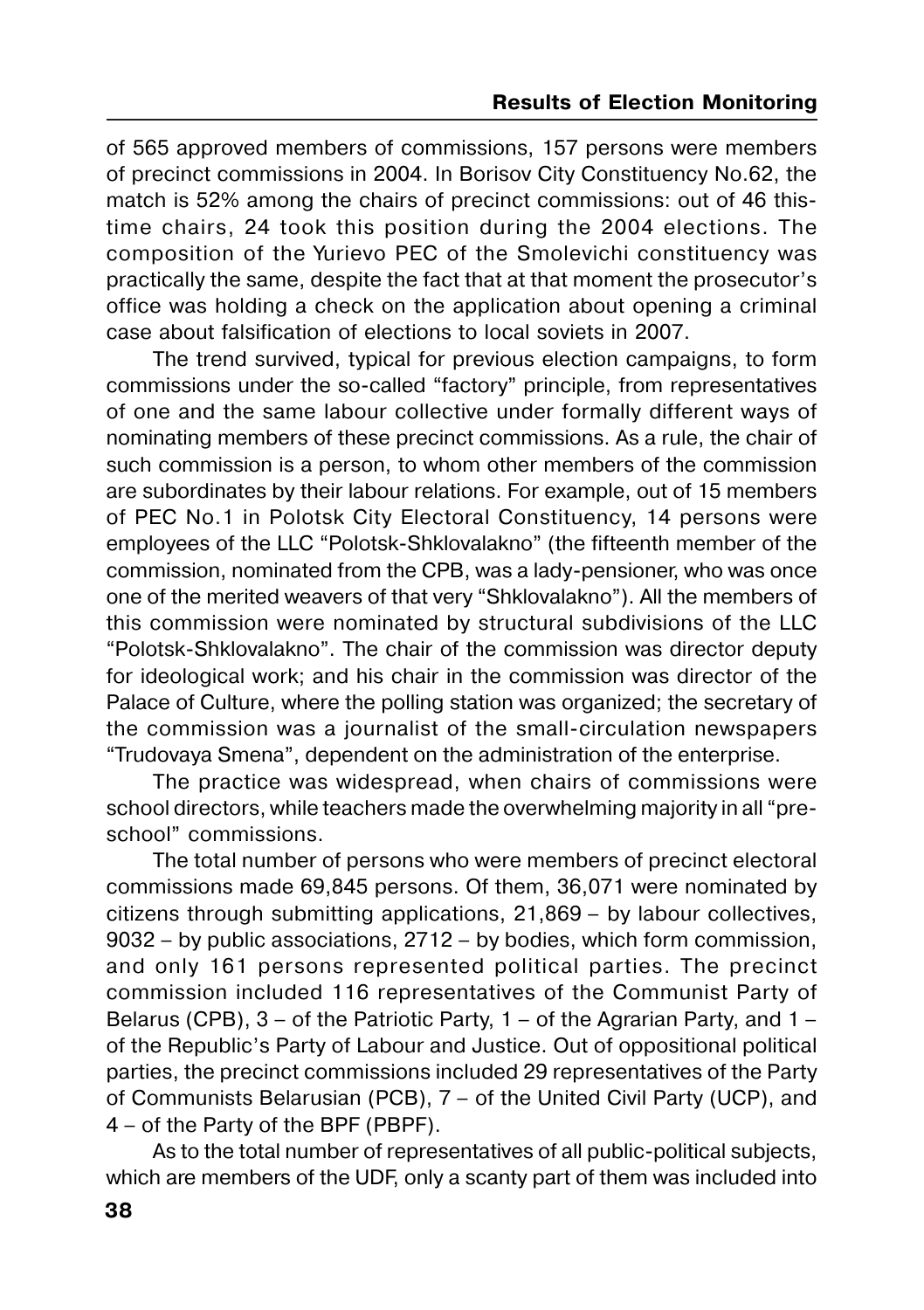precinct commission: 48 out of 1515 candidates, which makes 3.1%. Thus, out of the total number of persons who became members of precinct electoral commissions, representatives democratic forces made only 0.07%. This figure is even smaller that the number of representatives of democratic forces in precinct commissions at the previous parliamentary elections in 2004 (0.2%).

It is worth noting that many representatives of democratic forces were approved as members of precinct commissions of the closed polling stations (in hospitals, military units, sanatoriums, dispensaries, etc.).

The precinct electoral commissions (PECs) are the most important structures in the election process: they are in charge of vote tabulation by ballot papers, other commissions are summing up the figures from PEC minutes. It should be noted that the authorities failed to do the required steps for forming independent PECs, which could win the trust of the voters and observers.

In many cases the PEC formation process remained non-transparent, and representatives of broad public were not allowed to be present at the sittings of the bodies, which are forming such commissions.

In the course of considering proposals on inclusion into commissions, Executive Committees were actually approving the earlier compiled lists without any analysis and discussion of nominated candidates.

The lack of criteria, defined by the law, of inclusion of candidates into commissions, combined with the procedures of forming them, allows the bodies, in charge of forming them, to manipulate the membership of commissions.

The precinct electoral commissions were formed practically with no account of the interests of the opposition, which fails to make sufficient guarantees of their independence from the bodies, which had formed them.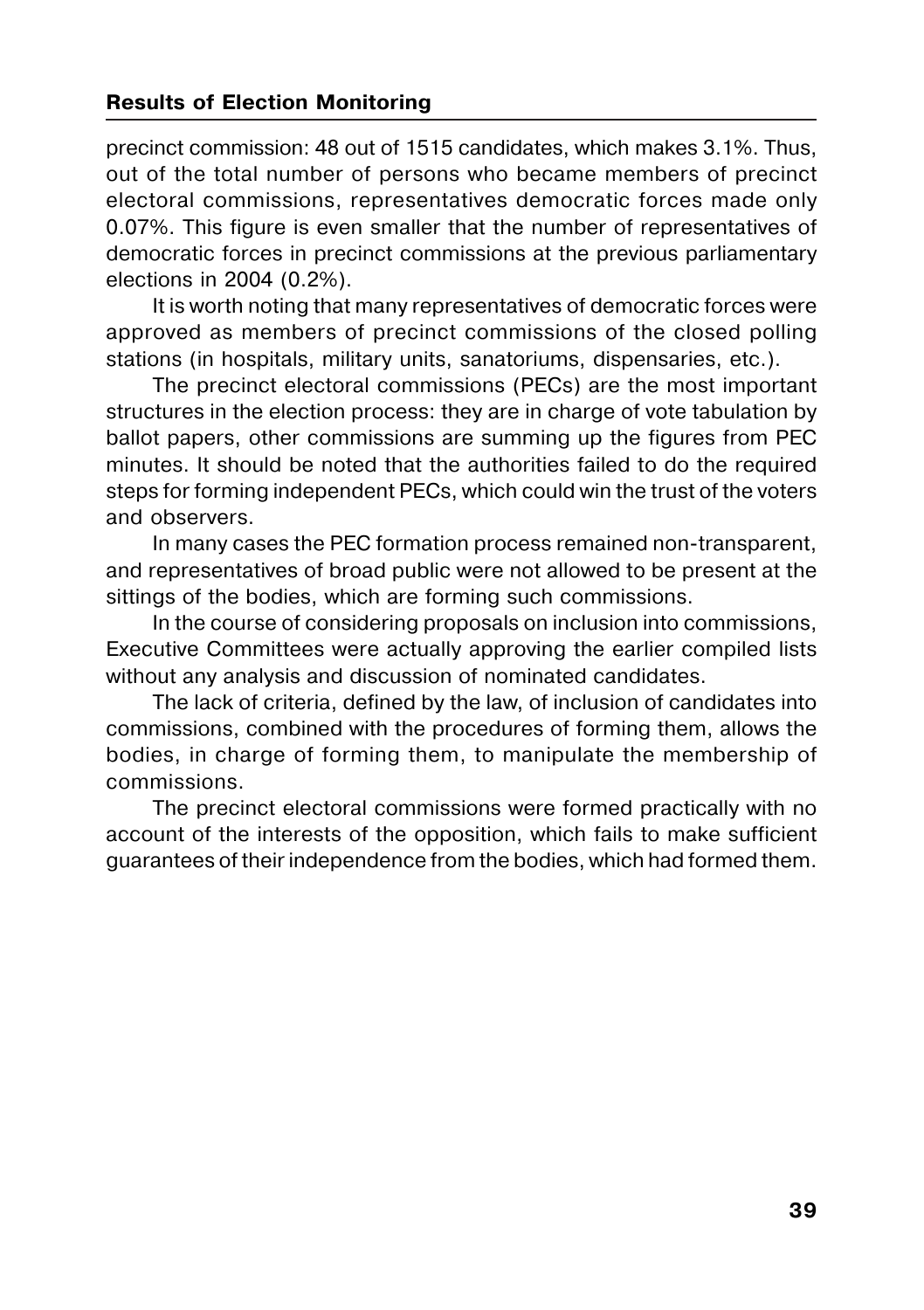## **IV. AGITATION**

Observers remark that the elections were poorly covered by state owned mass media. The materials about the election campaign consisted mainly of official information or hidden/frank agitation for pro-governmental candidates. No lively discussions, publicist polemics or dialogue were observed among Belarusian society on the eve of the elections to the supreme legislative body of the country.

In the period of agitation, the country held the united day of political information on the topic: "Public-and-political and social-and-economic situation in Belarus on the eve of parliamentary elections". The materials to the united day of political information, placed in the websites of state owned bodies, emphasized the importance of parliamentary elections for the country. The assessment of representatives of the opposition and their activities was composedly negative (rather low rating of representatives of the opposition among the population was indicated). The main emphasis was given to the factor of stability continuity in the country.

Official papers published decisions of local power bodies "On definition of sites for placement of pre-election materials to the elections to the House of Representatives of the National Assembly of the Republic of Belarus" and "On allocation of premises for meetings of candidates for Deputies of the House of Representatives of the National Assembly of the Republic of Belarus with voters".

According to assessment of observers, in most of the regions the sites defined for placement of agitation materials failed to provide sufficient opportunities for agitation for candidates. One single "official" site per precinct was not enough, and for using the area of shops, enterprises and institutions, it was necessary to coordinate with the heads thereof, which also complicated the process of pre-electoral agitation.

According to reports of the observers in Brest-Western Electoral Constituency No.1 and Brest-Eastern Electoral Constituency No.3, the sites for placement of agitation materials, the list of which was approved on 21.08.2008 by the Administrations of the Leninskiy and Moskovskiy Districts of Brest, were in fact polling stations)one additional site, was, as a rule, allocated in a shop). This situation essentially restricted the rights of candidates for deputies even in comparison with elections of 2004, since then, the decisions of administrations had a provision running that upon consent of heads of enterprises and organizations is was allowed placing agitation of materials in the territories of these enterprises and organizations. In decisions of 2008, this provision was absent.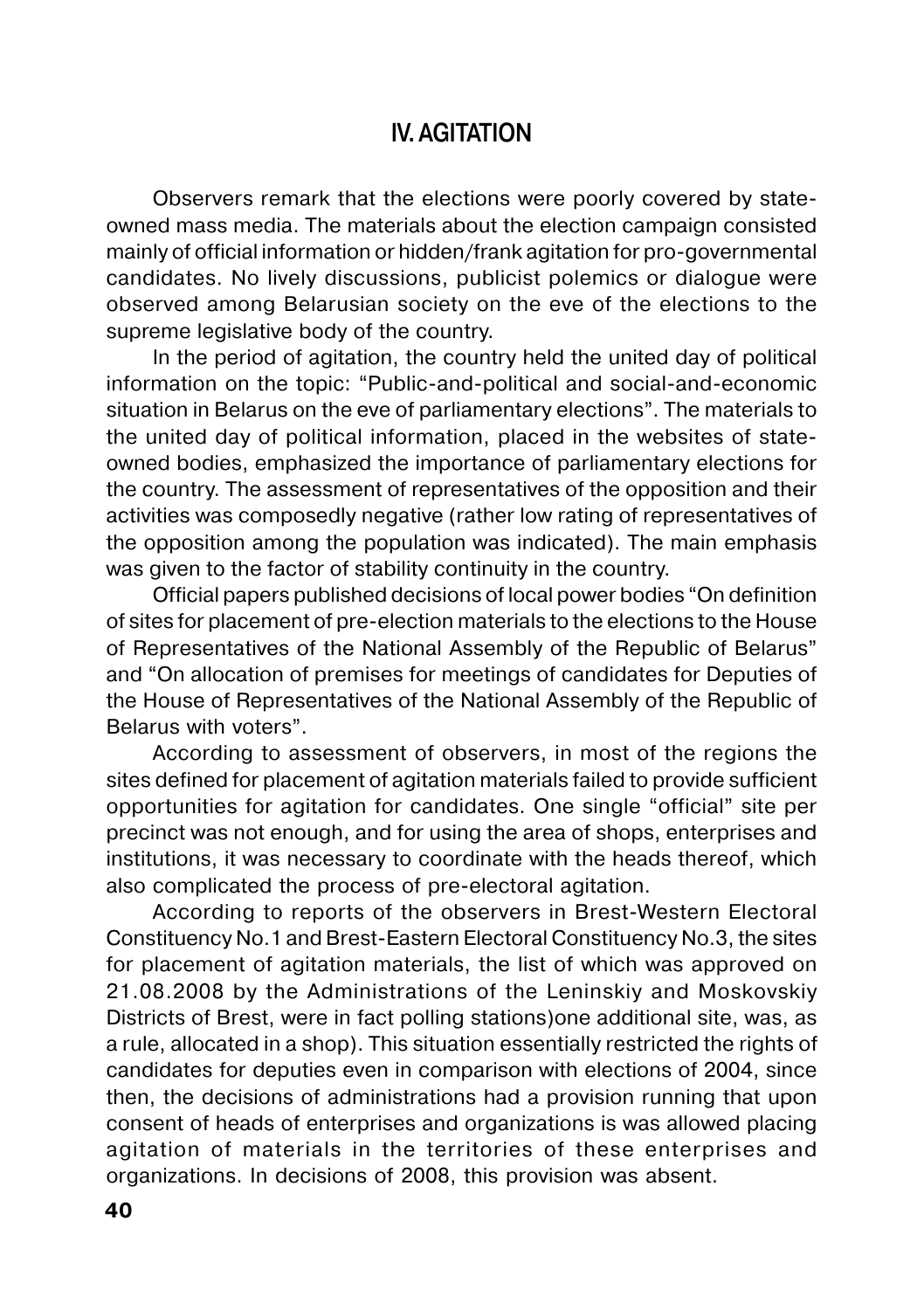#### **Monitoring**

In Slutsk Electoral Constituency No. 74, the list of sites for placing of agitation products, published in the newspaper «Slutski Krai» (22.08.2008), included the following: 3 information boards, 10 informa tion poster pillars, information stands in the polling stations and others. However, some of the information boards and pillars listed in the newspa per did not exist by the start of agitation already for several years: for example, the information board at 129 Sotsialisticheskaya Street and the information pillar in the same street at No. 116 and others.

In a number of dwelling settlements of Belaya Vezha Electoral Constit uency No. 8 (villages of Kamenets, Vysokoe, Dmitrovichi, Vidomlya and others), at polling stations, observers failed to find a single specially equipped information stand. The statement of the Kamenets District Exec utive Committee of 19.08.2008 has no list of institutions and organiza tions, which have such stands. To the request of Valentin Lazarenkov, can didate for Deputy in Belaya Vezha Electoral Constituency No. 8, neither the chair, nor the members of the constituency electoral commission and nor the official of the District Executive Committee І. Nigerysh could particular ly show the sites in the Constituency, where such equipped stands were available.

### **Allocation of premises for candidates' meetings with voters**

In many cases, allocation of rooms for candidates' meetings with vot ers could not allow candidates to launch a broad campaign of meetings with voters.

In Pinsk City Electoral Constituency No. 14, three places were allocat ed for candidates' meetings with voters, which are situated in fact in the centre of the city (City House of Culture (CHC) cinema «Peramoga» (Victo ry) and House of Culture (HC) «Trykatazhnik»). Not a single place for the meetings was allocated in such densely populated districts of the city, like the Western Micro-District, Albrekhtovo, the area of the Rokossovskogo and Kleschova Streets, as well as in the area of the City Hospital and park. By observers' estimates, this way of allocation could be a real obstacle for candidates' meetings with their voters. Besides, two premises, allocated for meetings in Pinsk Rural Electoral Constituency No. 15, were situated not far from the borders of Pinsk City Electoral Constituency No. 14, which also could complicate the pre-electoral agitation.

In Brest-Western Electoral Constituency No. 1, the Brest City Executive Committee approved 15 places for candidates' meetings with voters, main ly, schools. This could not form sufficient conditions for holding full-fledged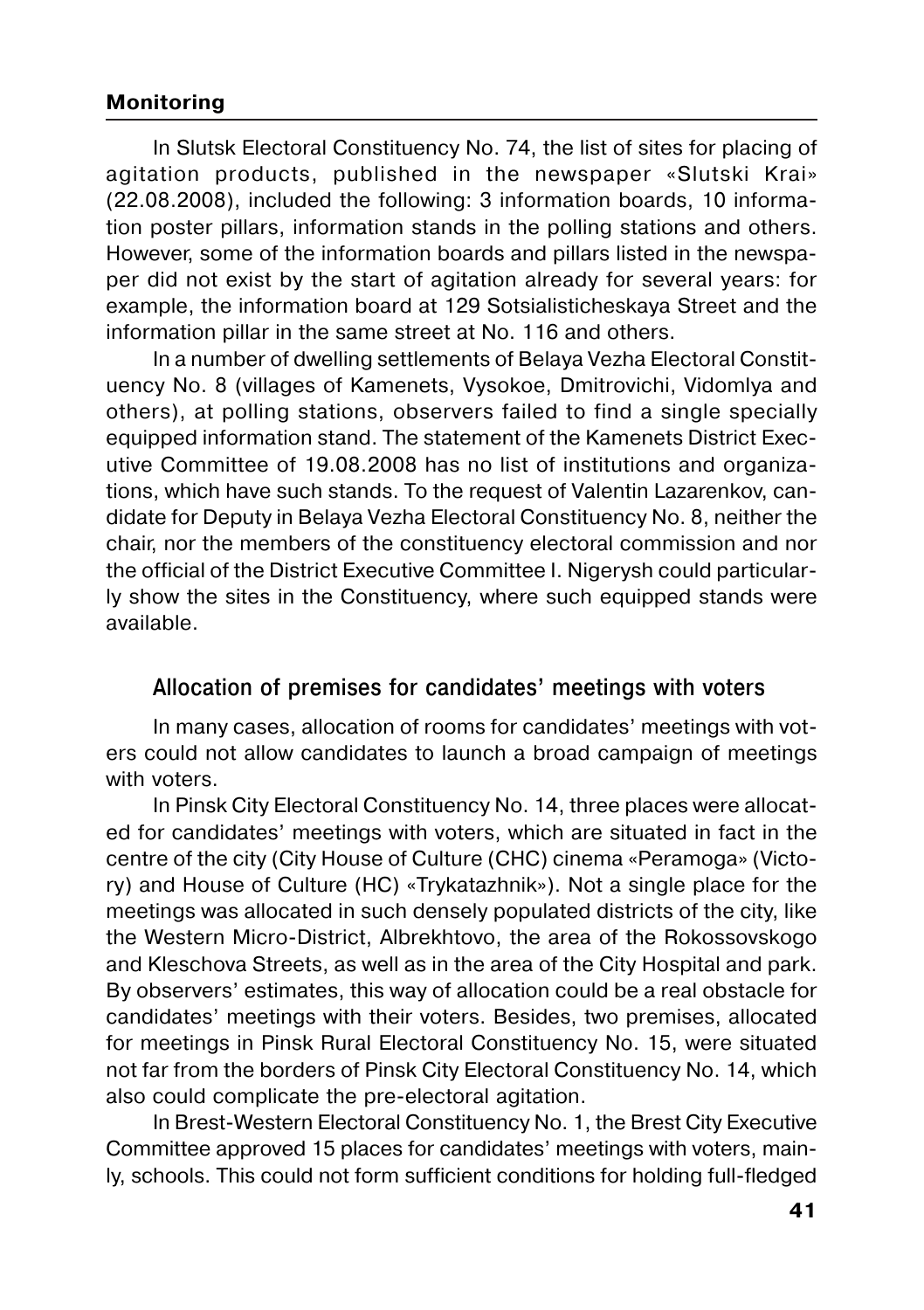agitation among more than 60,000 voters. Besides, the decision of the Executive Committee indicates that the meetings with voters, which are organized outside the above places, should be held in accordance with the Law of the Republic of Belarus "On Mass Actions" and Statement of the Brest City Executive Committee of October 25, 2006, No.1715 "On Defining Permanent Places for Holding Mass Actions in Brest City". As a result, the only place for candidates' meetings with voters of Brest-Western Electoral Constituency No.1, apart from the above 15 places, was the "Locomotive" Stadium. However, it is located in the territory of another Electoral Constituency.

### Facts of hidden agitation through state-owned mass media

State-owned mass media obviously worked in favour of pro governmental candidates. The candidates from the opposition could only publish their programmes in media, which is directly envisioned by the EC. The public and political newspaper "Slutski Krai" was systematically publishing panegyric articles about the activity of Inessa Klyaschuk, first secretary of the Slutsk City Committee of the BRYU (29.07.2008, 12 and 25.08.2008, 2 and 19.09.2008). The materials began appearing before the moment of official registration of Ms Klyaschuk as a candidate in Slutsk Electoral Constituency No.74. The observers filed complaints against the editorial board of the newspaper to the Slutsk District Executive Committee on the facts of agitation prior to official registration. In was responded by the Slutsk City Executive Committee that no violations of the electoral legislation were revealed in these cases.

The public and political newspaper of the Brest Region "Zarya" (No.84, 31.07.2008) placed, under the rubric "Managing is not just flourishing arms", a large publication entitled "Love People – and You'll Get Tribute" about Zinaida Mandrovskaya, Director of the Production Unitary Enterprise (PUE) "ElKis" of the Republic's Public Association "BelTIZ" and candidate for Deputy in Pinsk City Electoral Constituency No.14. Being a Deputy of the City Soviet of Deputies, Ms Mandrovskaya often figured in editor's pages of local press, for instance, in the article about the arrival of the delegation of the Krasnogvardeiskiy District of St Petersburg to Pinsk ("Pinski Vesnik", No.66, 26.08.2008), about greeting the workers of trade ("Pinski Vesnik", No.58, 29.07.2008). At the beginning of school year, the newspapers "Pinski Vesnik" (Nos. 67 and 68) and "Polesskaya Pravda" (No.71) were regularly covering Z. Mandrovskaya's activities in the sphere of education: her speech at the city assembly of teachers, participation in opening of the City Mother's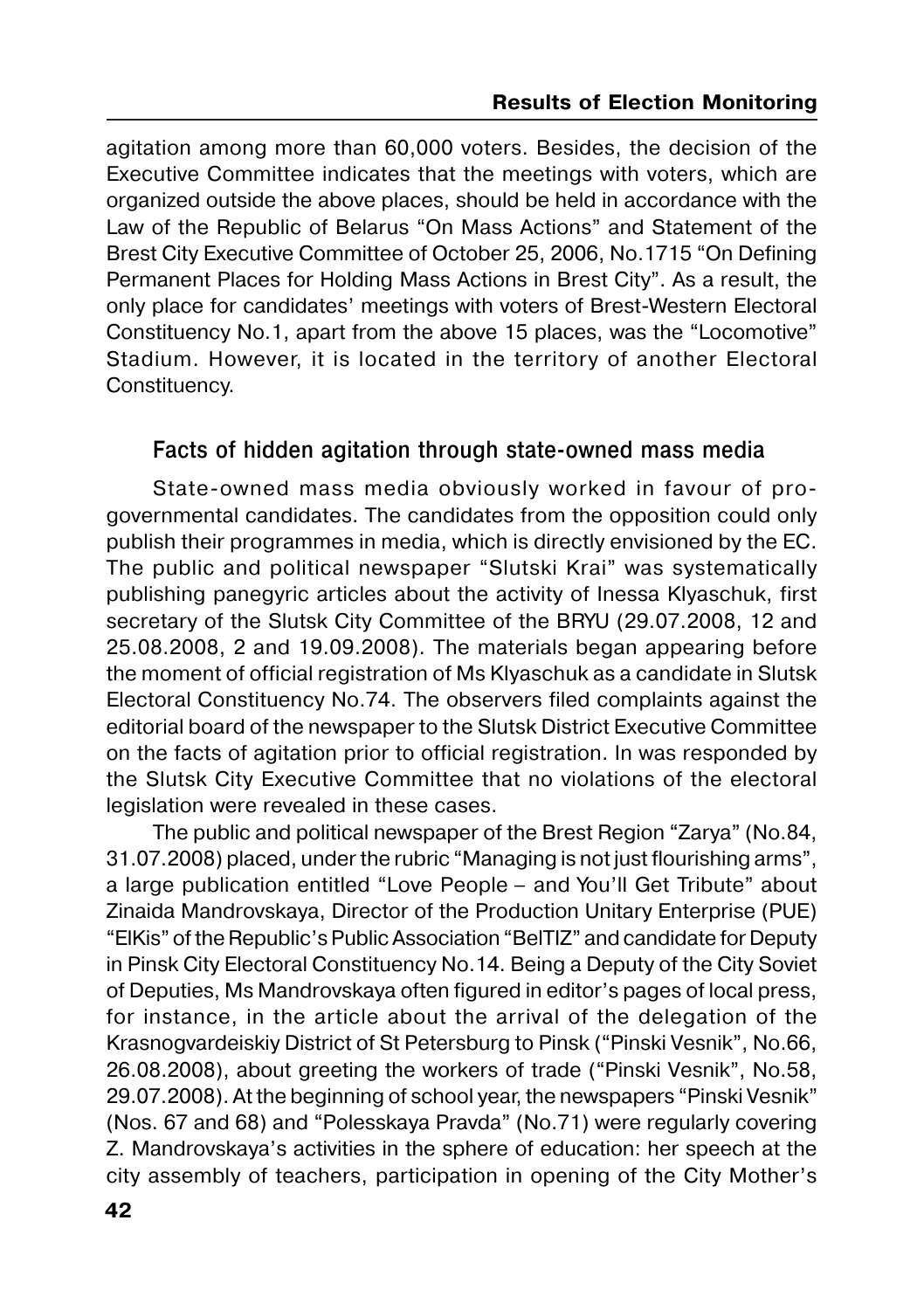Museum; she was depicted as a candidate for deputy. As reported by observers, at the city assembly of teachers, the managers of the city department of education urged the audience to support Z. Mandrovskaya at the elections. Her opponents – Evgeniy Perats, a candidate from the PCB, and independent candidate Valentin Ulasyuk were in inferior competitive conditions.

The public and political newspaper of the Pinsk District "Polesskaya Pravda" (No.61, 06.08.2008) in rubric "People of Polesye Land" published an article about Konstantin Shevchik, a would-be candidate in Pinsk Rural Constituency No.15. The whole block of materials about the activities of the employees of the trust OJSC "Pinskvodkhozstroy", headed by K. Shevchik, entitled "Live to Build, and Build to Live" published on that very day in newspaper "Zarya" (No.88, 09.09.2008). At the stage of pre electoral agitation, the newspapers "Pinski Vesnik" and "Polesskaya Pravda" published huge materials, dedicated to the  $40<sup>th</sup>$  anniversary of the trust "Pinskvodkhozstroy", most of half of them were covering the activity of Konstantin Shevchik, Director General of the trust and the sole candidate for Deputy in Pinsk Rural Electoral Constituency No.15.

The newspaper "Slonimskiy Vestnik" (12.08.2008) published in its front page a material about Mechislav Kastsyuk, Chair of the Slonim District Executive Committee and candidate for Deputy in Slonim Electoral Constituency No.58, who was shown in the process of awarding money premiums harvester operators. M. Kastsyuk was also figuring in the pages of the newspapers "Slonimskiy Vestnik" (13.08.2008) and "Gazeta Slonimskaya" (20.08.2008) on the occasion of opening in Slonim of the "Velcom" sales and servicing centre. Registration of M. Kastsyuk and І. Shega as candidates in Slonim Electoral Constituency No.58 was reported by the "Slonimskiy Vestnik" on 30.08.2008. The same issue gave report about the district pedagogical sitting with M. Kastsyuk's photo, who was congratulating teachers. Not long before that, the "Gazeta Slonimskaya" (27.08. 2008) published an article "Don't Make Good and You Won't Get Vice", about a complaint lodged by the invalids' community to Constituency Commission No.58 against Ivan Shega, the opponent of the Chair of the Slonim District Executive Committee. The article was of tendentiously negative character.

The Gantsevichi district newspaper "Soviet Polesye" (No.69, 30.08.2008) published in its front page a notice about registration of Leonid Kovalevich, Director General of the SUPE "Ivatsevichi HUS" and a candidate in Ivatsevichi Electoral Constituency No.11. L. Kovalevich remained the only candidate for Deputy, after his rival – Nikolai Navumik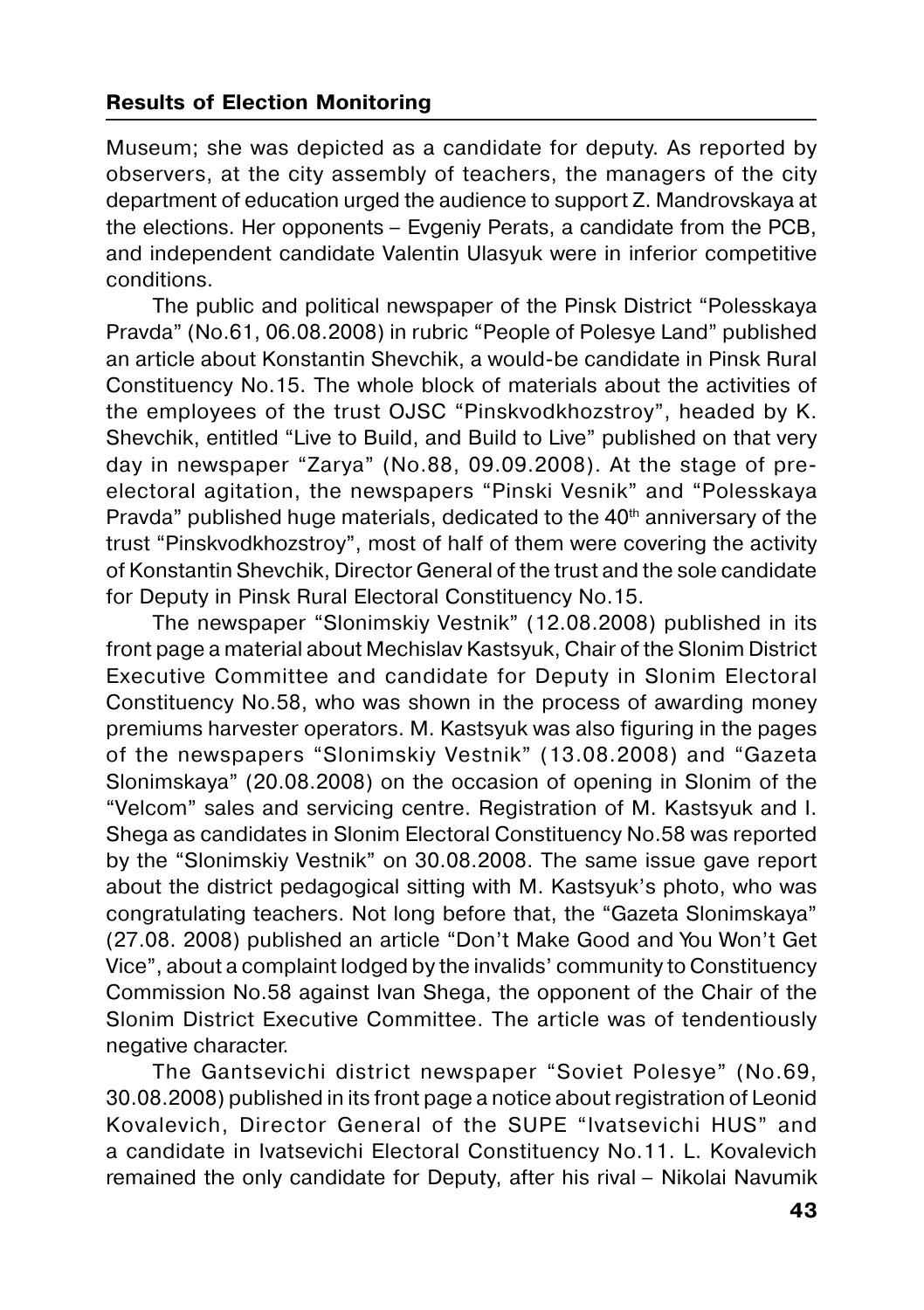from the Gantsevichi District – refused to take part in the elections. M. Navumik decided not to take his subscription lists from the constituency commission, having explained in a private talk that he was under pressure from the director of the fishery farm "Laktyshi" – the enterprise, where he worked.

After registration of L. Kovalevich as candidate in Ivatsevichi Electoral Constituency No.11, no activity was observed in the district.

From the end of July, the district newspaper "Miory News" started to actively write about Vladimir Skavarodka, a would-be candidate for Deputy in Miory Electoral Constituency No.24, Deputy of the House of Representatives. The newspaper "Dzvinskaya Prauda" (No.64, 1.08.2008) dedicated half of its issue to Mr Skavarodka and his authority among the residents of the Verkhnedvinsk District. Victor Shulga, opponent of the above candidate in Miory Electoral Constituency No.24, a candidate from the UCP, was in inferior competitive conditions.

In August, the "Orshanskaya Gazeta" published two articles by Deputy of the House of Representatives Vladimir Zhvikov, in which he emphasized the outstanding role of Vladimir Zharela, head of the Belarusian Railways in development of the Orsha railway node. On August 12, in the course of the "hotline" programme at local radio station "SKIF" V. Zharela promised to build in Orsha, before 2010 for the money of his agency, an ice palace. V. Zharela's opponent in Orsha City Electoral Constituency No.26, Vladimir Yurzhyts, a candidate from the UCP, was also unable, in the opinion of observers, to make any real alternative to the pro-governmental candidate.

On August 19, the Polotsk-based united newspaper "Polatski Vesnik" placed an announcement about performance at the FM-radio "Europe- Plus-Polotsk" of Pyotr Yuzhyk, Deputy Chair of the Vitebsk Regional Executive Committee, who only on August 18 submitted his documents to the constituency electoral commission for his registration as a candidate in Polotsk City Electoral Constituency No.28. The "Polatski Vesnik" placed information that the newspaper will publish the transcript of the radio programme with P. Yuzhyk. The regional newspaper "Narodnae Slova" published an interview with P. Yuzhyk covering almost a full page. The material asserts that through the efforts of the Deputy Chair of the Vitebsk Regional Executive Committee the Polotsk monuments of architecture – the Sofia Cathedral and St Transfiguration Church – were put into the list of UNESCO.

Long before the start of the agitation stage, state-owned mass media of Novopolotsk started placing materials about Inna Antonova, chief physician of children's polyclinic, a candidate in Novopolotsk Electoral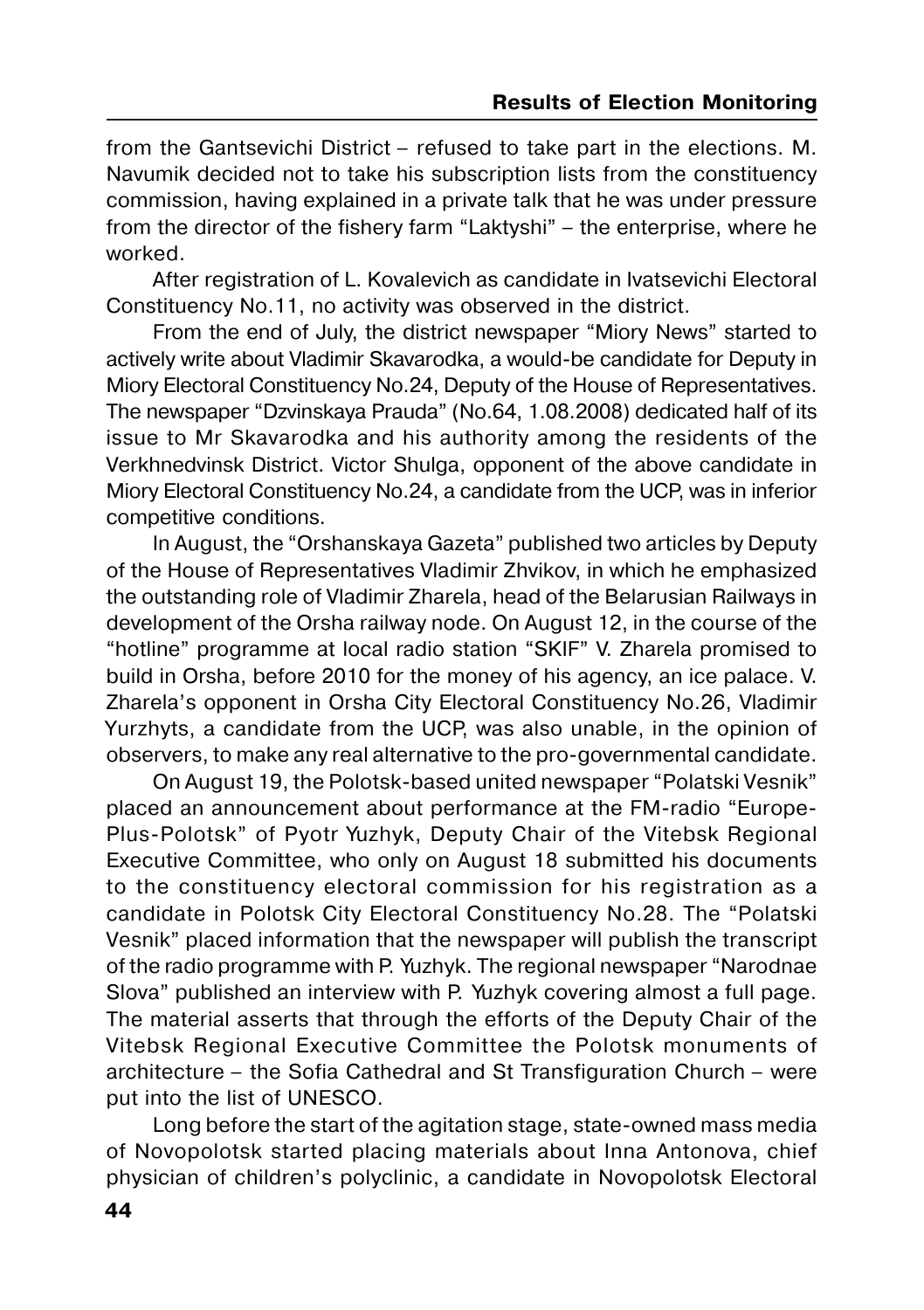Constituency No.25. Her performances could be watched in the programme of local state television "Vector-TV" in rubric "Public reception Room". The elections in this constituency were alternative-free.

A number of issues of the Chashniki district newspaper "Chyrvony Pramen" published materials about labour and organizational activities of Anfim Mikhalevich, Chair of the Chashniki District Executive Committee and a candidate for Deputy in Lepel Electoral Constituency No.23. However, the opponent of А. Mikhalevich – Tatiana Sadouskaya – was not mentioned in any of the publications.

In the period of pre-electoral agitation, mass media regularly published articles, which described negatively the activity of the power opponents as a whole. For example, the newspaper "Slonimskiy Vestnik" (No.107, 17.09.2008) placed a material entitled "Oppositional Parties Are Politically Bankrupt". In the article "Paris' Choice" ("Zarya" No.97, 30.08.2008) the names of particular candidates were not given, however, the names of the leaders were given, with whom this or that party is associated: Z. Paznyak, S. Shushkevich, А. Lebedska. The article "Step Back in Election Democratization", published in the "Arshanskaya Gazeta" (25.09.2008) without indication of the author, is full of sharp attacks on the guidelines of the ODIHR of the OSCE, and others.

### Agitation through state-owned mass media

Observers have noticed that certain pro-governmental candidates failed to use their chances of pre-electoral agitation through radio and television. In Molodechno Rural Electoral Constituency No.71, Vladimir Sinyakov, head of the Chief Department of Cadre Policy of Administration of the President of the Republic of Belarus, refused to speak on radio and television. The newspaper "Molodechnenskaya Gazeta" (06.09.2008) published his electoral programme.

The observation evidenced that agitation in state-owned mass media was not always within the bounds of electoral legislation. Cases were fixed, when radio broadcasting of addresses of candidates for deputies to their voters were hampered of disrupted.

On September 9, in the course of radio broadcasting of the speech of Sergey Vaznyak, candidate in Senno Electoral Constituency No.30 and a member of PCB, radio receivers of the Vorontsevichi Rural Soviet and settlement of Usvizh-Buk of the Tolochin District were disconnected from the air. As a result of this, about one thousand voters were deprived of their chance to get acquainted with the programme of the PCB representative.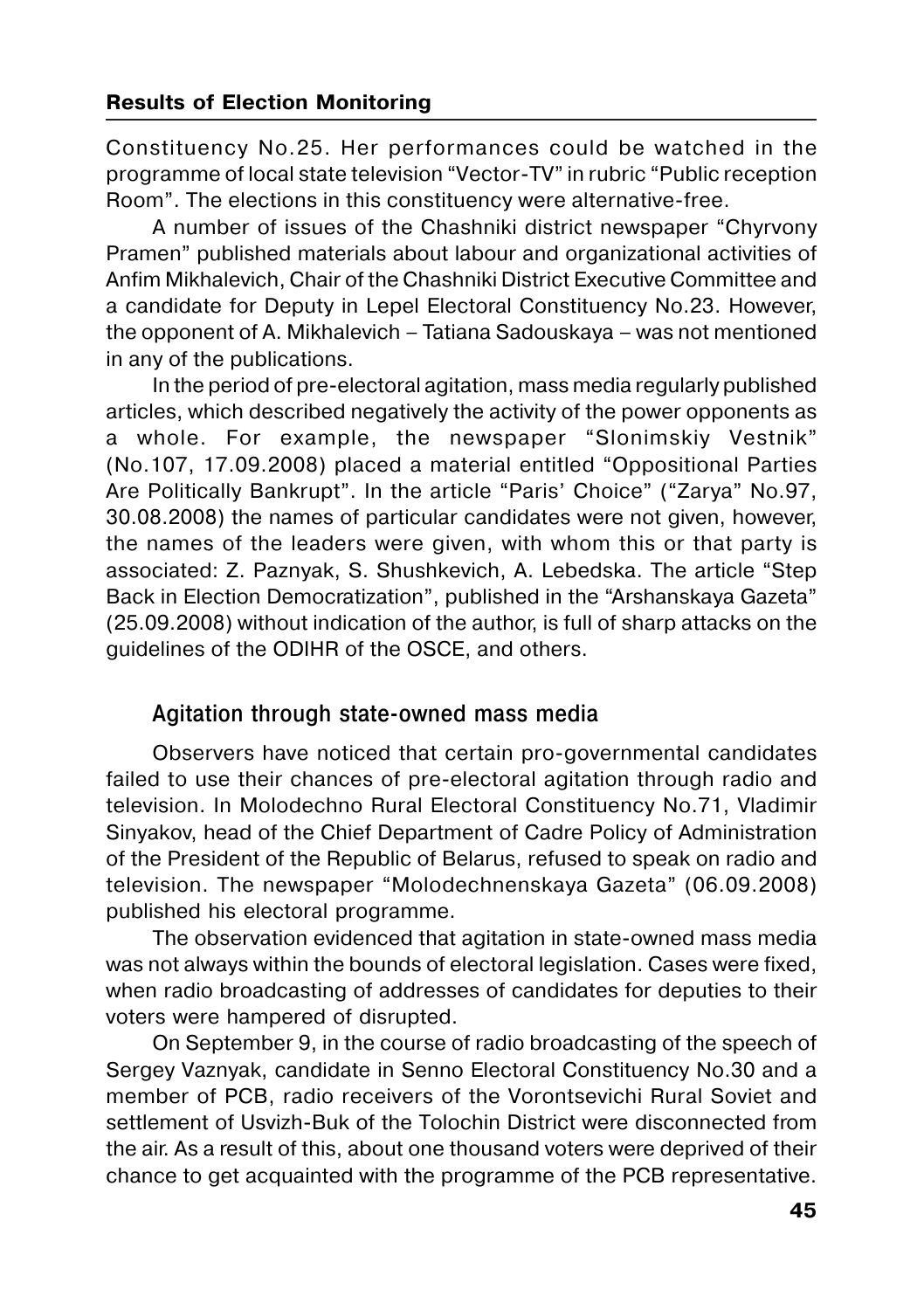The CoEC of the Senno Electoral Constituency No.30, chaired by Vladimir Syrovatkin, refused to provide the applicant a repeated radio chance.

On September 5, in the course of television address of candidate for Deputy in Vitebsk-Railway Electoral Constituency А. Levinov, the sound disappeared for part of the time (the programme was recorded in advance). The address became "dumb" right when the candidate criticised power bodies.

In a number of regions when broadcasting television addresses of candidates, the observers noticed that candidates from the UDF and independent candidates read their texts from paper, while those supported by the power had a chance to use the so-called "prompter", an electronic screen with the text installed in front of the speaker and unseen for the viewers. Naturally, the latter's speeches had a more positive effect on the audience.

There were multiple cases of censoring of presentations and programmes of candidates for deputies.

Natalia Zaitseva, a candidate for Deputy in Mogilyov-October Electoral Constituency No.86, faced facts of censoring and editing of her agitation posters. Without her consent texts were amended: the information was deleted that the reason of Ms Zaitseva's unemployment was Decree No.760, under which individual entrepreneurs were prohibited to employ anybody but their close relatives; the words "temporarily unemployed" were crossed out, same as the data about her father-veteran and grandfather who was underground fighter in the wartime. In the course of printing her materials at the private printing shop of Individual Entrepreneur (IE) Gardzienka, she was persistently urged to change the background colours of her poster from white-red into green. Most of the leaflets were made with great delay.

Elena Medvedeva, a candidate for Deputy in Bobruisk-Lenin Electoral Constituency No.78, faced the requirement to repeatedly confirm the facts of her biography published in her pre-election poster. Despite the documentary confirmations presented by her, Nikolai Plaksitskiy, Chair of the CoEC, did not agree making corrections as to the place of work of the candidate for Deputy. Only after the sanction of Alexander Markachov, head of the ideological division of the Bobruisk City Executive Committee, it became possible to correct the text of Ms Medvedeva's biography.

The data of Mikhail Kavalkov, a candidate for Deputy in Bobruisk- Pervomai Electoral Constituency No.79, contained mistakes in biographical data, as well as wrong names of his place of work and position. In the opinion of M. Kavalkov, it cannot be excluded that mistakes were made deliberately, since Victor Gorbanyov, Chair of the CoEC, at the previous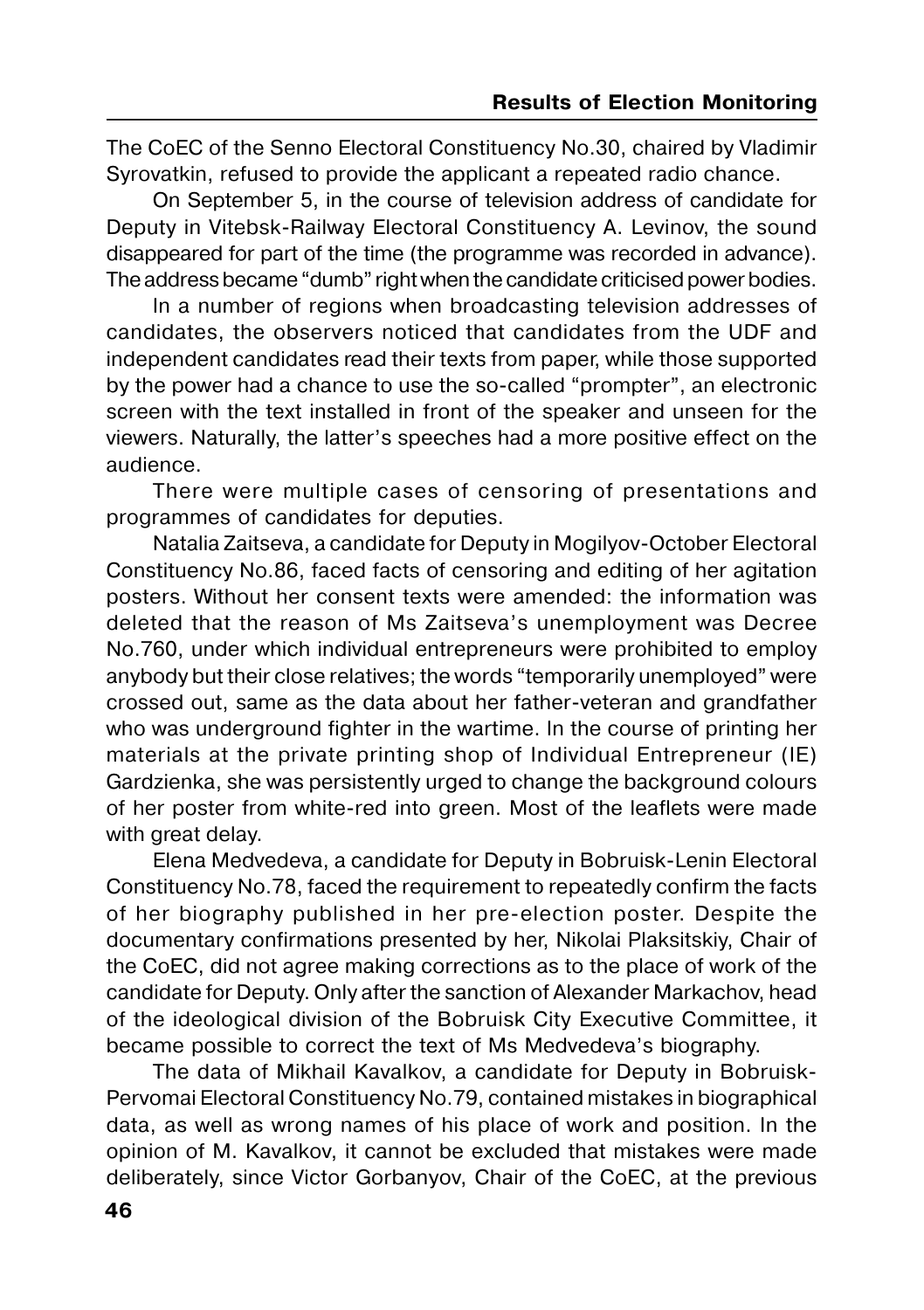elections revealed prejudged attitudes to independent and oppositional candidates. Only after M. Kavalkov's complaint to the CEC, his biography data was corrected.

Alexei Gavrutsikov, a candidate in Vitebsk-Chkalov Electoral Constituency No.18, was persistently urged by the editorial board of the newspaper "Vitsbichi" to remove from his pre-electoral programme his estimates of the appeals to early voting, as well as certain other publicist phrases. А. Gavrutsikov managed to defend his position only on the problem of early voting.

Employees of the Gorki District Executive Committee demanded from Andrei Yurkov, a candidate in Gorki Electoral Constituency No.81, to edit the text of his programme, delete the promises to solve social problems of the region, as well as to add to the biography that he was unemployed.

The programme of Leonid Orlov, a UCP member and a candidate in Mozyr Electoral Constituency No.42, after being published in the district newspaper "Zhytsyo Palesya", appeared to be essentially altered in comparison with the programme, as published in the leaflet and announced in television address: acute problems raised by L. Orlov and worrying the residents of the city of Mozyr, disappeared almost completely. On 19.09.2008, the CoEC of Mozyr Electoral Constituency No.42 made a decision to pass a written warning to candidate L. Orlov for his incorrect pre-electoral agitation. The consideration of the contents of the candidate's printed agitation products reduced to recognition by the members of the facts, narrated in the candidate's agitation materials. However, it was also recognized that social-economic problems of the region were impossible to be solved. Therefore, in the opinion of the members of the Mozyr CoEC, the criticism of local authorities by L. Orlov was unjustified.

In Slutsk Electoral Constituency No.74, in the course of printing agitation materials of candidate Anatoly Yurevich, attempts were undertaken by officials to delete from his agitation leaflets the appeal "Vote only on September 28!" The slogan, however, appeared in the pre-election agitation leaflets of А. Yurevich, but only after interference of Alexander Andrushkevich, Chair of the CoEC. In the course of preparation to recording of А. Yurevich's television address, an unknown person was present in the studio, who presented himself as a worker of the Belarusian TV and Radio Company. He asked to give him the text for review, and then asked to change it. The candidate for Deputy refused to make any changes.

Larissa Nasanovich, a candidate for Deputy in Soligorsk Electoral Constituency No.76, was refused publication of her agitation materials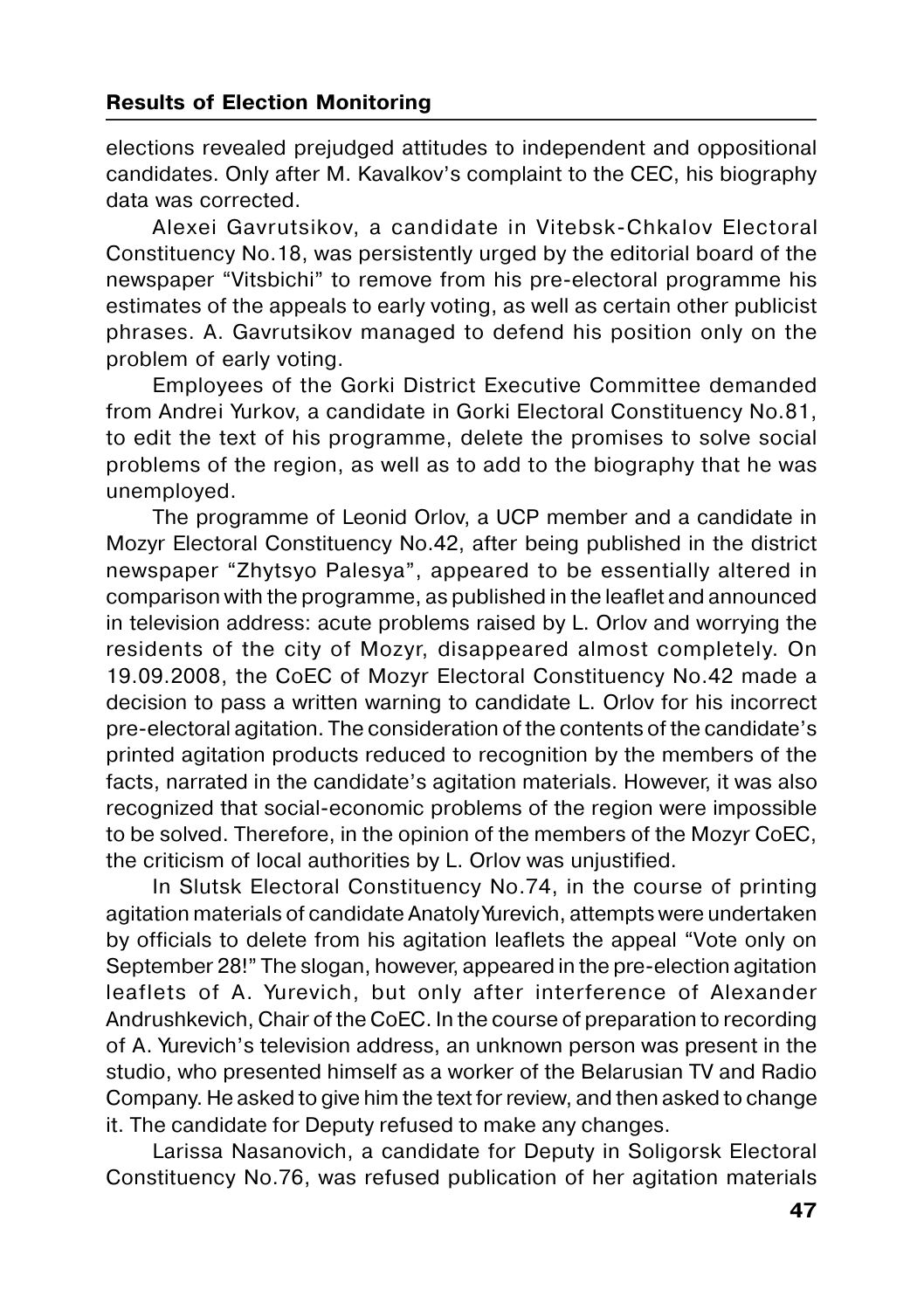in Soligorsk district newspaper "Shakhtsyor" (Miner). The situation was provoked by the fact that L. Nasanovich in her performance at Radio "Stalitsa" on 17.09.2008 informed the broad public about the actions committed for a long time by Olga Kaptsevitskaya, editor-in-chief of the newspaper "Shakhtsyor" of the Soligorsk District Executive Committee, which are qualified by a theft through abuse of one's service position. The editor-in-chief was brought to criminal liability, however, was not dismissed and went on working and taking revenge on those who had complained against her. (The resonance of L. Nasanovich's performance was the long awaited dismissal of O. Kaptsevitskaya on the second day after the candidate's speech on the radio.) The problem was settled after interference of Mikhail Yakimovich, Chair of the CoEC.

## **Obstacles to printing agitation materials**

Quite often oppositional and independent candidates faced problems in printing and disseminating their own agitation products.

Vyacheslav Sheleg, a candidate in Osipovichi Electoral Constituency No.89, was refused by the RUE "A. T. Nepogodin Expanded Bobruisk Printing House" of printing his products; the enterprise unilaterally cancelled the contract. In a private conversation, one of the employees of the printing house told V. Sheleg that his bosses were forbidden to print products for independent and oppositional candidates. V. Sheleg's materials were printed in Gomel with a delay.

Elena Medvedeva, a candidate in Bobruisk-Lenin Electoral Constituency No.78, ordered her agitation materials ў LLC "Image" of Bobruisk, where the pro-governmental candidates were then already printing their programmes. The order was documented and paid for. However, the head of the LLC "Image" told E. Medvedeva that because of that he was under threat of closing his company. Only after the candidate addressed to the Chair of the CoEC Nikolai Plaksitskiy and the interference of the latter the order was fulfilled.

Igor Kanygin, a candidate in Vitebsk-Railway Electoral Constituency No.19, ordered his agitation materials in a private printing house of Vitebsk. He could not make the payment, when he was telephoned that the higher bosses ordered the printers not to fulfil І. Kanygin's order. The materials were printed in another place. However, the candidate already lost the time for his pre-electoral agitation.

Andrei Levinov, a candidate in the same Vitebsk-Railway Electoral Constituency No.19, was also refused a refusal to print the text of his address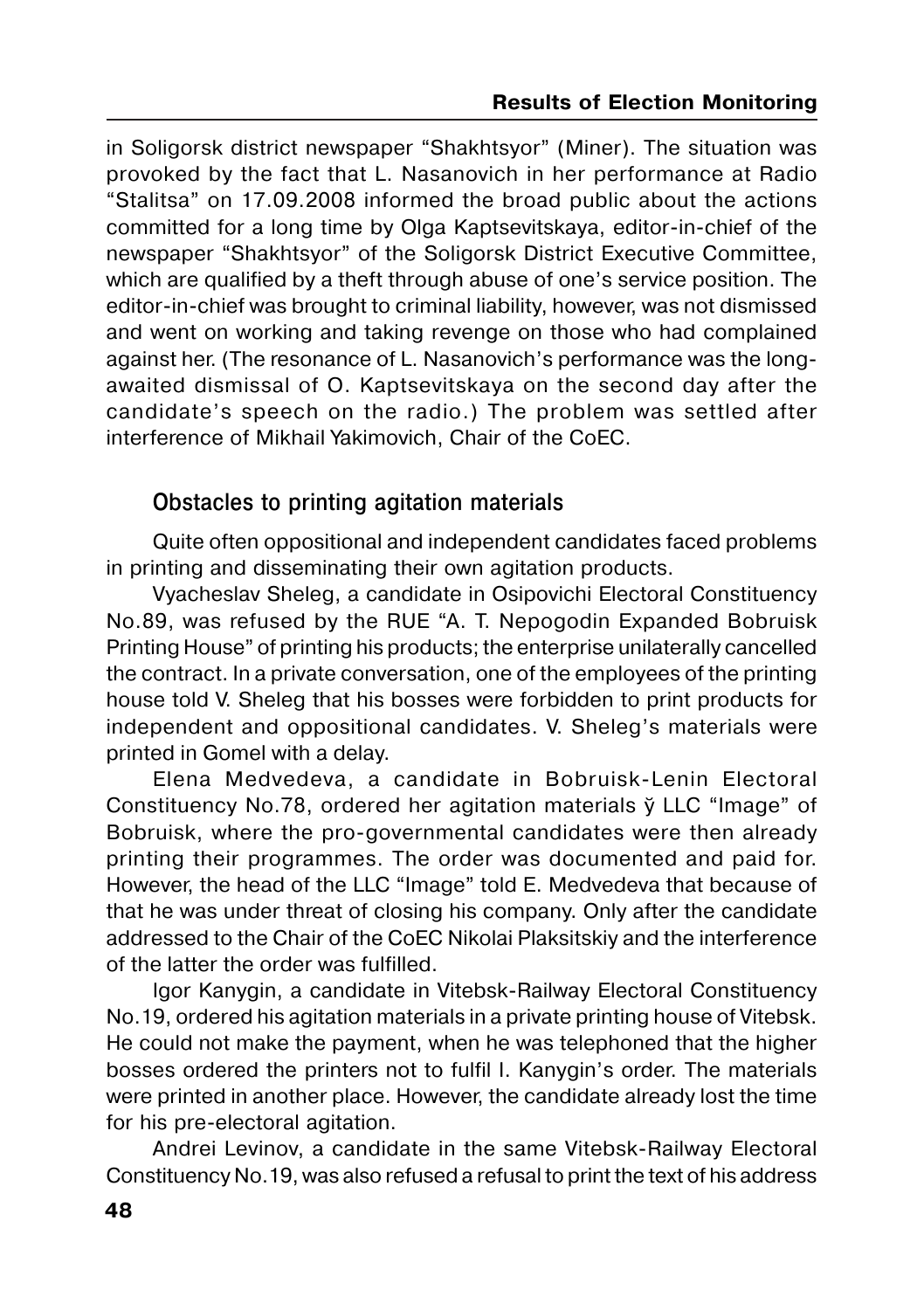to voters. A private printing house demanded from him a written coordination with the CoEC and removal from the address of certain acute theses. Candidate А. Levinov was forced to agree.

Anatol Lebedska, a candidate in Starovilenskaya Electoral Constituency No.105, Alexander Dobrovolskiy, a candidate in Svisloch Electoral Constituency No.94, Valentina Polevikova, a candidate in Kupala Electoral Constituency No.95, Alexander Bahdankevich, a candidate in Chkalov Electoral Constituency No.96, and Liudmila Gryaznova, a candidate in Partisan Electoral Constituency No.110, concluded agreements to publish their agitation materials in a special issue of the newspaper "Narodnaya Volya". The special issue was printed and disseminated among voters.

At the same time, some candidates from the opposition reported that their presentations were censored to the less extent than at the previous parliamentary elections. On 19.09.2008, the editorial board of the newspaper "Vecherni Brest" for the first time ever organized a roundtable with participation of all candidates for deputies from the city of Brest. The UDF candidate І. Maslovskiy noted that, prior to publish the materials of debates, the editors of the newspaper gave a chance to Mr Maslovskiy himself and candidate for Deputy А. Levkovich to get acquainted with the editorial editing. Both candidates from the UDF found that their speeches were no censored. The debates materials were published on 26.09.2008 with circulation of 30,000 copies.

Debates "by correspondence" of candidates for deputies were held by the non-governmental Baranovichi newspaper "Intex-Press" (No.38, 18.09.2008). However, Anatoly Vankovich, Deputy of the House of Representatives and candidate from the power in Baranovichi-Western Electoral Constituency No.5, refused to take part in the debates held by the newspaper.

### **Pressure on candidates and their teams**

After registration in Bobruisk Rural Electoral Constituency No.80 of Ales Chygir, deputy editor-in-chief of the independent newspapers "Reklamny Courier", the editorial office of the newspapers was visited by two off schedule revisions – from the Fund of Social Protection of Population and from the Belarusian State Insurance Company. No violations were found. However, the Ministry of Information passed two warnings to the newspaper under three articles of the Law "On Mass Media". The staff of the newspaper and the observers expressed the idea that the warnings were passed under formal grounds, and thus pressure was exerted on Ales Chygir, whose rival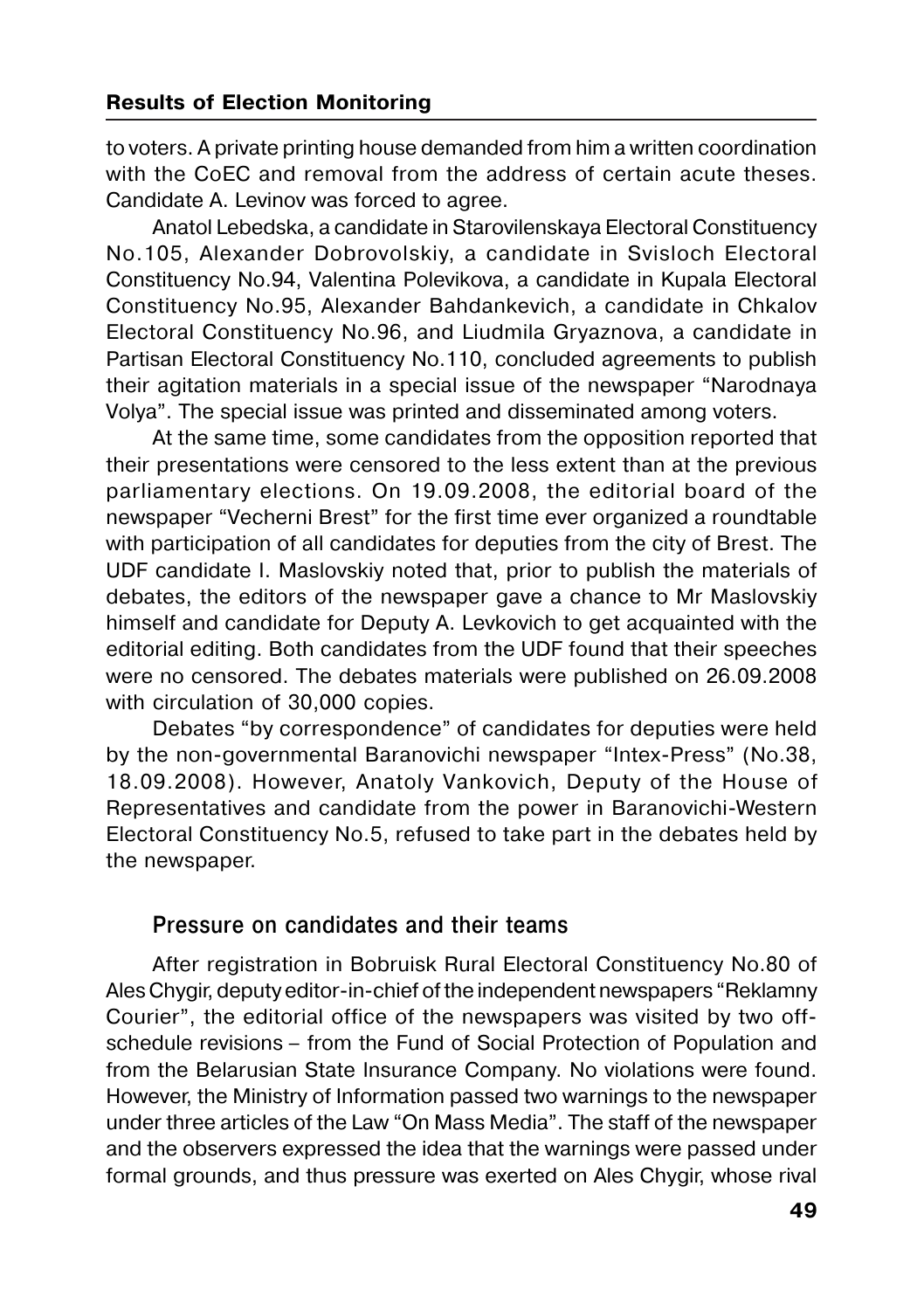in Bobruisk Rural Electoral Constituency No.80 was Anatoly Glaz, Deputy Chair of the Mogilyov Regional Executive Committee.

On September 10, in the course of agitation for Andrei Bandarenka, a candidate in Osipovichi Electoral Constituency No.89, conducted by Sergey Smantsar, a resident of the Klichev District, employees of the Klichev ROVD tried to confiscate the agitation materials. Candidate for deputy А. Bandarenka, managed to clear out, after arrival to the place of the incident, that the command to confiscate the agitation materials originated from the officials of the Klichev ROVD. On this fact, complaints were lodged to the CEC, MIA and Prosecutor's Office. The observers linked the prohibition on holding agitation in the Klichev District with the fact that another candidate in Osipovichi Electoral Constituency No.89 was Sergey Kryzhevich, Chair of the Klichev District Executive Committee.

Observers fixed numerous facts of unequal opportunities for placement of visual agitation materials.

As reported by entrepreneur T. Fursova, her shop, located in the city of Krichev, in the territory Krichev Electoral Constituency No.83, was visited by Liudmila Golovnyova, director of the branch of the OJSC "Belarusbank", who brought agitation materials in support of candidate Tamara Belkina and demanded to place them in prominent places. T. Belkina is the head of the division for ideological work of the State Logistics Institution of the Department of Affairs of the President of the Republic of Belarus. Having faced misunderstanding of shop assistants, L. Golovnyova on the following day sent Irina Prudnikova, head of the sector of trade and services of the division of economy, who again demanded to place T. Belkina's posters in shop-windows. In general, in the period of pre-electoral agitation, materials about T. Belkina in great amounts could be met in most crowded places.

The number of materials of Sergey Nerouny, a UCP member and opponent of T. Belkina, was much smaller. The resources of these two candidates, according to the observers, were in fact incomparable.

On September 1, Valentin Lazarenkov, a candidate in Belaya Vezha Electoral Constituency No.8, addressed the managers of consuming cooperation shops, which make at least 80% of the total number of shops in the district, with a request to place his pre-election posters in their shops. Consequently, over 50 posters were placed. On September 8, while touring the constituency, V. Lazarenkov found out that only 3 posters survived. In answer to his request to explain this fact, V. Grytsuk, Chair of the CoEC of Belaya Vezha Electoral Constituency No.8, said that the command to remove the posters in shops was given by an official of the Kamenets District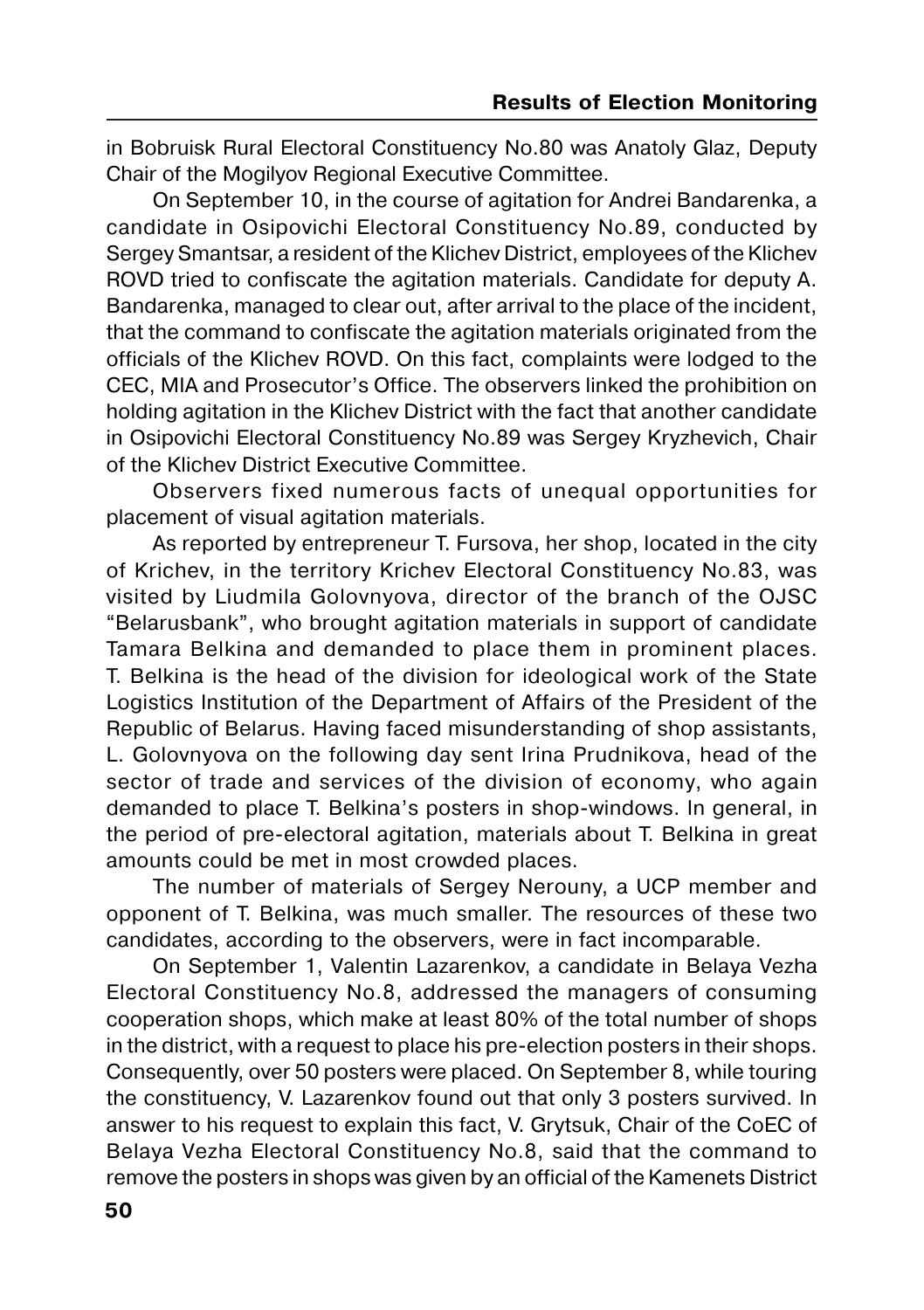Executive Committee in accordance with the decision of the Executive Committee of 19.08.2008. A similar problem was confronted by Vasil Vavranyuk, another candidate in Belaya Vezha Electoral Constituency No.8. According to his story, after September 18 some villages and rural shops refused to place his agitation products.

Agitation by means of printed agitation materials was held in a number of constituencies with a broad usage of administrative resource. Multiple manipulations of the authorities were observed with the aim to set up unequal condition of pre-electoral competition. Pro-governmental candidates had all opportunities to place their pre-election posters in crowded public places – shops, state-owned establishments and enterprises.

In the period of agitation, numerous facts were observed, which could be treated as unequal terms for holding the agitation campaign.

On August 27, in the territory of the Plant of Mass Tires of the OJSC "Belshina" pre-election posters of Vladimir Karpyak, Chief Engineer of this very Plant, appeared. As of August 27, V. Karpyak was not yet registered as a candidate in Bobruisk-Pervomai Electoral Constituency No.79.

In Grodno-Northern Electoral Constituency No.51, managers of shops, pharmacies and post-offices, where agitation posters of the candidate from the power Marina Remsha were placed in the centralized order, only after lengthy consultations with their bosses agreed to place also the respective posters of Yaroslav Romanchuk. While the administration of the market named "Corona" refused to provide Ya. Romanchuk with such an opportunity, referring to the necessity for the headquarters of Ya. Romanchuk was obliged to present a special permit from the Administration of the Leninskiy District of GrodNo.

Igor Kavalyonak, a candidate in Mogilyov-Lenin Electoral Constituency No.84, was not allowed to place his agitation posters in the store "Euroset" and in cafе "Salominka" of Mogilyov, although the posters of another candidate – Vladimir Vasylyonok, head of one of the divisions of the OJSC "Mogilyovkhimvalakno", were already present there.

The shop of Syalets village of the Mogilyov District, located in the territory of Mogilyov Rural Electoral Constituency No.88, refused to place a poster of candidate Vladimir Novikov, under the motive that a permit of their bosses is required. However, the poster of his opponent – Alexander Razgonov, Chair of the Mogilyov District Executive Committee – was already placed there on a stand.

Observers fixed multiple cases, when in the course of early elections, polling stations had no posters with information about certain candidates whatsoever. For example, at polling stations of Minsk-Eastern Electoral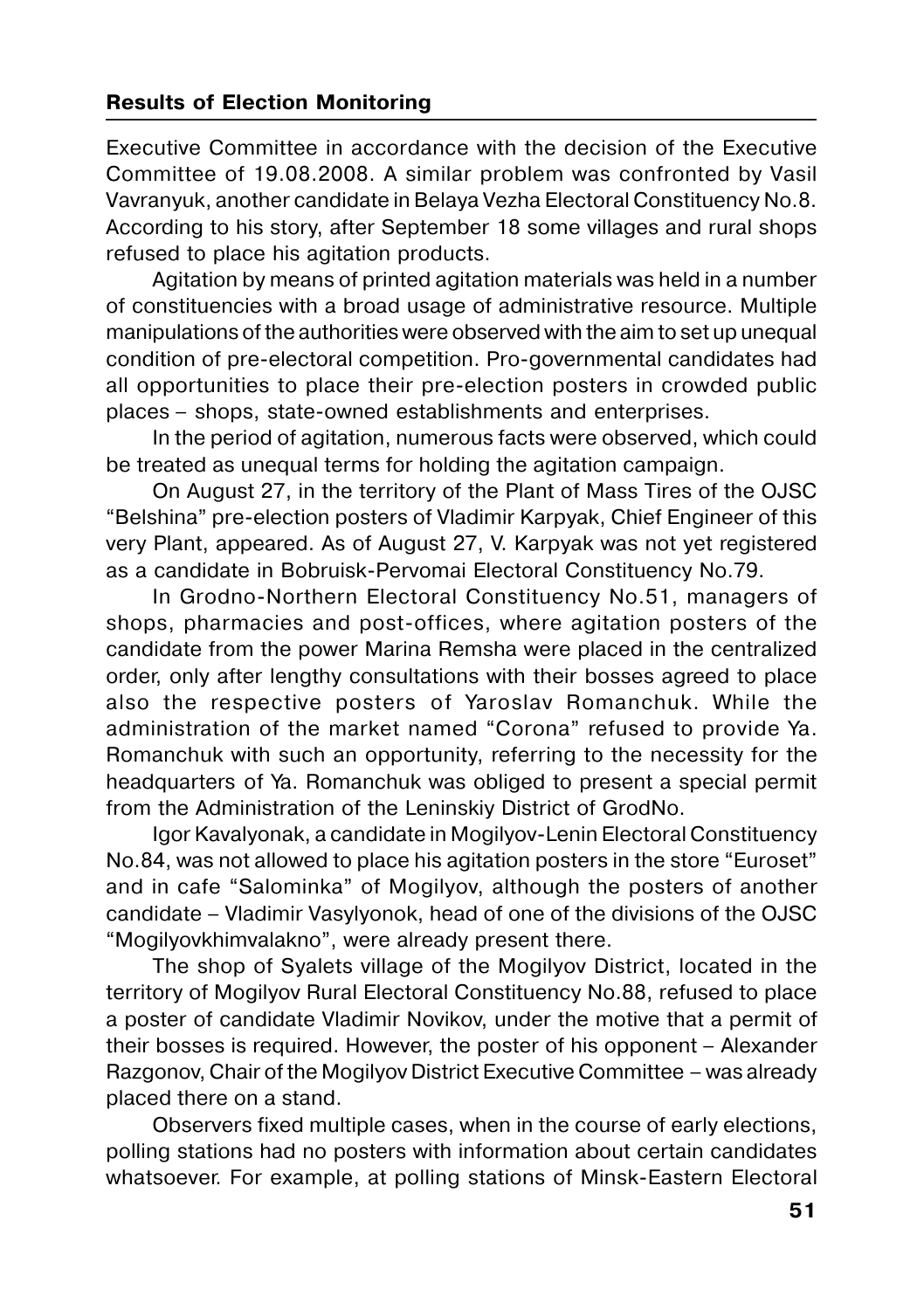Constituency No.107, only posters with general information about all the candidates could be seen. Polling stations Nos. 28 and 39 lacked agitation materials on candidate Vitaly Busko, while polling station No.17 lacked any agitation about candidate Victor Kavalchuk. However, posters of candidate Eduard Kuznetsov, deputy chief of the OJSC "Belagroprombank", could be seen everywhere.

Election agents of Anatoly Levkovich, a candidate in Brest-Western Electoral Constituency No.1 and Chair of the BSDP (H), where refused, in many places of the constituency (shops, pharmacies), from placing agitation materials. At the same time, the materials of his opponent Oleg Velichko were present almost everywhere. The administration of the "Central Marketplace" of the city of Brest also refused to provide place to candidate А. Levkovich. At the meeting on 13.09.2008 of the candidate for Deputy with D. Glushinskiy, Director of the "Central Marketplace", in the course of which А. Levkovich indicated the presence of agitation materials of another candidate, Director of the marketplace agreed to place А. Levkovich's posters. However, none of the posters, left by the UDF candidate from in sufficient quantity, ever appeared in the Brest city marketplace. On 14.09.2008, А. Levkovich orally addressed G. Zhuk, Chair of the CoEC of Brest-Western Electoral Constituency No.1, and asked her to interfere into the situation. However, Chair Ms Zhuk failed to ensure equal terms for running agitation in her constituency. On 15.09.2008, А. Levkovich sent his written complaints to the CoEC, CEC and observers from the OSCE and CIS.

The editorial board of the public and political newspaper "Vecherni Brest" refused to publish the pre-election programme of Anatoly Levkovich, referring to violation in it of Article 47 of the Electoral Code (EC), according to which agitation pre-election materials and speeches of candidates should not contain insults and slander in relation to officials and other candidates for deputies. In the opinion B. Pavlovskiy, deputy editor-in-chief of the "Vecherni Brest", the following phrases from the programme of А. Levkovich are covered by Article 47 of the EC and abuse another candidate: "I ask my competitor А. Velichko: Whose will did you fulfil when you voted for cancellation of social preferences of millions of Belarusian citizens? Have you advised with your voters?" This approach in assessing the pre-electoral polemics is seriously restricting the opportunities to criticize incumbent Parliamentarians both by the voters and other candidates for Deputy's mandates.

As remarked by observers, in Brest, pre-election posters of А. Levkovich, a UDF candidate for Deputy in Brest-Western Electoral Constituency No.1, were practically every day stuck over with labels inscribed "Boycott". His posters were frequently damaged.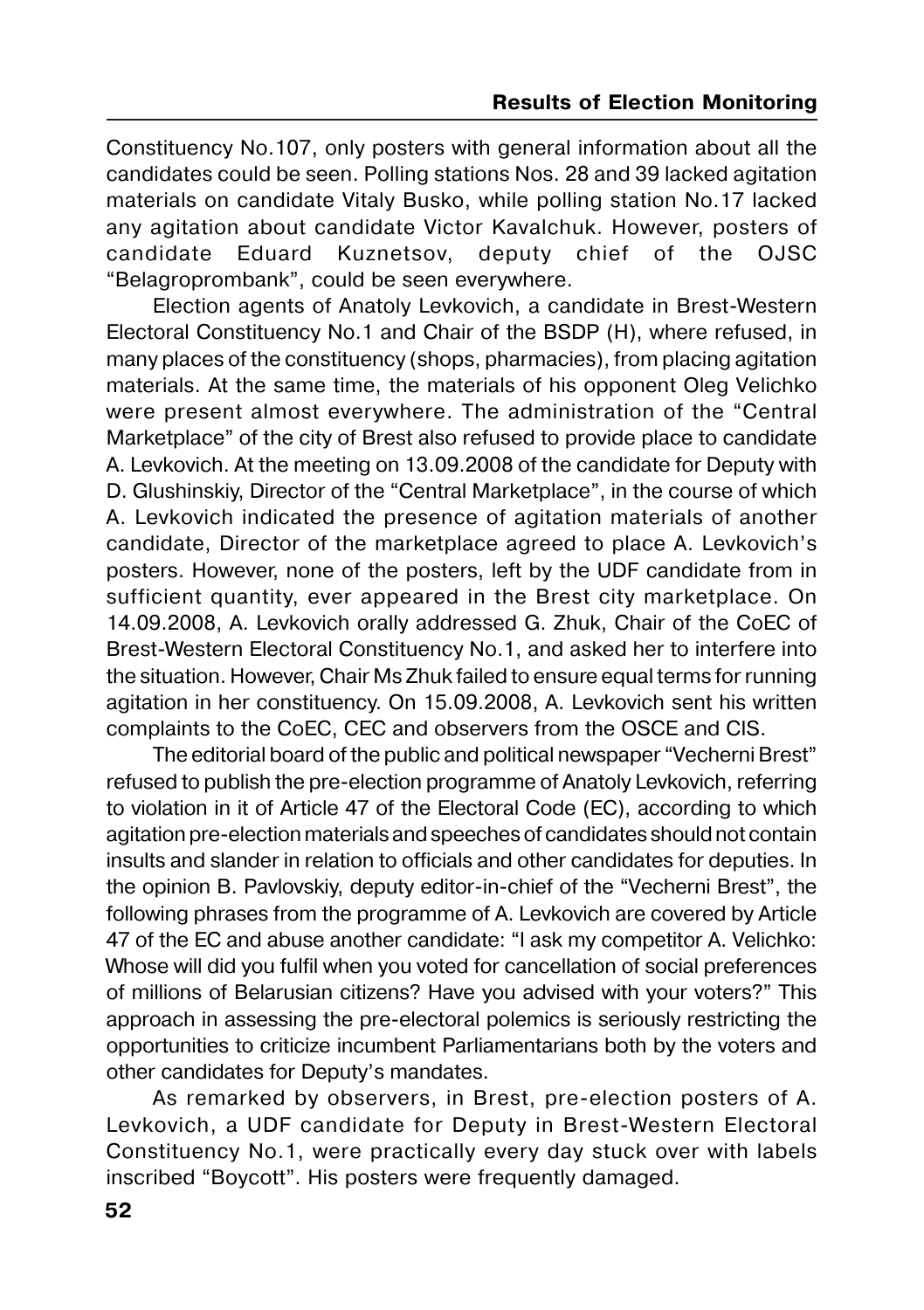Practically all the pre-election posters of Igor Maslovskiy, a candidate in Brest-Eastern Electoral Constituency No.3, were damaged. І. Maslovskiy submitted an application to the Moskovskiy ROVD of Brest (copies – to the CoEC and OSCE observers) with a demand to bring the offenders to responsibility, and take the necessary measures to prevent similar facts, However, no results followed.

In the period of agitation, in many regions of Belarus, observers fixed printed materials, which called to boycott the elections. For example, in post boxes of Baranovichi residents leaflets appeared of the Public Initiatives "Belarusian Solidarity in Support of Position of Conservative- Christian Party of BPF", where the basic motives where: "Nobody to false elections!"; "Ignoring elections id a blow on plans of regime and Muscovites". In the territory of Brest issues of the newspaper "Tovarisch" were actively disseminated, in Baranovichi and Baranovichi District – bulletins "Human Rights Defender" and "Rights to Choose" with information about the election campaign.

### **Agitation through holding meetings with voters**

In the course of the election campaign, not many candidates from the power made use of such form of agitation, like agitation through holding meetings with voters.

In certain regions, observers noted critically low activity of power nominees at meetings with voters.

According to observers, the power nominees (pro-governmental candidates) had no problems in organizing the meetings. In Slutsk Electoral Constituency No.74, the candidate for Deputy Inessa Klyaschuk, First Secretary of the Slutsk City Committee of the BRYU, had her meetings, but her opponent – Anatoly Yurevich, a member of the BSDP (H), – had problems. For example, Vladimir Nauras, chief physician of the Central District Hospital, who was election agent of І. Klyaschuk, on 11.09.2008 organized two meetings with her in the premises of his hospital. At none of them he allowed А. Yurevich to speak to the audience. A similar situation was observed on 18.09.2008 at the parents' meeting in Secondary School No.13 of Slutsk. Only as a result of persistent demands of the parents present, Director of the School Mikhail Sakavets gave the floor to А. Yurevich. The meeting of А. Yurevich with the employees of the Slutsk branch of the OJSC "Belagroprombank" failed because the Slutsk District Executive Committee had warned the bank managers about "responsibility" for organization of meetings with the oppositional candidate.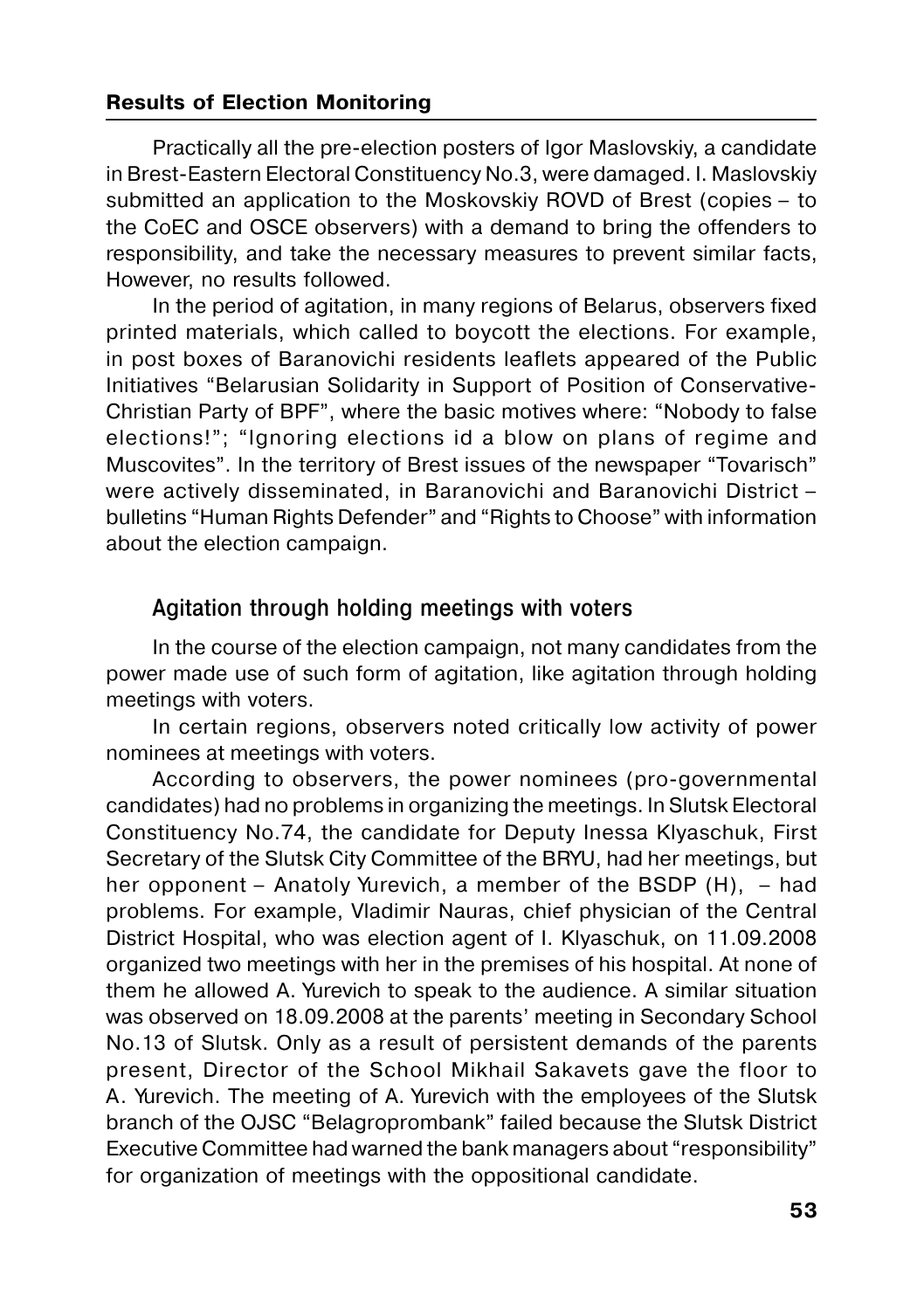Not a single application out of six submitted to enterprises and institutions by the headquarters of Yaroslav Romanchuk, a candidate from the UCP in Grodno-Northern Electoral Constituency No.51, was satisfied. The administration of the Combine of Building Materials referred to repairs of the conference hall; directorate of the meat-packing plant – to the regime status of the object; bosses of the Palace of Culture "Yunatstva" (Youth) returned the application with a notice on the envelope that the addressee did not exist; directorate of the "Corona" marketplace motivated their refusal by absence of the place fit for a meeting; direction of Secondary School No.23 motivated the refusal by ball-room dancing; enterprise "Radyokhvalya" (Radio Wave) motivated the refusal by the emergency status of the conference hall. At the same time, local authorities organized meetings for Marina Remsha, the pro-governmental candidate in this very constituency, for example, in that very Combine of Building Materials, as well as in the Grodno State Agrarian University.

The meeting with Elena Shamal, a candidate for Deputy in Bobruisk- Lenin Electoral Constituency No.78, with the labour collective of the Pervomai Branch of the "Belpromstrojbank" took place during work hours, that is, on September 1 at 4 p.m. At the same time another candidate in this constituency Vladimir Syamashka, who learnt about the meeting from the announcement on the entrance door of the bank, was not admitted to the meeting by manager Anton Mironov. V. Syamashka addressed his complaint on the fact of breaking equal terms for candidates to the CoEC and prosecutor's office.

The meeting with Sergey Syamashka, Deputy of the House of Representatives and a candidate in Vitebsk-Railway Electoral Constituency No.19, took place on September 3 at the parents' meeting in Gymnasium No.4 of Vitebsk, in the course of which S. Syamashka was sitting in the presidium. Despite the presence in the room of candidate А. Levinov, he was not given the floor. In a private conversation, Director of the Gymnasium explained to А. Levinov that "he was telephoned and asked" not to give the floor to S. Syamashka's opponent. Аndrei Levinov was refused in Secondary School No.2, OJSC "Vitebsk Instrument Factory" and ROVD of Zheleznodorozhny District of Vitebsk.

Leonid Nevar, a candidate in Rechitsa Electoral Constituency No.44, having learnt that the administration of the RUE "Rechitsa Hardware Plant" was organizing on September 17 a meeting of employees of the enterprise with candidate Alla Isachenko, head of the financial division of the Rechitsa District Executive Committee, expressed his intention to take part in the meeting and came to the territory of the enterprise. Unknown persons in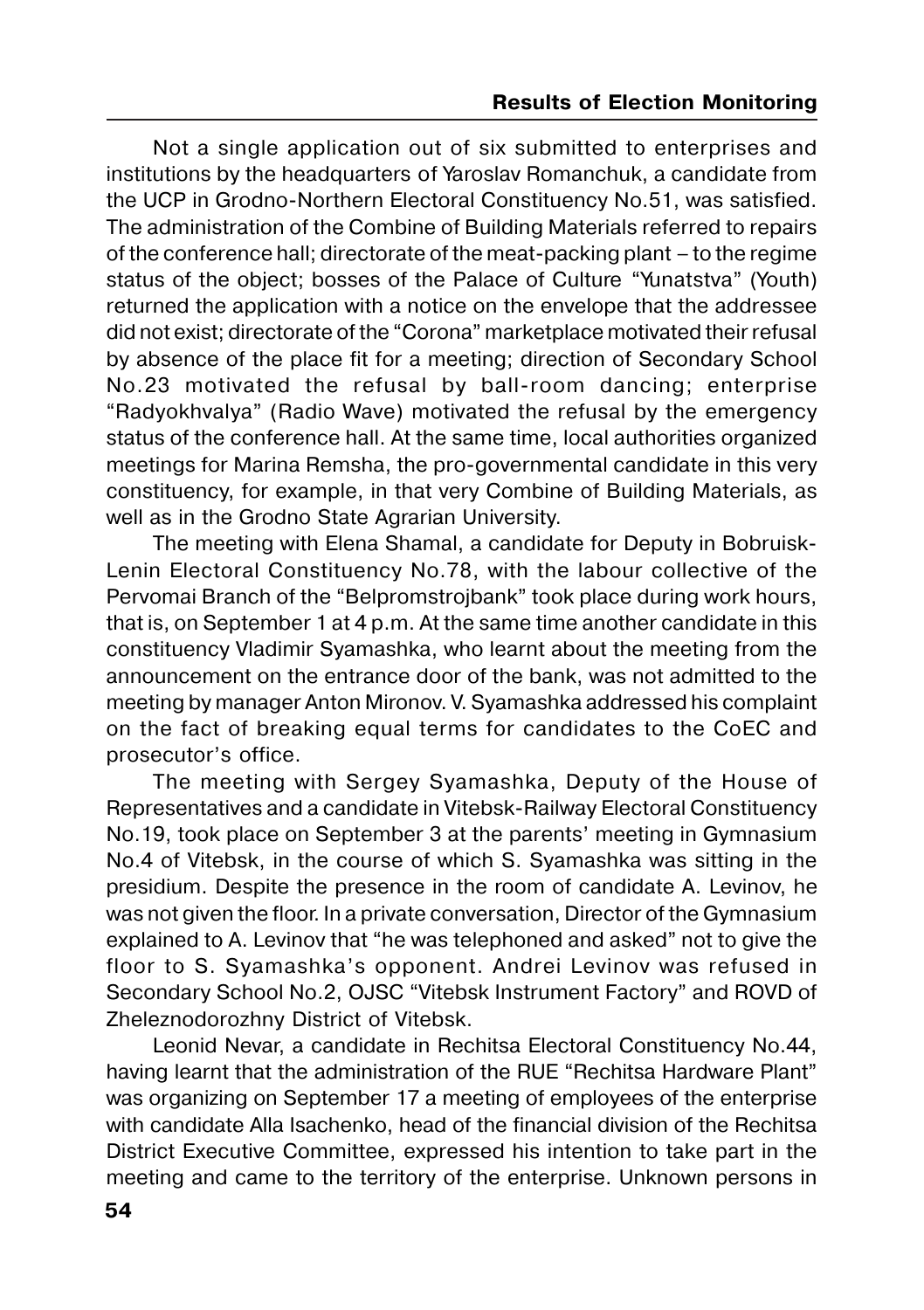civilian clothes wouldn't let him in. Director of the enterprise Adam Vashkov offered L. Nevar to file an application, and promised to give an answer within three days and appoint the date and time of the meeting. However, no answer was ever given, and candidate L. Nevar was denied meetings in most of the places, where local authorities used to organize pre-election meetings.

Observers in Minsk-Kalinovskaya Electoral Constituency No.108 fixed the fact of disruption of the meeting with voters of candidate Victor Yanchurevich, which had been planned in the conference hall of the Housing and Utility Service (HUS) No.35 and had been coordinated well in advance. The administration of HUS No.35 said that the conference hall was under repairs.

А. Levkovich, the UDF candidate in Brest-Western Electoral Constituency No.1, said that throughout the whole stage of pre-electoral agitation none of state bodies, not a single head of an enterprise or educational establishment ever gave him any help in organizing meetings. The Brest Executive Committee rejected Mr Levkovich's application on holding pre-election pickets. The reason was found by Brest authorities in a small mistake (instead of 2008, it was written 2007-2009).

Those single cases, when candidates-opponents, together and on their own will, held meetings with voters were fixed in Slonim Electoral Constituency No.58. Mechislav Kastsyuk and Ivan Shega held a joint meeting in the territory of the OJSC "Slonim Worsted Spinning Factory". As noted by local observers, in relation to the UDF candidate І. Shega, no obstacles were made in holding meetings with voters either in the city movie theatre of Slonim or at Slonim enterprises of food industry. The newspaper "Slonimskiy Vestnik" (21.09.2008) published an announcement about І. Shega's meeting with voters.

Unlike previous election campaigns, observers noted other positive facts. For example, according to the assessment of the course of the agitation campaign, made by Igor Maslovskiy, a candidate from the UDF in Brest-Eastern Electoral Constituency No.3, at meetings with voters in labour collectives and at parents' meetings he practically felt no obstacles on the part of the authorities. І. Maslovskiy held his pre-election pickets on September 20-22 from 12:00 a.m. to 7:00 p.m., and there were no incidents in the course thereof. Representatives of І. Maslovskiy's opponent – G. Anischuk – were also present in all the places, where pickets were held, and disseminated their agitation materials there.

According to observers, in Luninets Electoral Constituency No.13, at the beginning of the agitation campaign, active work with voters was conducted by Larissa Vershilovich, a Deputy of the House of presentatives.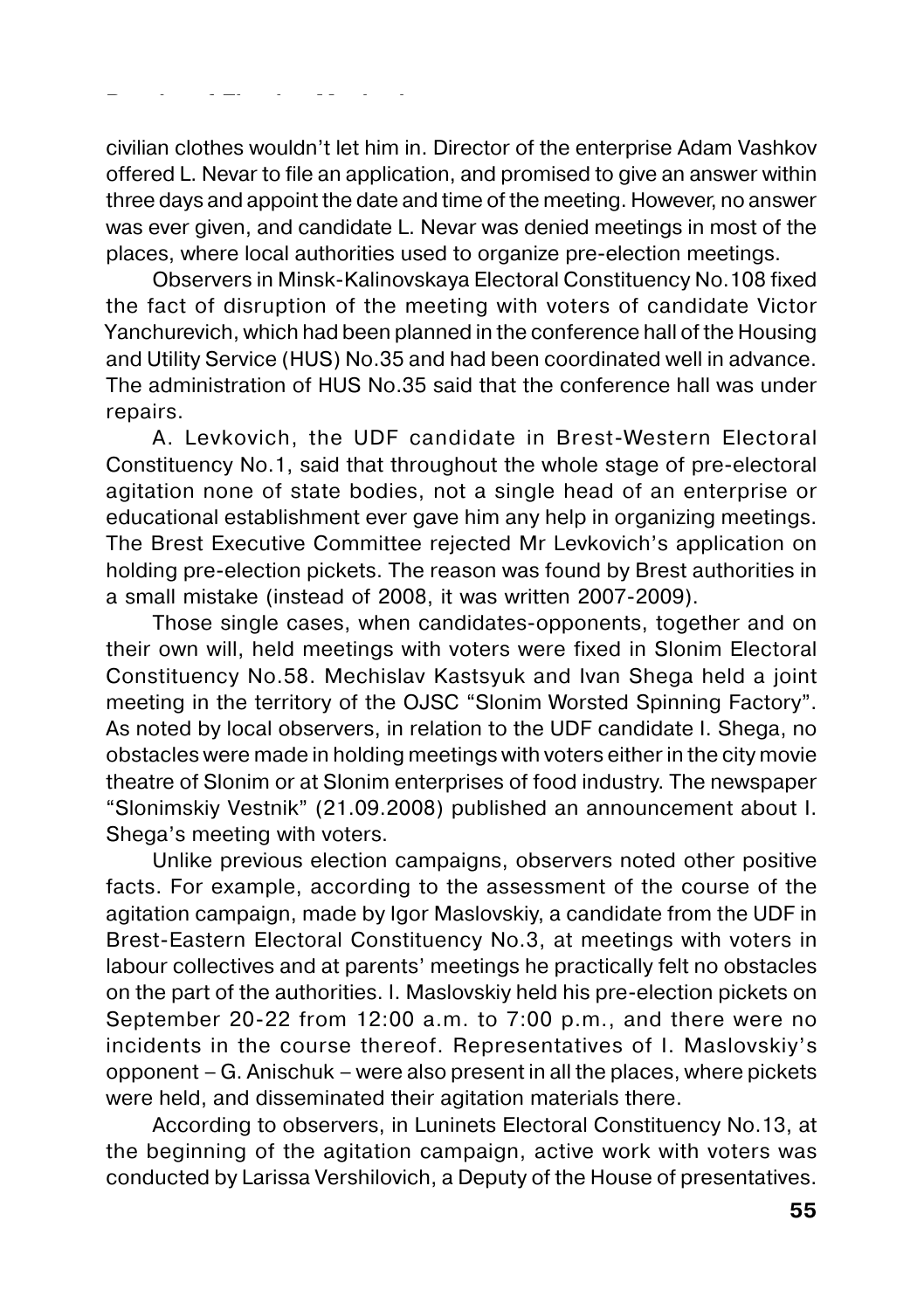The city authorities promoted her meetings at many enterprises and organizations of the city. However, in the middle of the agitation period, all the three candidates in Luninets Electoral Constituency No.13, according to observers, had equal chances to meet their voters at institutions and enterprises of the city. Also, in Pinsk City Electoral Constituency No.14, at the beginning of the agitation period, city authorities promoted organization of meetings with voters of Zinaida Mandrovskaya, a candidate from the authorities. On August 3, Evgeniy Perets, a UDF candidate, member of the PCB, was twice prohibited to meet the voters: in the conference hall of the DOSAAF sporting complex and in "Svitanak" store. However, in the middle of the agitation period, all the three candidates in Pinsk City Electoral Constituency No.14, as reported by the observers, had equal chances to run their pre-election agitation at institutions and enterprises of the city, as well as at parents' meetings in schools.

### **Facts of using administrative resources**

Agitation through holding meetings with voters in a number of constituencies was held with usage of administrative resource.

According to local observers, election agents of Leonid Kovalevich, a candidate for Deputy in Ivatsevichi Electoral Constituency No.11, were agitating for him during their working hours and went together to the meetings over the dwelling settlements of the Ivatsevichi District. On September 16-17, L. Kovalevich managed to hold meetings with voters in five dwelling settlements: Ogarevichi, Kukava, Vyalikiya Krugovichi, Budcha and Chudzin. The agitation products of L. Kovalevich were disseminated through post offices: postmen brought his leaflets to residents together with newspapers. No payment for these services had ever arrived to the account of the Gantsevichi "Belpochta" branch.

Vladimir Adashkevich, a candidate in Orsha-Dnieper Electoral Constituency No.27, Deputy of the House of Representatives, went to his pre-election meetings over the region together with Vladimir Khutskiy, Deputy Chair of the Orsha District Executive Committee for social issues, and with officials of the Dubrovno District Executive Committee and Orsha City Executive Committee.

In Soligorsk Rural Constituency No.76, candidate Anna Lavrukevich, Director General of the SA "Belbyt", made use, for her travels over the Kopyl District, the service cars of her election agents, in particular, Alla Romanovskaya, Deputy Chair of the Kopyl District Executive Committee. Her agitation tours were made together with her election agents during their work hours.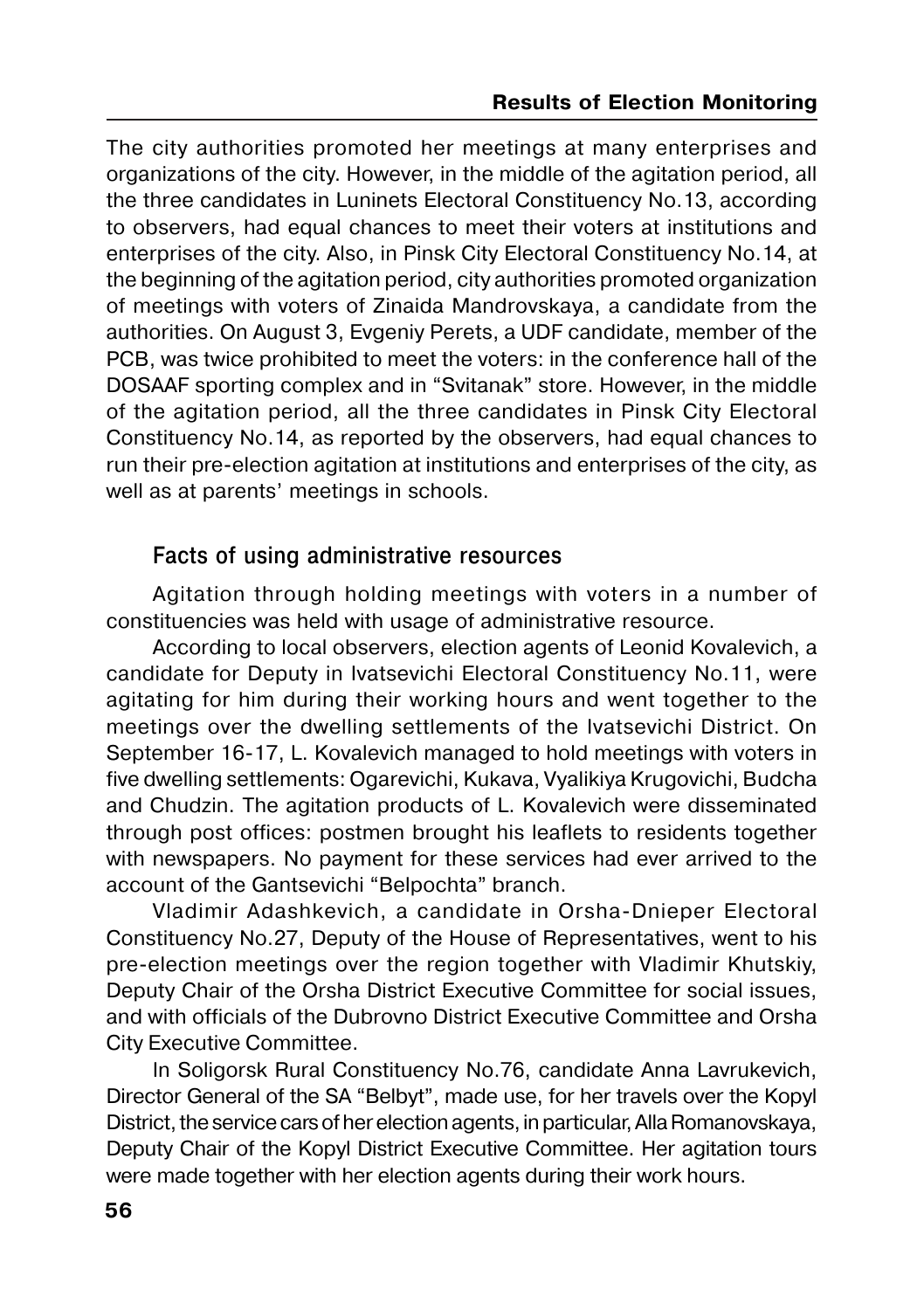A similar violation was fixed also in Slutsk Electoral Constituency No.74. Certain employees of the Slutsk District Executive Committee took the candidate for Deputy Inessa Klyaschuk to her pre-election meetings over the District in their service cars. They were: Pyotr Dauguchits, Deputy Chair of the District Executive Committee for social sphere and ideology work; Larissa Dobrovolskaya, head of the division of ideology work; and Nazdeya Tsvirko, Chair of the Gantsevichi Rural Soviet.

Organization of meetings of pro-governmental candidates in Bobruisk- Lenin No.78, Bobruisk-Pervomai No.79 and Bobruisk Rural No.80 Constituencies with the labour collective of the OJSC "FanDOK" was entrusted to Liudmila Savotina, head of the division for education of the Bobruisk City Executive Committee. The meetings with Alena Shamal, Vladimir Karpyak and Anatoly Glaz took place during work hours.

In Molodechno City Electoral Constituency No.70, as fixed by observers, Yafim Idelchik, Deputy Chair of the District Executive Committee, during his weekly sittings of enterprise chiefs and entrepreneurs, held agitation for Nikolai Zhgun.

Victor Podchinenkov, UDF candidate in Grodno Rural Electoral Constituency No.52, was informed by the voters that on September 16, the hostel of TPP-2 will house a non-applied meeting with his opponent Nikolai Gorbochonok, First Secretary of the Grodno District Committee of the BRYU. Having seen Mr Podchinenkov in the premises of the hostel, Mr Gorbochonok hurried to escape the dialogue and left the meeting with voters.

In Zhodino Electoral Constituency No.66, at the PA "BelAZ", on September 17, a training session of ideological activists was held. In the course thereof, Stanislav Yakubovich, Deputy Director General for ideological and informational work, gave to each of the participants two agitation posters with the programme and biography of Vasyl Lyutsikov, candidate from the power.

In Belaya Vezha Electoral Constituency No.8, candidate for Deputy Vasil Vavrenyuk fixed facts of direct pressure on voters with the aim to force them to cast their ballot papers for his competitor in Belaya Vezha Electoral Constituency No.8 Nikolai Andreichuk, Court Chair of the Kamenets District. The bosses of the hospital in Vysokoe village gave instructions to their personnel to vote for M. Andreichuk.

In Slutsk Electoral Constituency No.74, Pyotr Dauguchyts, Deputy Chair of the Slutsk District Executive Committee for social sphere issues and ideological work, and Natalia Sherstnyova, deputy head of the division of ideological work of the same Executive Committee, and bosses and ideological workers of the Central District Hospital and the OJSC "Slutsk Sugar Refining Factory", at labour meetings were openly calling to vote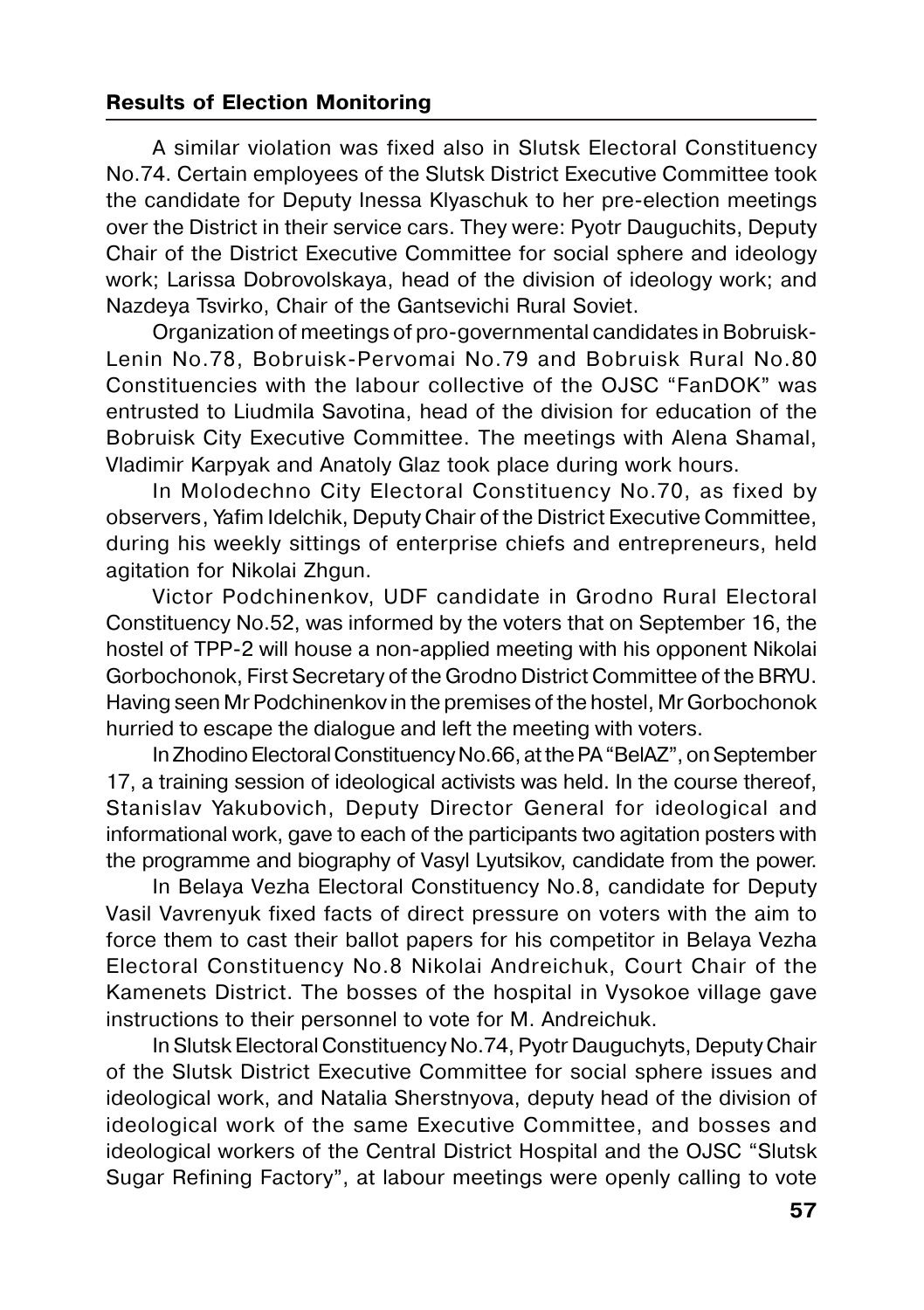for candidate Inessa Klyaschuk, First Secretary of the Slutsk City Committee of the BRYU, by belittling her opponent Anatoly Yurevich, a member of the BSDP (H).

### **Appealing**

Svetlana Alyaksyuk, head of the initiative group of Igor Maslovskiy, UDF candidate, filed complaints to the CoEC of Brest-Eastern Electoral Constituency No.3 on the facts of pre-schedule agitation for candidate Anna Anischuk in the regional newspaper "Narodnaya Tribuna" and in the weekly "Brestskiy Vestnik". To the sitting, where the complaint was considered, observer N. Koush was admitted, and Ms Alyaksyuk was invited. The CoEC failed to find any facts of any pre-schedule agitation in the newspaper materials dealing with A. Anischuk. Satisfaction of the complaint was rejected. The commission chair reported that any candidate for Deputy shall have the right to address any newspapers and tell about his or her civil and political activity. According to her estimate, it will not be agitation.

In this context, candidate Igor Maslovskiy sent an appeal to the newspaper "Narodnaya Tribuna" with a proposal to publish an article about his professional and public activity. Copies of the address were sent to the founders of the paper: the Brest Regional Executive Committee and Brest Regional Soviet of Deputies, as well as to the CoEC. However, his material was no published.

Non-registered candidate in Baranovichi Constituency Alexander Galkevich on 05.09.2008 sent complaints to the Supreme Court of the republic of Belarus. At the sitting of the Supreme Court, А. Galkevich said to the judge that the lower instances, which considered his complaint, refused to show him the subscription lists and the applications, which served the basis for his rejection. The judge allowed him to get acquainted with the applications of signatories, where they assert that they had signed the lists by themselves, but the dates were put by someone else. А. Galkevich remembered the name of one of the applicants – she was his neighbour. When meeting her in Baranovichi he asked why she had recalled her signature. The woman answered that some people from the Executive Committee came to her and intimidated her: they said that because the date was input by some other hand, she might be sued and put in jail. Under these threats, the elderly woman signed everything she was offered.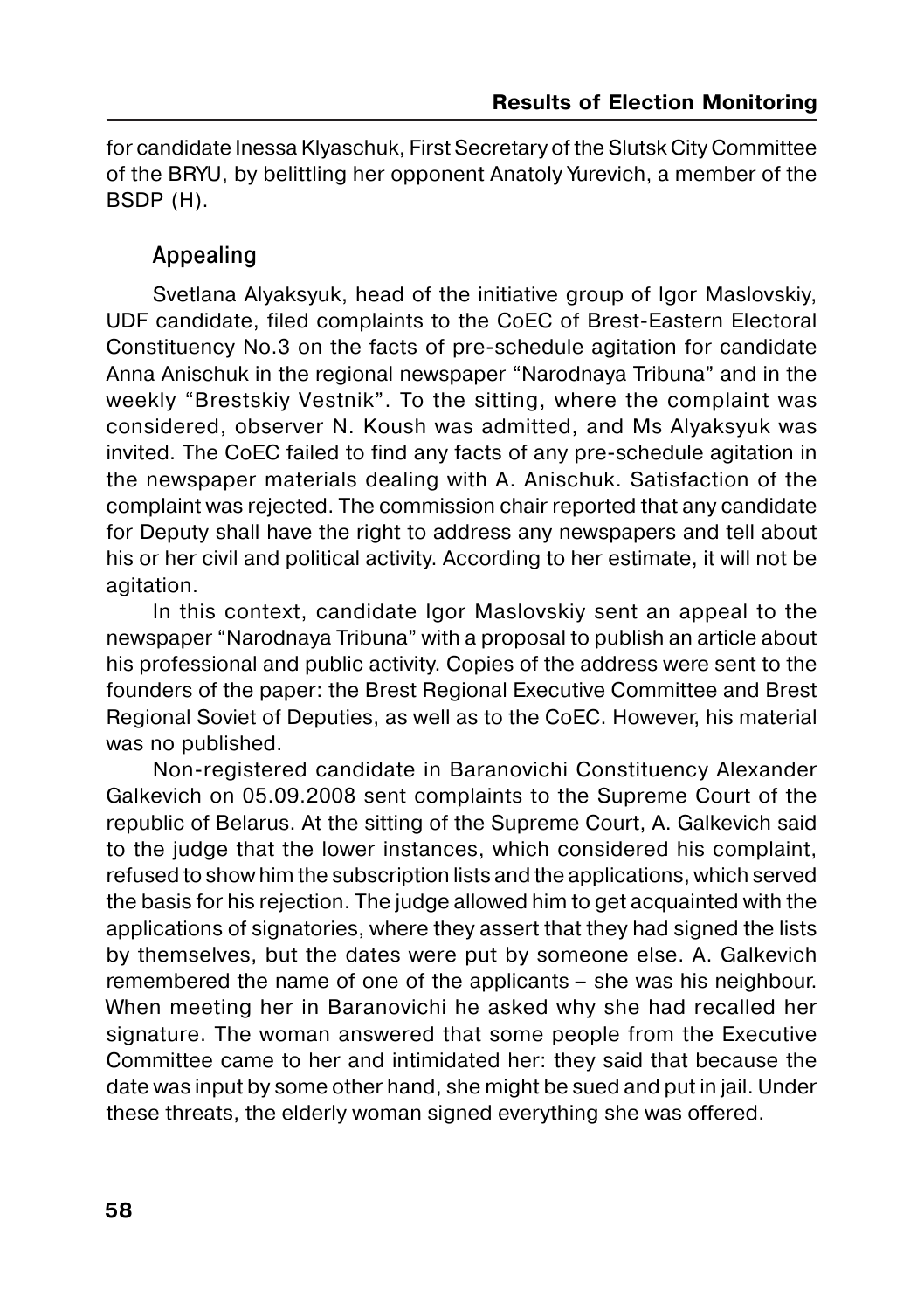## **V. VOTING**

### **Early voting**

The procedure of early voting in the country caused repeated criticism both by local observers and international institutions engaged in election observation. It was also repeatedly noted that power bodies, heads of labour collectives and educational establishments made massive use of dependence of students or workers for enforcing them to take part in early voting. We can state that compulsion to early voting was aimed to manipulate the voting outcomes. Firstly, the early voting gives opportunity "to ensure" the required voter turnout, necessary to recognize this or that election as valid. Secondly, the design of ballot boxes, the practice of gluing (sealing) them, which is not transparent for observers, give room for replacing ballot papers, which can ensure the victory of the candidate, supported by the authorities.

With account of the fact that PECs practically have no representatives of democratic political parties and public associations, manipulation of the voting outcomes is still more probable.

The local press published timely announcements of constituency electoral commissions about the start of early voting. Appeals to vote early were broadly disseminated, and it was emphasized all the time that voters need no confirmation of their impossibility to vote on the election day. The observation of the process of early voting showed that nobody in electoral commissions asked citizens why they had come to early voting.

Observers fixed numerous facts of compulsion to early voting. The main categories of voters, forced to early voting, were as follows: students and other pupils (especially those who live in hostels, residents of workers' hostels, employees of the budget sphere (school teachers and teachers at vocational, secondary special and higher educational establishments), as well as servicemen and employees of the Ministries of Internal Affairs (MIA) and for Emergencies (MfE).

On September 24, at the Francis Skaryna Gomel State University, in the course of the sitting with dean deputies for upbringing, Sergey Khanenya, pro-rector for upbringing and ideological work, gave an order that all the students, who live in hostels, shall go to early voting. As to the students who would refuse to vote for their political convictions, he ordered to hold "explanatory work" with them. Also, it was ordered to submit data, before 5:00 p.m. on 28.09.2008, about the count of students who had taken part in early voting for presentation to the rector.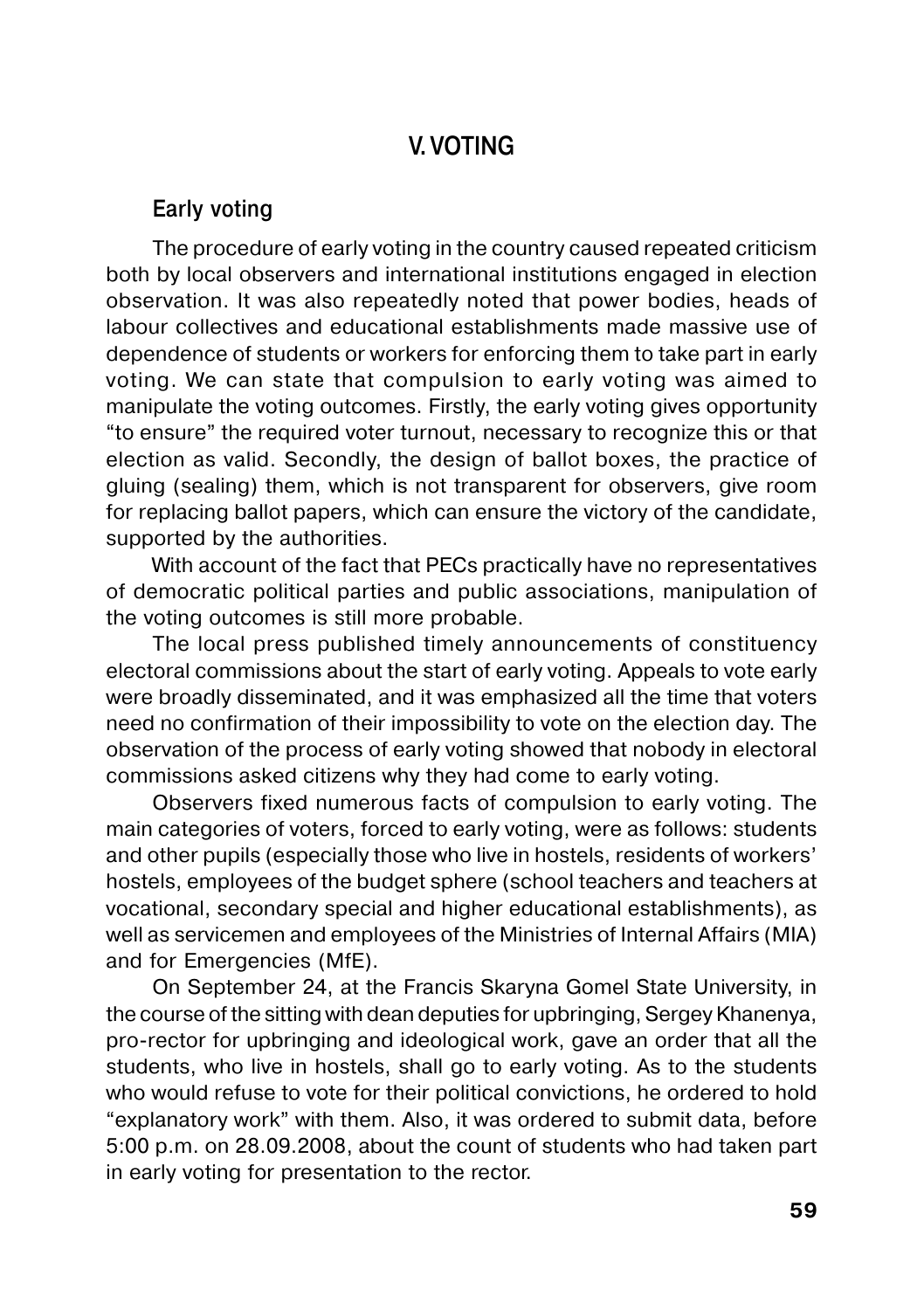A similar situation was observed in all higher schools (universities) of the country. Practically everywhere lessons on Saturday, September 27, were cancelled to make room for the students to take part in early voting.

Students of Hostel No.2 of the Gomel University, located at 122 Kirova Street, assert that the lady-head of the hostel threatened, in case of refusal to vote early, to deprive of the right to live in the hostel. Galina Karasyova, deputy dean of the Mathematics Department for upbringing, recorded the names of those students who refused to go to early voting and asked to give reasons. Similar threats were pronounced to the students of the A. A. Kulyashov Mogilyov State University, who live in Hostel No.3. Facts were registered, when stewards of academic groups were ordered to compile lists of all the students who took part in early voting.

On September 25, at polling station No.30, located in the Grodno Regional Institute of Qualification Improvement of Managers and Education Specialists, students stood in lines. They were brought to early voting under oral command of the administration.

Apart from the administrative pressure, pickets were organized in a number of establishments. On September 26, a non-sanctioned picket was held by BRYU members of the Grodno Pedagogical College, in the course of which BRYU activists urged students to go to the polling station and take part in early voting.

On September 26, Victoria Gaurylenka, commandant of the workers' hostel in Schmita in Mogilyov, demanded from hostel residents to vote early, immediately after their work shift, without getting into their rooms.

On September 26, an essential part of the contingent of missile unit soldiers was brought for early voting from Paulinava village, where the garrison is deployed, to the city of Baranovichi.

School collectives of Baranovichi received a demand of Nikolai Khitryk, head of the City department of People's Education, to go to early voting. The effect of bureaucrats' efforts is confirmed by the fact that within three days of early voting in Secondary School No.16 of Baranovichi 65% of the collective members had voted. According to observers, within the same period, at polling station No.16 (building of the correspondence department of the Baranovichi State University) of Baranovichi-Western Electoral Constituency No.5,80% of all the voters had cast their ballots.

Gennadi Ivanоv, Director of the OJSC "Belaruskabel" in Mozyr, who was at the same time Chair of one of the PECs in Mozyr Electoral Constituency No.42, repeatedly warned his shop and division managers about their personal responsibility for participation of their subordinates in early voting. In have a due control, he compiled a list of telephone numbers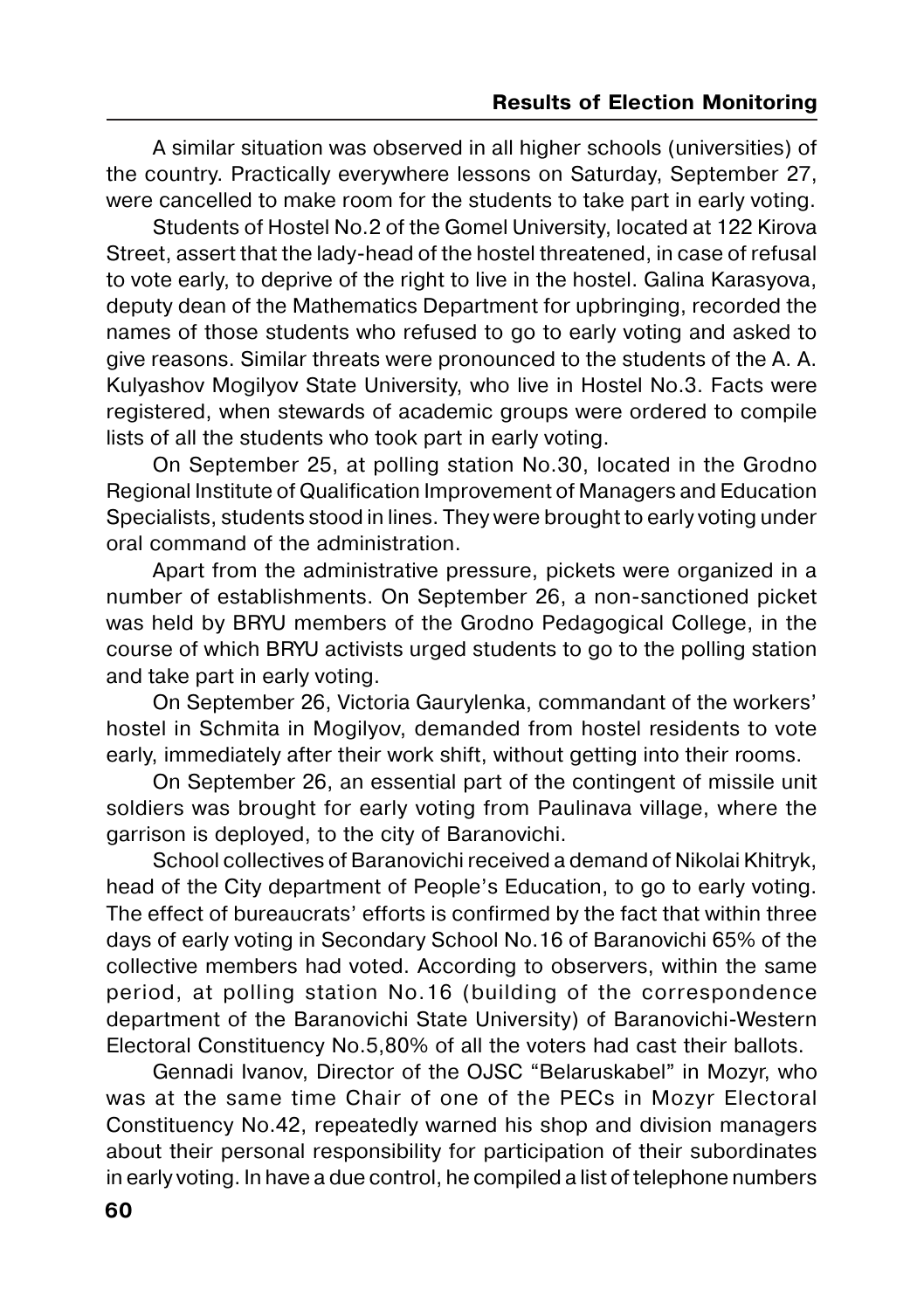of the workers of the enterprise, by using which the heads of subdivisions were obliged to remind their subordinates about their duty to go to early voting.

On September 22, Alexei Krasyuk, deputy head of the Plant's Administration for Automation at the RUE "Belarusian Metallurgy Works" in Zhlobin, sent a special list through the plant's electronic mail system to all the heads of the bays. It was received by bay managers: Mikhail Buyanov, Alexander Guzov, Sergey Іlyin and others, in total – 16 persons. Apart from the order to force their subordinates into early voting, the list "brought to the notice" of the workers for whom they should vote. Vladimir Batan was meant, head of the repair shop of the plant's metallurgy equipment. The order on early voting covered even those workers who were at vacation or on leave for rearing kids. They were also persistently urged to go to early voting.

Vladimir Karpovich, head of the DRBU-208 (Road-Construction Entity) of the city of Schuchin, forced the workers of his collective to vote in advance for Maria Biryukova, a candidate in Schuchin Electoral Constituency No.60, Deputy Chair of the Grodno Regional Executive Committee.

Victor Pinchuk, Director of the OJSC "Uskhod" Agrarian Combine in the Mogilyov District, threatened his workers with dismissal, should they fail to vote early and for Alexander Razgonov, a candidate in Mogilyov Rural Electoral Constituency No.88 and Chair of the Mogilyov District Executive Committee.

In the course of early voting, numerous facts of violations of the EC were registered.

In Gomel-Soviet Electoral Constituency No.34, the PEC of polling station No.13 refused to register Leonid Udovichenko as an observer. Similarly, Vasyl Pakatashkin was refused registration as an observer at polling station No.4 in Gomel-Central Electoral Constituency No.33. In both cases, the observers had been nominated by partisan protocols from the PBPF. The reason for refusal was indicated in the absence of a seal on their nomination documents, which could not be put there, since the Party structure, which had nominated them, is not a legal entity. It should be noted that under similar protocols observers Evgeniy Suvorov and Anatol Paplauny were registered at polling stations Nos. 4 and 8 of Gomel- Industrial Electoral Constituency No.35.

In Brest-Western Electoral Constituency No.1 at polling stations Nos. 6, 9, 11, 13, 14, 27, 30 and 42, there were no stands with information materials about the candidates, which is a violation of Article 45 of the EC. А. Levkovich, a candidate for Deputy in this constituency, sent his complaints to the observers of the OSCE, CIS and CEC.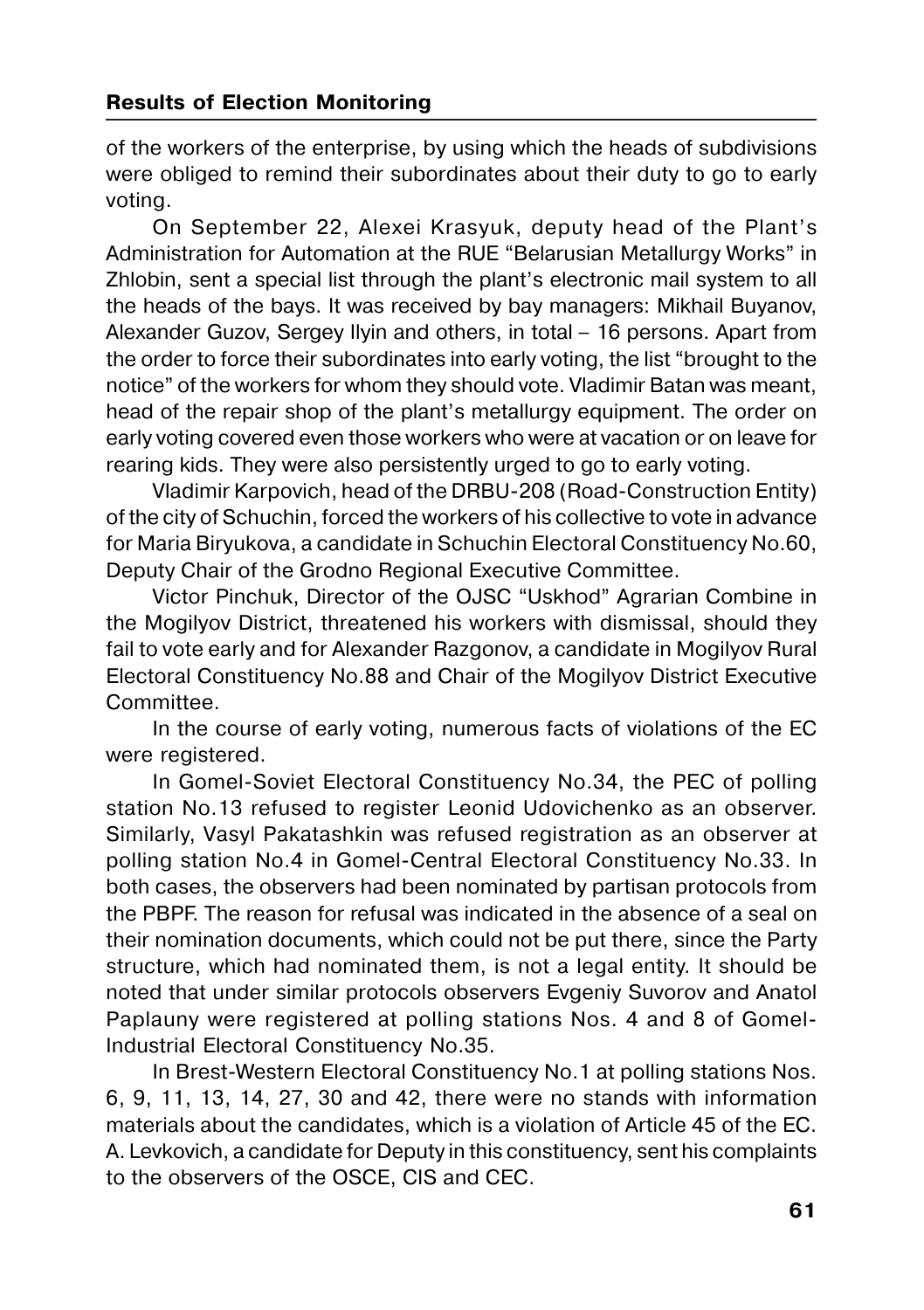At polling station No.32 of Brest-Western Electoral Constituency No.1 (Secondary School No.16) rough violations were revealed of the voting procedure: the ballot box was not properly sealed and allowed non sanctioned access inside. The room, where it was kept, had free access. A similar situation was fixed at polling station No.15 of Baranovichi-Western Electoral Constituency No.5. To the observer's request addressed to the member of the commission named Ivanyushkina to seal up the sides and bottom of the ballot box, a resolute refusal followed.

Mikhail Varanets, an observer in Slonim Electoral Constituency No.58, was refused information by the CoEC of this constituency. While repeatedly addressing for information about the elections, the observer found out that the commission was practically inoperative: there were no members on duty, no schedule and registration logbook of visitors. Whenever visited by the observer, a candidate for Deputy or his election agents, А. Machalina and S. Gurskaya, employees of the Slonim Executive Committee, left for an hour their workplaces and went into the room of the constituency commission. Observer M. Varanets addressed his complaint to the CEC against the unsatisfactory work of the commission members. The answer of L. Ermoshina of 15.09.2008 ran that the on duty schedule of the commission was its working document and should not be presented on demand of observers. "We hereby draw your attention, " the letter further ran, "that the observer's rights at preparation and holding the elections are established by Part Four of Article 13 of the Electoral Code of the Republic of Belarus. In accordance with this provision, you have no rights to demand any working documents of the constituency electoral commission. " The application of M. Varanets was sent back, to the commission of Slonim Electoral Constituency No.58.

In certain constituencies, observers noted positive points in comparison with previous elections. During the whole period of agitation and early voting, the constituency commissions of Luninets No.13, Pinsk City No.14 and Pinsk Rural No.15 presented information to observers that they asked for. On September 11, the CoEC of Baranovichi Rural Electoral Constituency No.7 considered at its sitting the issue of inaccuracy in the property declaration of Oleg Pashko, a candidate from the "European Coalition". The issue was raised to remove candidate А. Pashko from elections. As a result of voting, candidate А. Pashko was not removed.

In Belaya Vezha Electoral Constituency No.8, as remarked by observers, at polling stations, all the documentation for elections was properly prepared. The request of M. Byalesta, lady-observer from the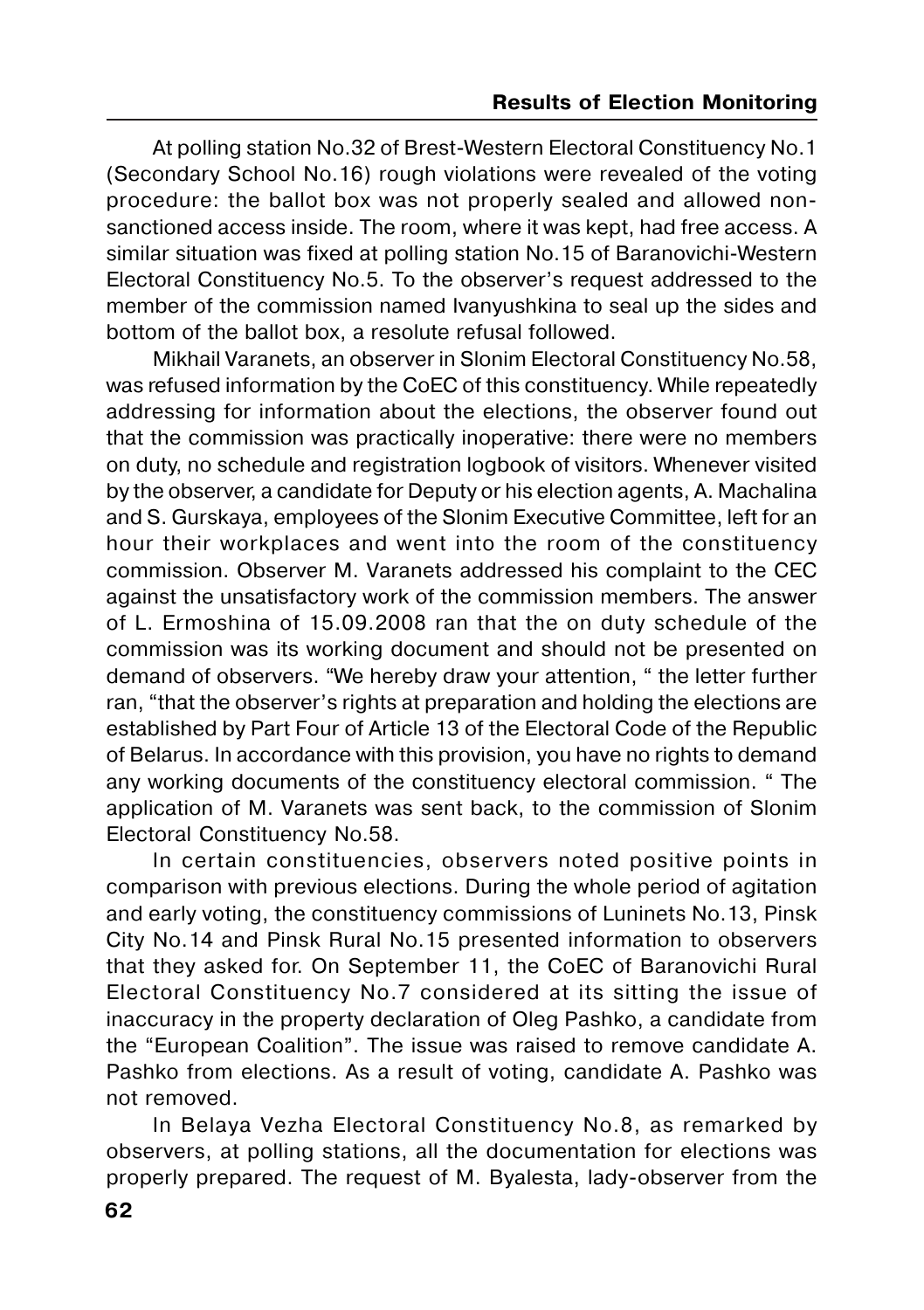BSDP, to the Chair of the PEC No.52 to sign all the ballot papers was perceived positively, and the ballot papers were signed.

At polling stations Nos. 13 and 19 of Brest-Western Electoral Constituency No.1, the observers of the BHC was given the data about the number of issued ballot papers and about the number of voters who had voted early. At polling stations Nos. 5 and 32, the observers were refused of the data about the number of issued ballot papers and about the number of voters who had voted early.

In Brest-Eastern Electoral Constituency No.3, observers of the BHC held monitoring of 13 polling stations: Nos. 1, 2, 7, 9, 10, 11, 12, 13, 26, 28, 29, 30 and 31. At 4 (31%) polling stations (Nos. 11, 29, 9 and 10) the commissions refused to give information, while the remaining PECs (69%) gave either approximate information or presented exhaustive data. At polling stations Nos. 19, 51 and 52 of Belaya Vezha Electoral Constituency No.8, observers of the BHC also could get information about the early voting.

Observers remarked that final proportions of votes at the early and main voting were different. It is obvious that an essential role belonged here to absence of control over the vote tabulation in the course of early voting.

In Starovilenskaya Electoral Constituency No.105, at polling station No.449, as a result of early voting, 675 voters, which makes 68.4% of all early voters, had cast their ballots for candidate Nikolai Samaseika, Chair of the Court of the Tsentralny District of Minsk. For Anatol Lebedska, Chair of the UCP, 84 ballot papers were cast, which makes 8.5%. However, on the voting day, when thorough observation was held, and vote tabulation was made immediately after the end of voting, these candidates managed to win 180 (44%) and 124 (30.3%) votes, respectively. Thus, in comparison with early voting, the number of votes cast for candidate А. Lebedska on the voting day increased by 3.6 times.

### **Voting and vote tabulation**

Facts of refusal to provide information about the progress of voting and multiple manipulations with ballot papers were noted by many observers who monitored the election on the voting day.

In Mosty Electoral Constituency No.56, at the polling station in Zanki village of the Svisloch District, ballot papers were given to voters without signatures. Only after a voter made his or her choice, the paper was taken back, stamped and returned to the voter for dropping into the ballot box. This was a blatant violation of the secrecy of election.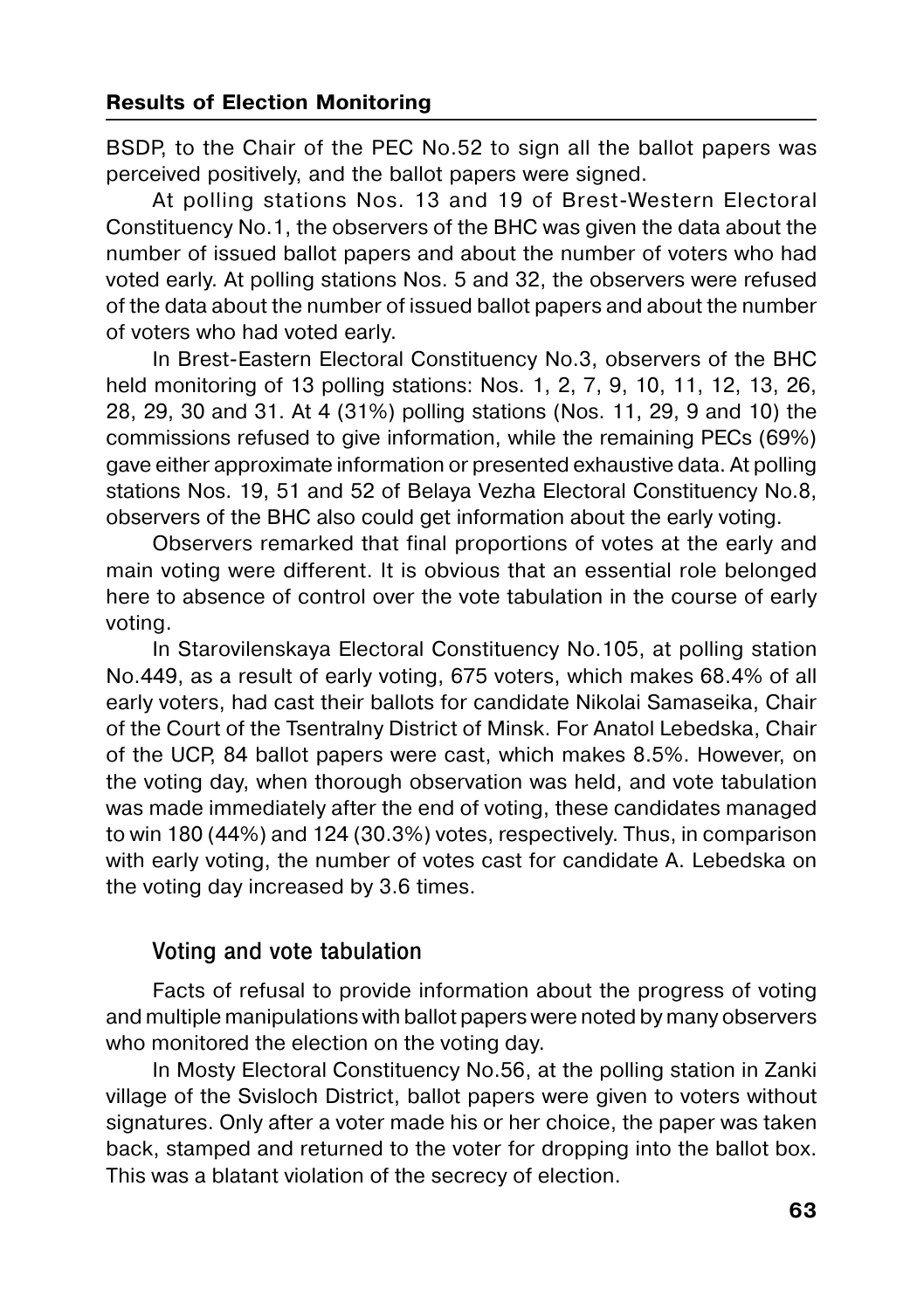In Mogilyov-Central Electoral Constituency No.85, at polling station No.68, located in the building of the Mogilyov State Machine-Building Vocational College, after 10-minute calculation, the ballot papers were taken out to the next room, where the commission chair wrote the final figures into the protocol. At 8:10 p.m., a copy of the final voting protocol was hang out, signed by the commission chair Valery Klepchukov and secretary Liudmila Samusyova. According to the protocol, in total 679 out of 991 voters cast their ballots at the station. For Alexander Yushkevich, deputy of the House of Representatives, – 521 votes, for Alexander Silkov – 25, Alexei Pavlovskiy – 47, Yuri Leknin – 31, against all – 55. According to the observers of the BHC, at this station the voting outcomes had nothing to do with reality. Firstly, the voter turnout was very low: according to their calculations, in the period from 2 to 8 p.m. only 33 voters appeared. At the exit from the station, the voters said that they saw very few signatures in the voters' lists. Secondly, it is impossible to count 679 ballot papers within 10 minutes.

Observers note that final proportions of votes cast for individual candidates are strongly different at different polling stations: the factor of control over vote tabulation played its essential role.

In Dyatlovo Electoral Constituency No.55, at the Torkachov polling station (where observers controlled the tabulation process), under official data, 307 persons voted for Yanina Guzovskaya, UDF candidate, and for the pro-governmental candidate, deputy of the House of Representatives Mikhail Orda – 402. At the Vainevichi polling station (where observers could not control the tabulation), the official data was as follows: for Ms Guzovskaya – 17 persons, for Mr Orda – 390.

In Grodno-Central Electoral Constituency No.50 at polling station No.42 (where observers controlled the tabulation) the voting outcomes were as follows: 521 persons voted for Sergey Maskevich, deputy of the House of Representatives; for Sergey Antusevich, a member of the BPF, and chair of the primary unit of the Belarusian Independent Trade Union of miners, chemists, power men, oil processors, transport workers, builders and other workers, – 336 persons; for Alexander Mikaluta, a member of the LDPB, – 310, against all – 440. The respective figures at the polling stations, where there was no observation, are as follows: station No.5 – 822, 144, 104 and 148; station No.6 – 756, 214, 146 and 156; station No.39 – 797, 148, 144 and 99; station No.40 – 492, 243, 101 and 85; station No.41 – 672, 190, 172 and 115. At the closed polling station No.23 Institution of Public Health "Grodno Regional Clinical Perinatal Centre", 154 persons out of 154 voted for Sergey Maskevich – exactly 100% of voters.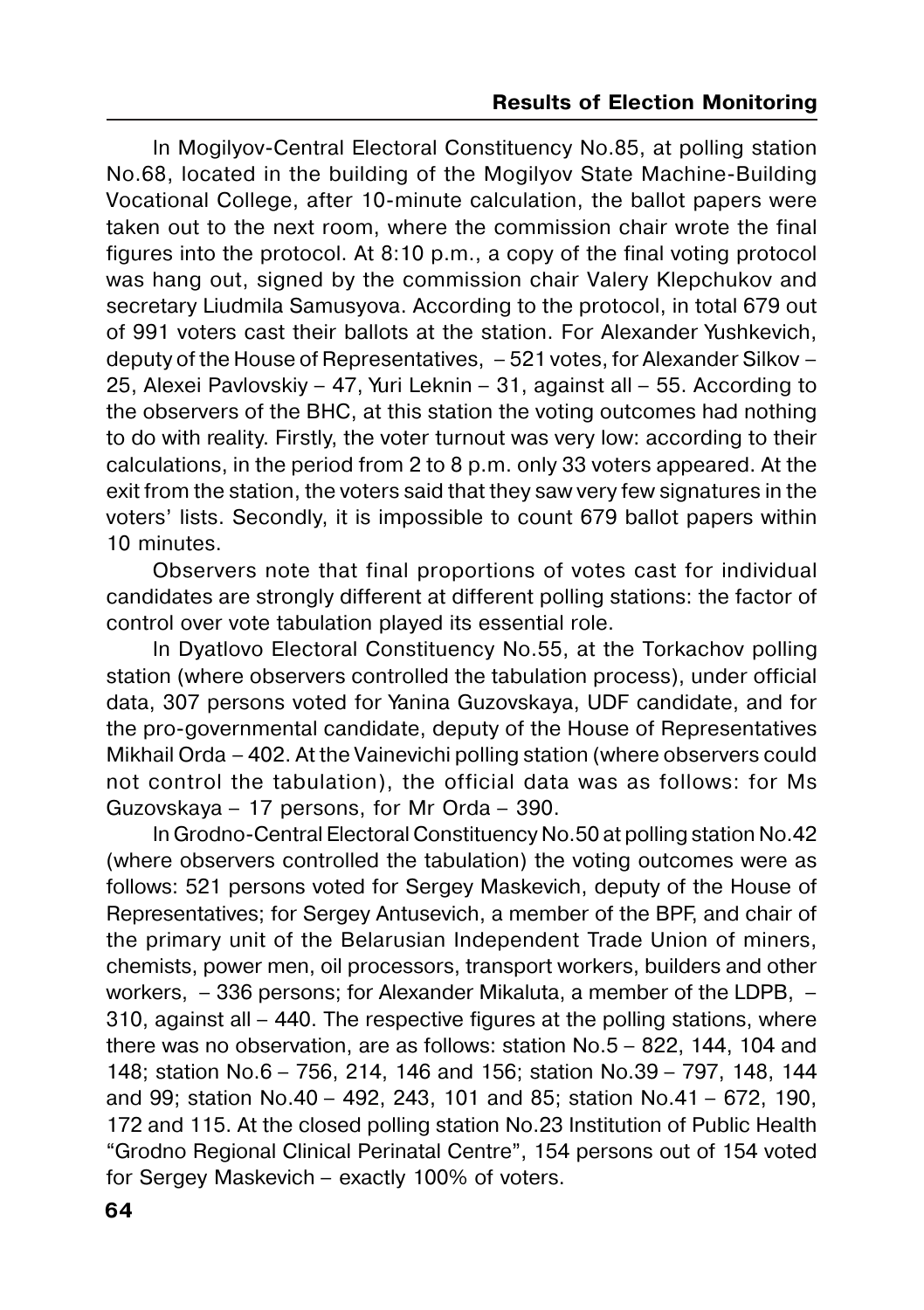In rural constituencies, commission members used to go out in plenty from polling stations to home voting. In such cases, observation was practically impossible. This situation was observed in Baranovichi Rural Electoral Constituency No.7, Ivatsevichi Electoral Constituency No.11 and others.

According to observers, at the start of vote tabulation, many observers were removed out of stations, and practically nowhere separate vote tabulation was used.

In Pinsk City Electoral Constituency No.14, at polling station No.34, which was located in the premises of the College of the Establishment of Education " А. S. Pushkin Brest State University", at the beginning of vote tabulation the observers were removed from the station. It took place in the presence of Mikhail Samolazov, Deputy Chair of the Pinsk City Executive Committee. At polling station No.27 of this very constituency, at the start of vote tabulation, the ballot papers from all the ballot boxes were unloaded altogether. After observer Alexander Vasiliev pointed to this as a fact of violation of the EC and began making photos, he was removed together with all other observers. Having gone around the building, this observer could see through the window that the members of the commission were opening sealed packs with ballot papers. However, quite soon the observer had to leave his "observation point" under the window fearing detention by the militia. Later observer Vasiliev was not admitted to the building of the Executive Committee, where the CoEC was located and where he wanted to file a complaint. At the CoEC of Pinsk City Electoral Constituency No.14, observers from the OSCE and observer from the BHC Alexander Buchyk were not allowed to observe the vote tabulation, made on the basis of protocols of precinct commissions.

Also in the mass order, observers were not allowed to be present at delivery to CoECs of protocols with the outcomes of voting at polling stations. The CoEC of Mogilyov-October Electoral Constituency No.86 refused observers Boris Bukhel and Vladimir Parfyonov of this right, since, as said Nadezhda Madzhyna, secretary of the CoEC No.86, the transfer of protocols is "the technical work of the commission", and not a sitting thereof. Similar refusals were received by observers Alexander Korolyov and Dmitri Solovyov at the CoEC of Mogilyov-Central Electoral Constituency No.85, observer Eduard Brokarev at the CoEC of Gorki Electoral Constituency No.81, and others.

The early voting was characterized by broad-scale compulsion to such voting through using people's dependence from the place where they work or study. The work of the constituency and precinct electoral commissions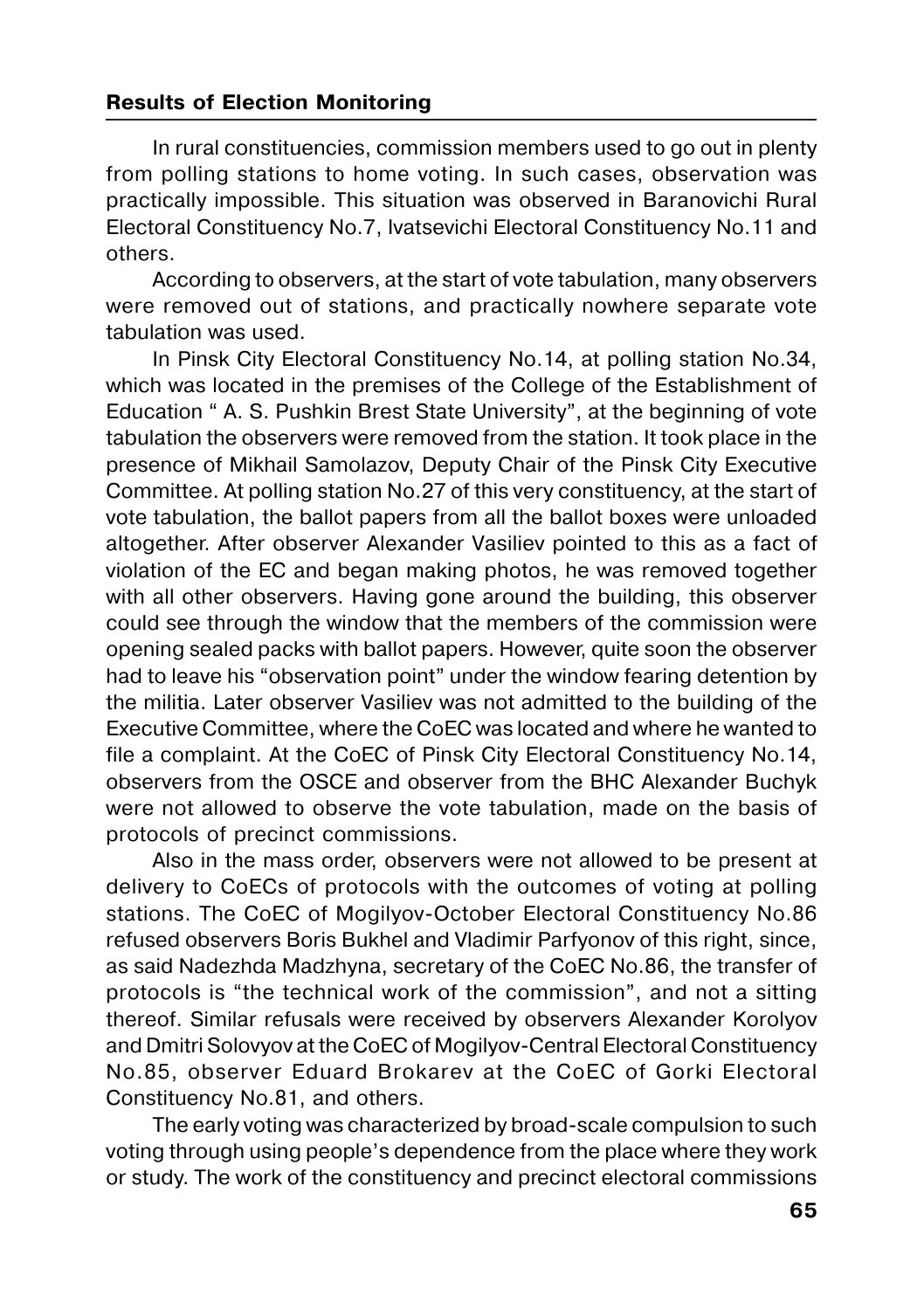in the course of early voting was not transparent. The commission chairs refused to provide observers with the information about the number of voters registered at polling stations, the number of issued ballot papers, and about the number of voters, who took part in early voting. The chairs of the constituency electoral commissions refused to report the number of voters, who took part in early voting in the territory of the constituency.

The observers were not given a chance to monitor the process of vote tabulation; apart from the backs of the members of electoral commissions, who grouped at the table with ballot papers, the observers saw nothing. At the polling stations, where observers could monitor the vote tabulation, the gap between the pro-governmental and independent or oppositional candidates was not so big. This is an indication of the closed character of vote tabulation, which could be used by precinct electoral commissions for falsification of voting results.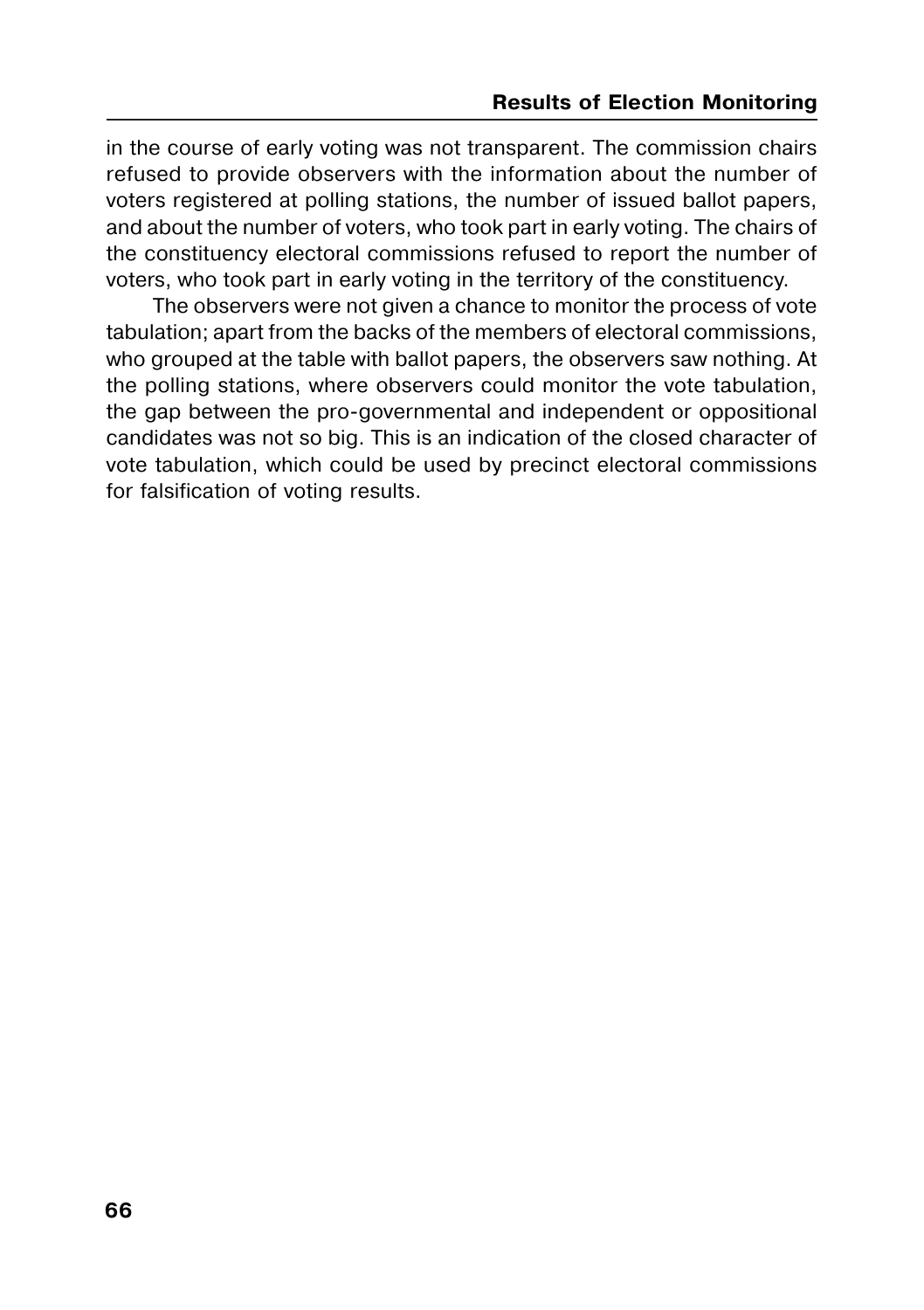## **CONCLUSIONS**

The elections of Deputies of the House of Representatives of the National Assembly of the Republic of Belarus of the  $4<sup>th</sup>$  convocation were held, same as the previous election campaigns, with serious violations of standards of free and fair elections, adopted by the OSCE and Belarusian legislation.

The electoral legislation of the Republic of Belarus fails to create the necessary legal conditions for free and fair elections; the practice of application of this legislation results in serious violations of these standards.

Formation of electoral commissions was conducted, same as before, without the necessary transparency and reasonable criteria and procedure of selection of candidates for members of commissions. This gave room to bodies of local power to make another session of manipulating the process of forming them. As a result, to an essential extent the commissions were formed of representatives of the executive power and their subordinate or dependent organizations. The trend remained to form precinct commissions under the "industrial" principle – from representatives of one and the same labour collective under formally different ways of nomination for these precinct commissions. Besides, as a rule, such a person was elected to be the chair of the commission, on whom other members of the commission were in labour dependence.

Practically all the sittings of District Executive Committees and district administrations were of formal character; during these sittings, there were no real discussion of the candidates nominated for precinct commissions. The sittings just formally approved the earlier compiled lists of members of precinct electoral commissions.

A certain increase of the number of representatives of oppositional parties in electoral commissions was a positive point. However, this increase did not result in formation of really independent commissions.

Registration of initiative groups and candidates for deputies revealed, as compared with previous campaigns, certain improvements – the number of candidates whose registration was rejected went down, including among representatives of the opposition. The procedure of citizens' signing-in (collection of subscriptions) became essentially better. The monitoring participants did not fix any actual obstacles or detentions at signing-in, the pressure went down on members of initiative groups of oppositional candidates. However, same as earlier, many facts were observed of usage of administrative resources when collecting subscriptions for the candidates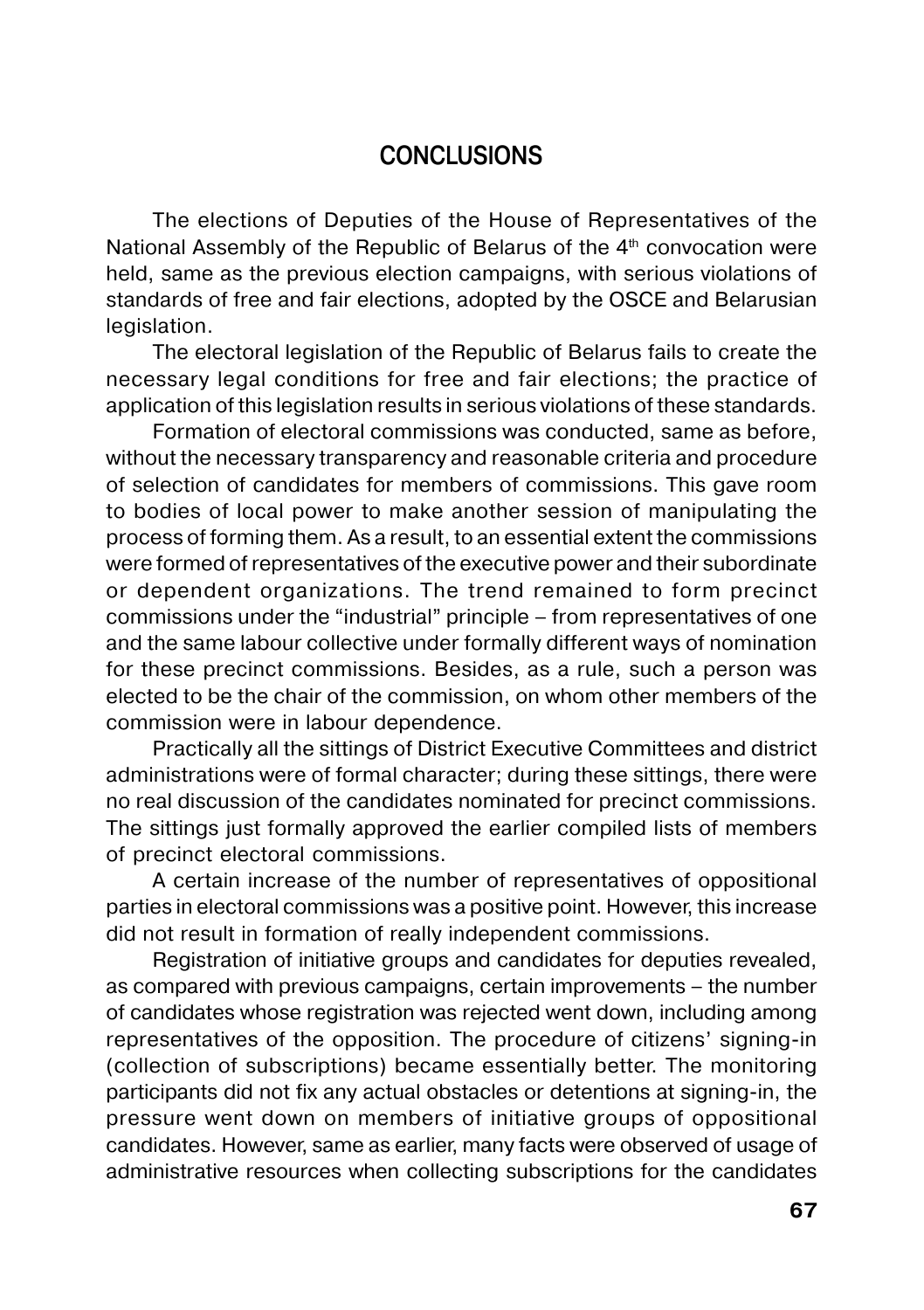supported by the authorities, enforcement to signing-in, collection of subscriptions by non-members of candidates' initiative groups, and restriction of access of oppositional initiative groups to workers' and students' hostels and in the territory of military units.

Same non-transparent was the procedure of verification of materials on nomination of candidates, which allowed commissions to exploit unequal approach to particular candidates.

As before, the conditions for running pre-electoral agitation were not favourable for holding any serious agitation campaign, so necessary for every citizen for making his or her justified choice. The created conditions for publishing candidates' programmes and their performances on radio and television, the volume of state's funding of agitation, regulation of meetings with voters by the provision of legislation on mass actions did not allow the parties and candidates to hold their full-fledged agitation.

According to the law, candidates received opportunities to present their programmes on certain TV and radio channels and published their presentations in predefined volume in state-owned newspapers. By estimates of media experts, broadcasts of candidates' TV presentations took place in the hours, not comfortable for the broad audience of viewers. A positive point is the fact that later, because of critical estimates of observers, upon decision of the CEC, the candidates' TV performances were repeated. However, this did not essentially improve the situation.

Certain oppositional candidates were put on unequal terms in placing their agitation materials. The agitation through printed agitation materials was held, in a number of electoral constituencies, with the help of administrative resources. The pro-governmental candidates had all the opportunities to place their pre-electoral posters in crowded public places – shops, state institutions and enterprises.

According to observers' estimates, in most regions, decisions about allocation of sites for placing agitation materials could not, as a rule, provide candidates with sufficient opportunities for agitation. Only one place per precinct was allocated, which was obviously not enough. For making use of the area of shops, enterprises and institutions, it was required to coordinate all the actions with their heads and managers, which also made the pre-electoral agitation more complicated. Allocation of premises (rooms) for candidates' to meet voters in many cases failed to make proper conditions for holding a broad campaign of such meetings.

The state-owned mass media were holding in fact hidden agitation, by actively informing the voters about the activities of certain pro-governmental candidates.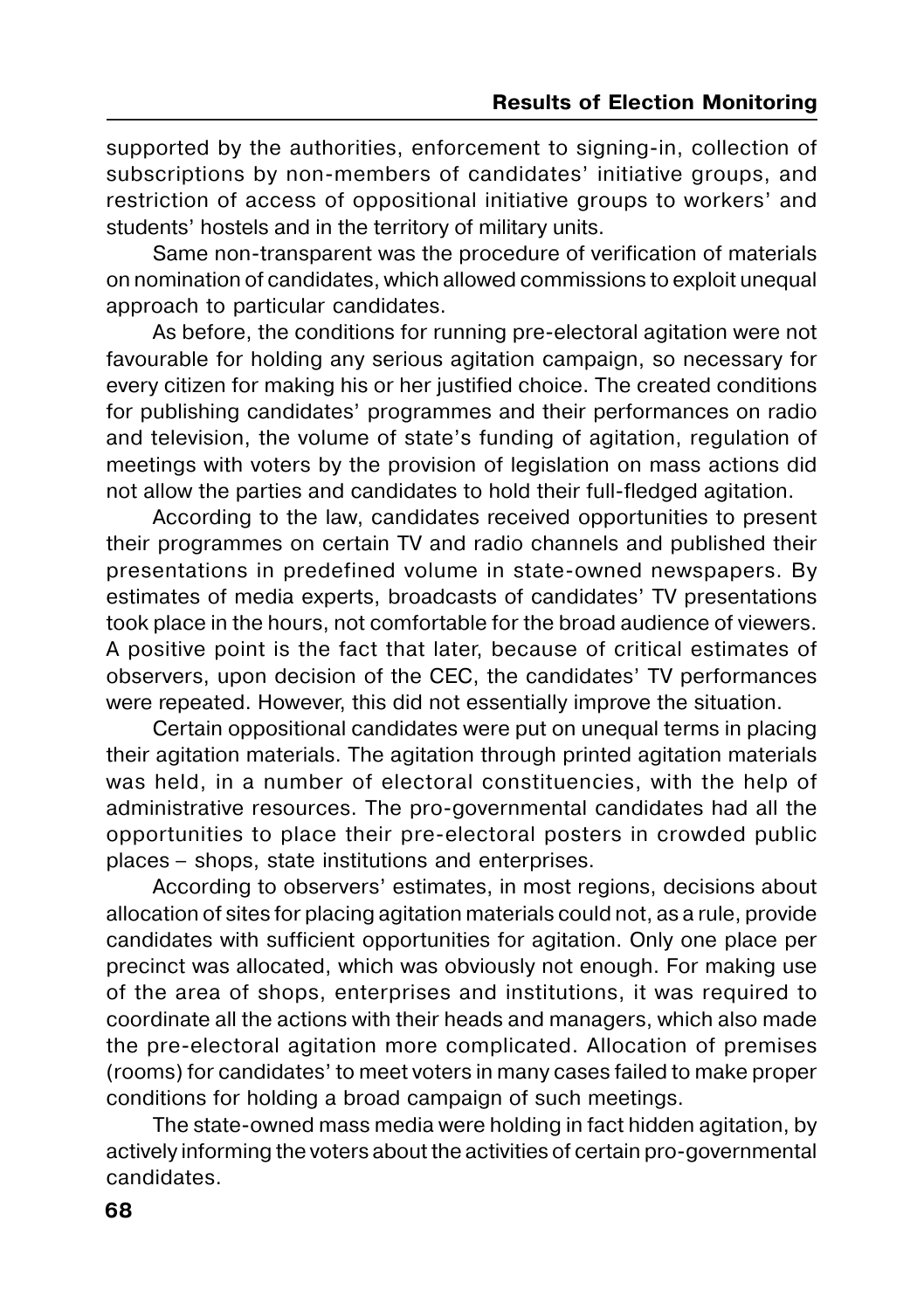In the course of this election campaign, to a lesser extent than during previous campaigns, censoring of candidates' agitation materials was used. However, facts of censoring were also registered.

This campaign was also notable by frequent dissemination of agitation materials without output data, which can indicate use of additional financial sources, apart from the official funds. Electoral commissions in fact did not prevent dissemination of agitation materials without output data. This resulted in a certain expansion of agitation opportunities, which can be assessed positively. However, it makes obvious the need of changes in legislative conditions for regulating agitation in the election process.

As before, the voting and vote tabulation gave grounds for serious criticism.

Compulsion to early voting was of mass character. Same as in previous election campaigns, the main categories of voters enforced to early voting were students (especially those who live in students' hostels), residents of workers' hostels, employees of the budget sphere (teachers of schools, vocational, secondary-special and higher educational institutions), as well as militaries, militiamen ministerial workers and others. Observers registered facts of organized voting also in certain settlements, where people were brought in buses to polling stations for taking part in early voting.

With account of the fact that storage of ballot boxes, the practice of gluing (sealing) them is not transparent for observers, the participants of the election process have suspicions that at the end of early voting replacement of ballot papers took place, which could completely guarantee the victory of the candidate, who had been supported by the authorities. This suspicion is further strengthened by the fact that PECs practically had no representatives of democratic political parties and public associations.

The decision made by the CEC on the necessity to glue up the slot for dropping ballot papers in ballot boxes after each day of early voting was positive, but could not solve the problems related to the procedure of early voting.

In the course of voting, restrictions were observed of the rights of observers to receive information. The data about the number of voters, issued ballot papers of the PEC and the number of those who had voted early was hidden from the observers without any explanations. These facts evidence that at this stage the principle of transparency of the election process was completely breached.

Also, the process of vote tabulation was absolutely closed for national observers. Practically all the observers-human rights defenders could only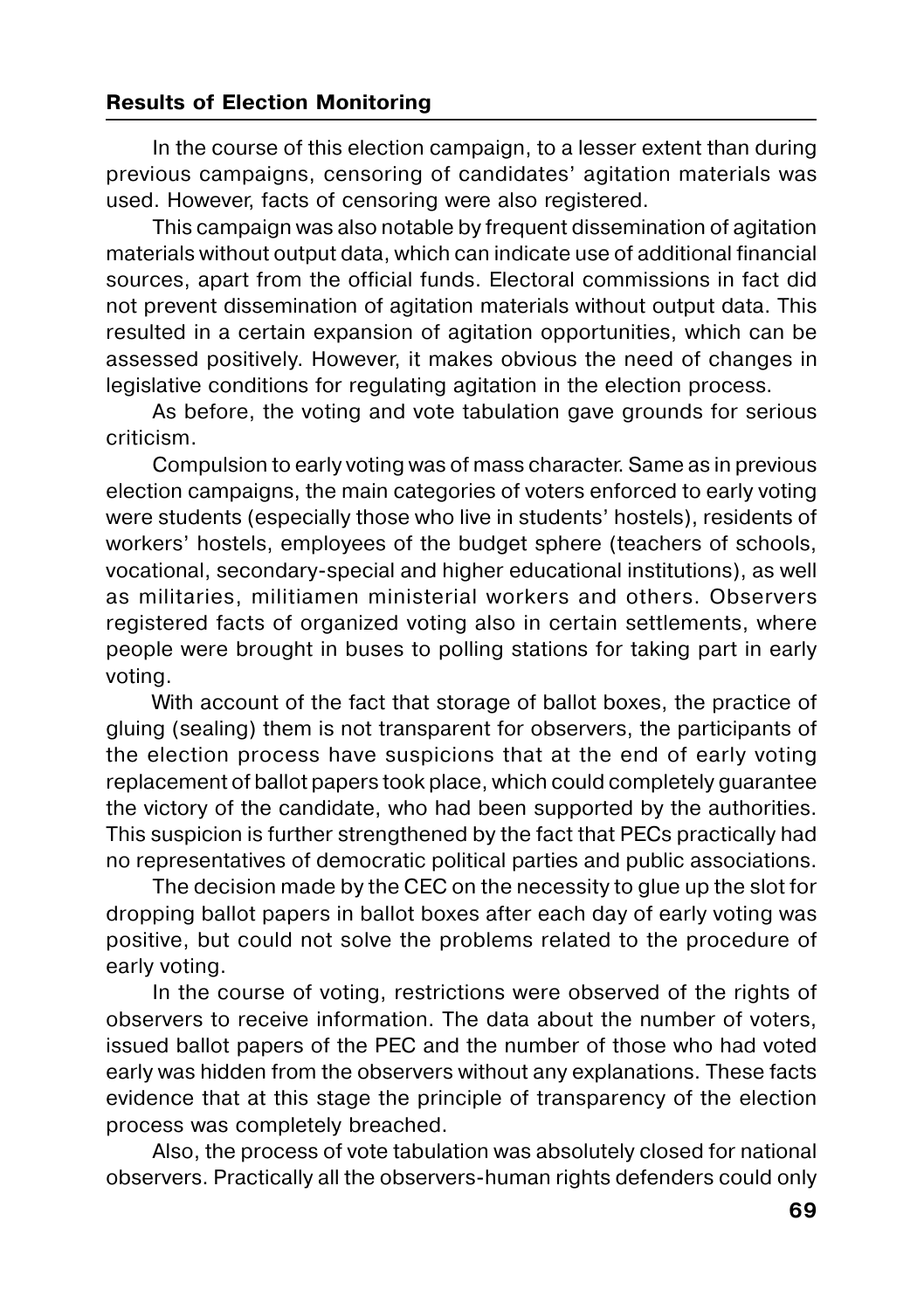just be present at polling stations. Commissions used assistance of militiamen for not to allow any real observation of vote tabulation. According to observers, in many commissions no real tabulation (count) of votes took place – the members of commissions distributed ballot papers into piles according to the number of candidates, but the tabulation was made by the chair and secretary of the commission in a separate room and lasted just a couple of minutes. Rather often after such tabulation it turned out that visually similar piles of ballot papers resulted in figures that differed by factor of times. Observers had an impression that most of commission members signed the total protocols (minutes) not knowing real totals of voting.

The non-transparency of election procedures had a result that observers and the candidates whose rights were broken were deprived of any real possibilities to appeal against violations. As before, violations of many election procedures cannot be appealed against in the judicial order. Formal attitude to consideration of complaints by electoral commissions, the CEC inclusive, made submission of complaints so inefficient that many candidates refused to submit them whatsoever, despite numerous violations of their rights.

On the outcomes of the elections, candidates lodged in totals 35 complaints to the Central Electoral Commission (CEC), including those demanding to recognize the outcomes of the elections invalid. All the applicants were rejected, and the CEC in general did not find any serious violations of the electoral legislation.

Human rights defenders made a conclusion that although in the course of political campaign of 2008 there were certain positive changes, the elections of Deputies of the House of Representatives of the National Assembly of the Republic of Belarus of the  $4<sup>th</sup>$  convocation failed to meet the standards of free and fair elections, which does not give any reasons to trust the totals thereof as announced by the CEC.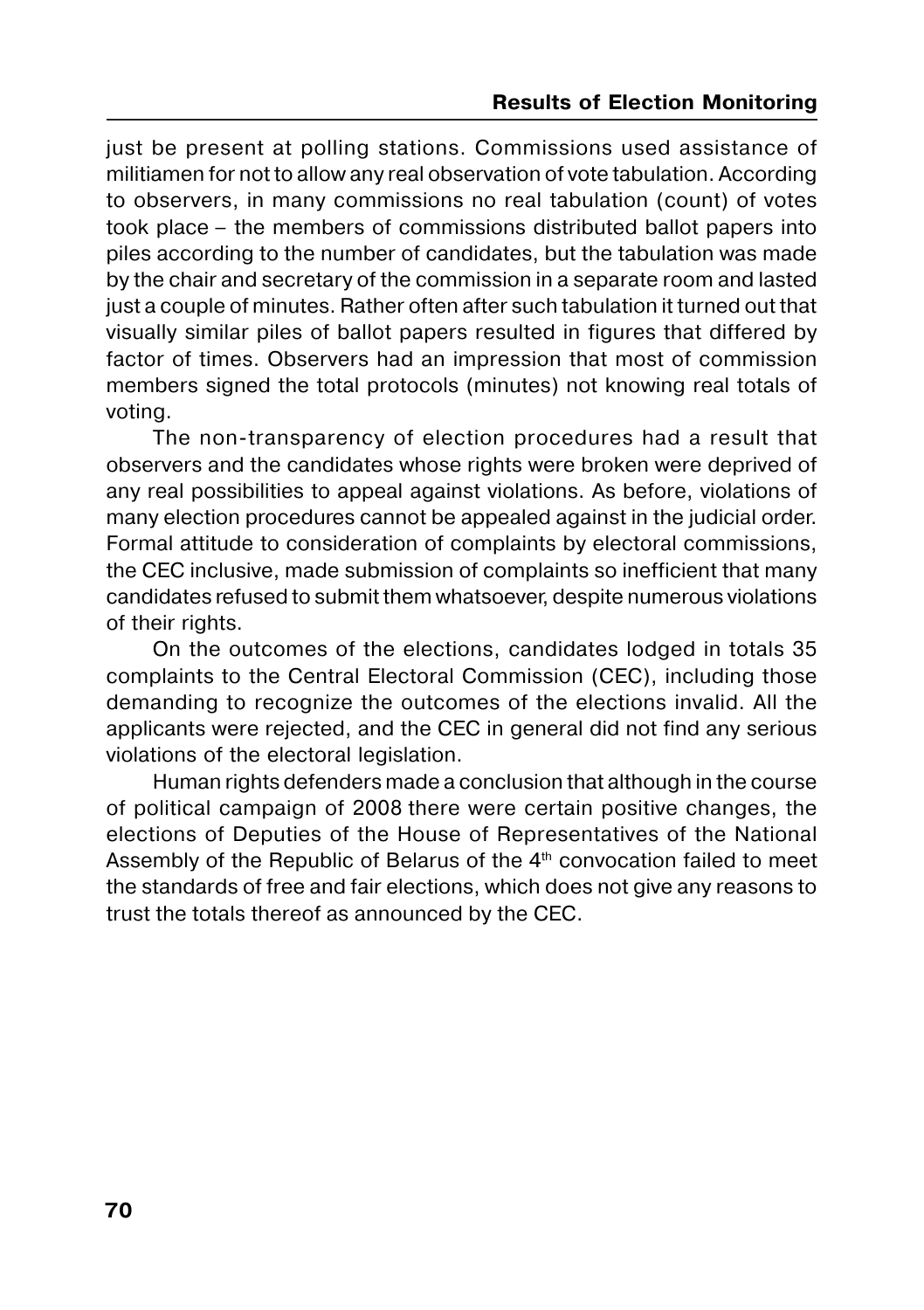## **RECOMMENDATIONS ON DEMOCRATIZATION OF THE ELECTION PROCESS IN BELARUS**

It is necessary to amend the Electoral Code (EC) in such a manner as to ensure the right of every participant of the election process to enjoy the constitutional principle of judicial defence in all the cases whenever the participant believes that his or her rights were broken.

## **Electoral commissions**

- 1. The EC and Law on the CEC should be amended in such a way, as to ensure multi-partisan and pluralistic presentation in electoral commissions of all levels.
- 2.Bodies of executive power should be separated from organization and holding the elections.
- 3.The material and technical support (logistics) of the elections should be made for the budget money, allocated for holding the elections and distributed among the respective electoral commissions.

## **Observers**

- 1. The EC should be amended in such a way, as the electoral commissions could guarantee the transparency of all the election procedures and ensuring the rights of observers, including the right to observe the voting process and vote tabulation from such distance that allows noticing violations.
- 2. The EC should be amended in such a way, as to oblige electoral commissions to give out copies of final protocols (minutes) of vote tabulation at all levels.

## **Registration of candidates**

- 1. The income and property declarations presented by candidates should not be used as the basis to reject registration. The EC should be amended in such a way, as to present certificates for candidates' registration issued by the competent bodies.
- 2. The procedures of checking the materials presented by candidates for registration should be open for candidates and observers.